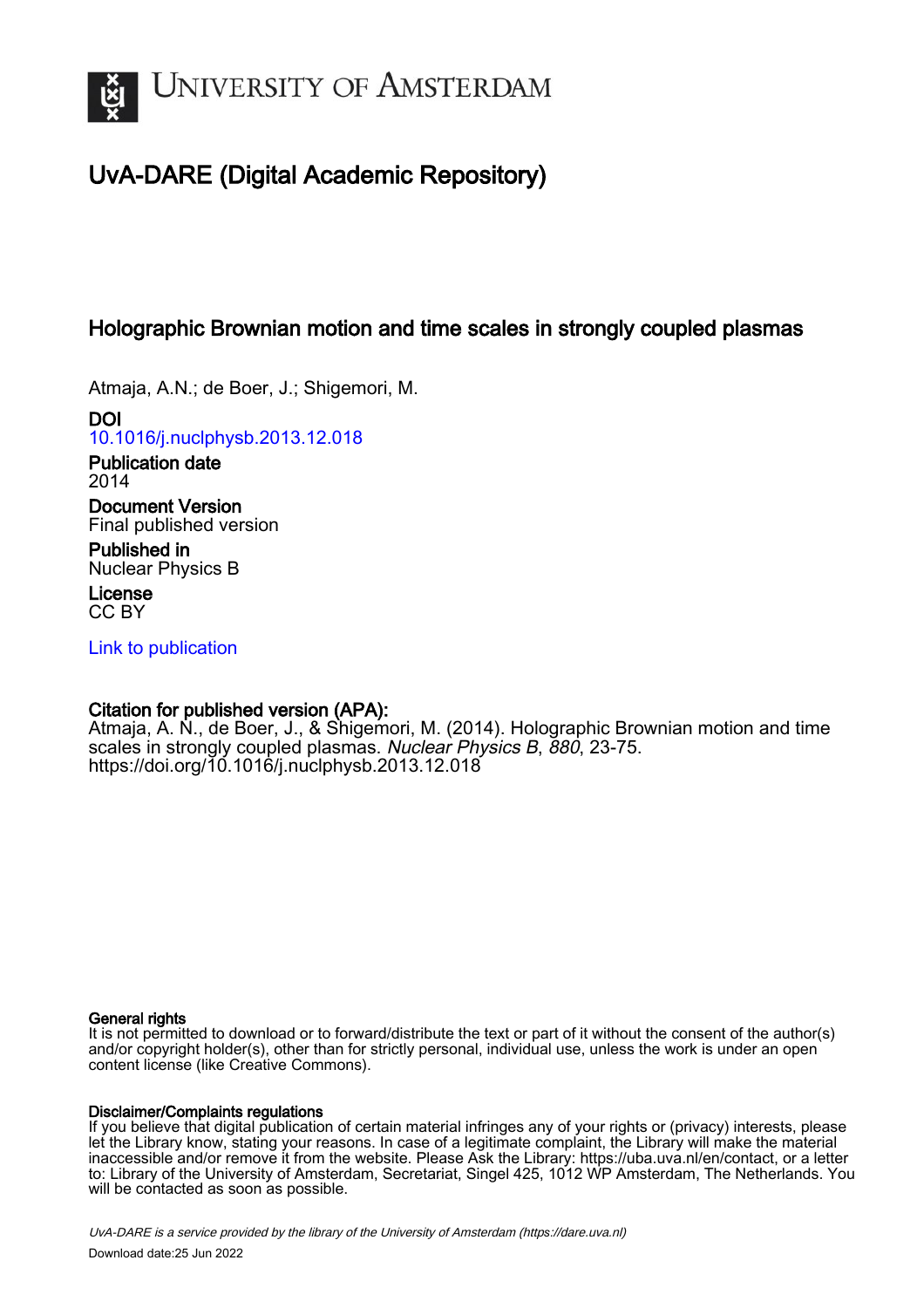



Available online at [www.sciencedirect.com](http://www.sciencedirect.com)





[Nuclear Physics B 880 \(2014\) 23–75](http://dx.doi.org/10.1016/j.nuclphysb.2013.12.018)

[www.elsevier.com/locate/nuclphysb](http://www.elsevier.com/locate/nuclphysb)

# Holographic Brownian motion and time scales in strongly coupled plasmas

Ardian Nata Atmaja <sup>a</sup>*,*<sup>b</sup> , Jan de Boer <sup>c</sup> , Masaki Shigemori <sup>d</sup>*,*<sup>e</sup>

<sup>a</sup> *Research Center for Physics, Indonesian Institute of Sciences (LIPI), Kompleks PUSPITEK Serpong, Tangerang 15310, Indonesia*

<sup>b</sup> *Indonesia Center for Theoretical and Mathematical Physics (ICTMP), Bandung 40132, Indonesia* <sup>c</sup> *Institute for Theoretical Physics, University of Amsterdam, Valckenierstraat 65, 1018 XE Amsterdam, The Netherlands*

<sup>d</sup> *Yukawa Institute for Theoretical Physics (YITP), Kyoto University, Kitashirakawa Oiwakecho, Sakyo-ku, Kyoto 606-8502, Japan*

<sup>e</sup> *Hakubi Center, Kyoto University, Yoshida-Ushinomiyacho, Sakyo-ku, Kyoto 606-8501, Japan*

Received 10 June 2013; received in revised form 9 November 2013; accepted 27 December 2013

Available online 2 January 2014

# **Abstract**

We study Brownian motion of a heavy quark in field theory plasma in the AdS/CFT setup and discuss the time scales characterizing the interaction between the Brownian particle and plasma constituents. Based on a simple kinetic theory, we first argue that the mean-free-path time is related to the connected 4-point function of the random force felt by the Brownian particle. Then, by holographically computing the 4-point function and regularizing the IR divergence appearing in the computation, we write down a general formula for the mean-free-path time, and apply it to the STU black hole which corresponds to plasma charged under three *U(*1*) R*-charges. The result indicates that the Brownian particle collides with many plasma constituents simultaneously.

 $\circledcirc$  2014 The Authors. Published by Elsevier B.V. Open access under [CC BY license.](http://creativecommons.org/licenses/by/3.0/) Funded by SCOAP<sup>3</sup>.

<http://dx.doi.org/10.1016/j.nuclphysb.2013.12.018>

0550-3213  $\odot$  2014 The Authors. Published by Elsevier B.V. Open access under [CC BY license.](http://creativecommons.org/licenses/by/3.0/) Funded by SCOAP<sup>3</sup>.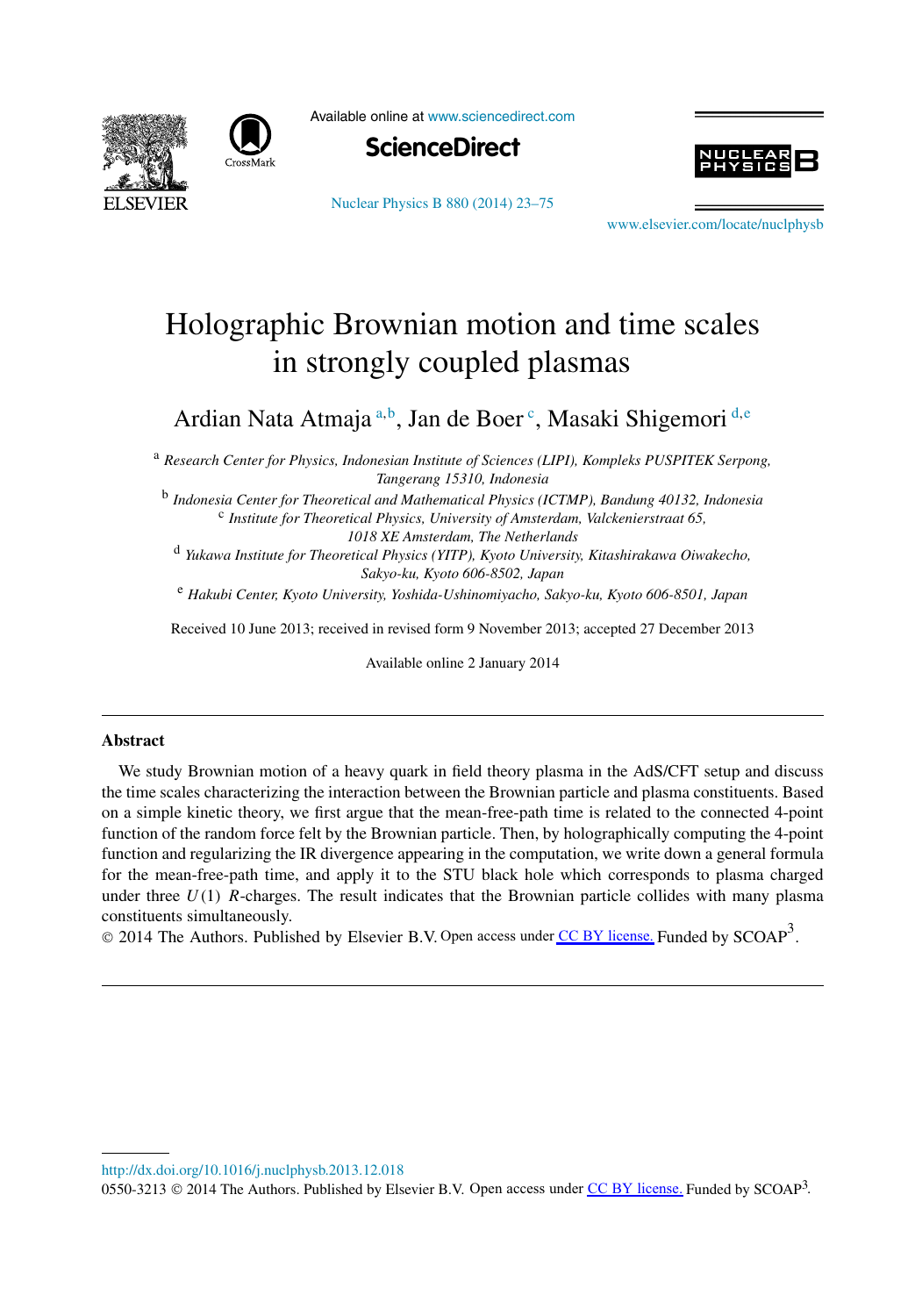# **1. Introduction**

Brownian motion  $[1-3]$  is a window into the microscopic world of nature. The random motion exhibited by a small particle suspended on a fluid tells us that the fluid is not a continuum but is actually made of constituents of finite size. A mathematical description of Brownian motion is given by the Langevin equation, which phenomenologically describes the force acting on the Brownian particle as a sum of dissipative and random forces. Both of these forces originate from the incessant collisions with the fluid constituents and we can learn about the microscopic interaction between the Brownian particle and the fluid constituents if we measure these forces very precisely. Brownian motion is a universal phenomenon in finite temperature systems and any particle immersed in a fluid at finite temperature undergoes Brownian motion; for example, a heavy quark in the quark–gluon plasma also exhibits such motion.

The last several years have seen a considerable success in the application of the AdS/CFT correspondence  $[4–6]$  to the study of strongly coupled systems, in particular the quark–gluon plasma. The quark–gluon plasma of QCD is believed to be qualitatively similar to the plasma of  $\mathcal{N} = 4$  super Yang–Mills theory, which is dual to string theory in an AdS black hole spacetime. The analysis of scattering amplitudes in the AdS black hole background led to the universal viscosity bound [\[7\],](#page-51-0) which played an important role in understanding the physics of the elliptic flow observed at RHIC. On the other hand, the study of the physics of trailing strings in the AdS spacetime explained the dissipative and diffusive physics of a quark moving through a field theory plasma, such as the diffusion coefficient and transverse momentum broadening  $[8-15]$ . The relation between the hydrodynamics of the field theory plasma and the bulk black hole dynamics was first revealed in [\[16\]](#page-51-0) (see also [\[17\]\)](#page-51-0).

A quark immersed in a quark–gluon plasma exhibits Brownian motion. Therefore, it is a natural next step to study Brownian motion using the AdS/CFT correspondence. An external quark immersed in a field theory plasma corresponds to a bulk fundamental string stretching between the boundary at infinity and the event horizon of the AdS black hole. In the finite temperature black hole background, the string undergoes a random motion because of the Hawking radiation of the transverse fluctuation modes  $[18–20]$ . This is the bulk dual of Brownian motion, as was clarified in  $[21,22]$ . By studying the random motion of the bulk "Brownian string", Refs.  $[21,22]$ derived the Langevin equation describing the random motion of the external quark in the boundary field theory and determined the parameters appearing in the Langevin equation. Other recent work on Brownian motion in AdS/CFT includes [\[23–26\].](#page-52-0)

As mentioned above, by closely examining the random force felt by the Brownian particle, we can learn about the interaction between the Brownian particle and plasma constituents. The main purpose of the current paper is to use the AdS/CFT dictionary to compute the correlation functions of the random force felt by the boundary Brownian particle by studying the bulk Brownian string. From the random force correlators, we can read off time scales characterizing the interaction between the Brownian particle and plasma constituents, such as the mean-free-path time  $t_{\text{mfp}}$ . The computation of  $t_{\text{mfp}}$  has already been discussed in [\[21\]](#page-52-0) but there it was partly based on dimensional analysis and the current paper attempts to complete the computation.

More specifically, we will compute the 2- and 4-point functions of the random force from the bulk and, based on a simple microscopic model, relate them to the mean-free-path time  $t_{\text{mfp}}$ . More precisely, the time scale  $t_{\text{mfp}}$  is related to the non-Gaussianity of the random force statistics. The computation of the 4-point function can be done using the standard Gubser–Klebanov– Polyakov–Witten (GKPW) rule [\[5,6\]](#page-51-0) and holographic renormalization (as reviewed in *e.g.* [\[27\]\)](#page-52-0) with the Lorentzian AdS/CFT prescription of *e.g.* [\[28,29\].](#page-52-0) In the computation, however, we en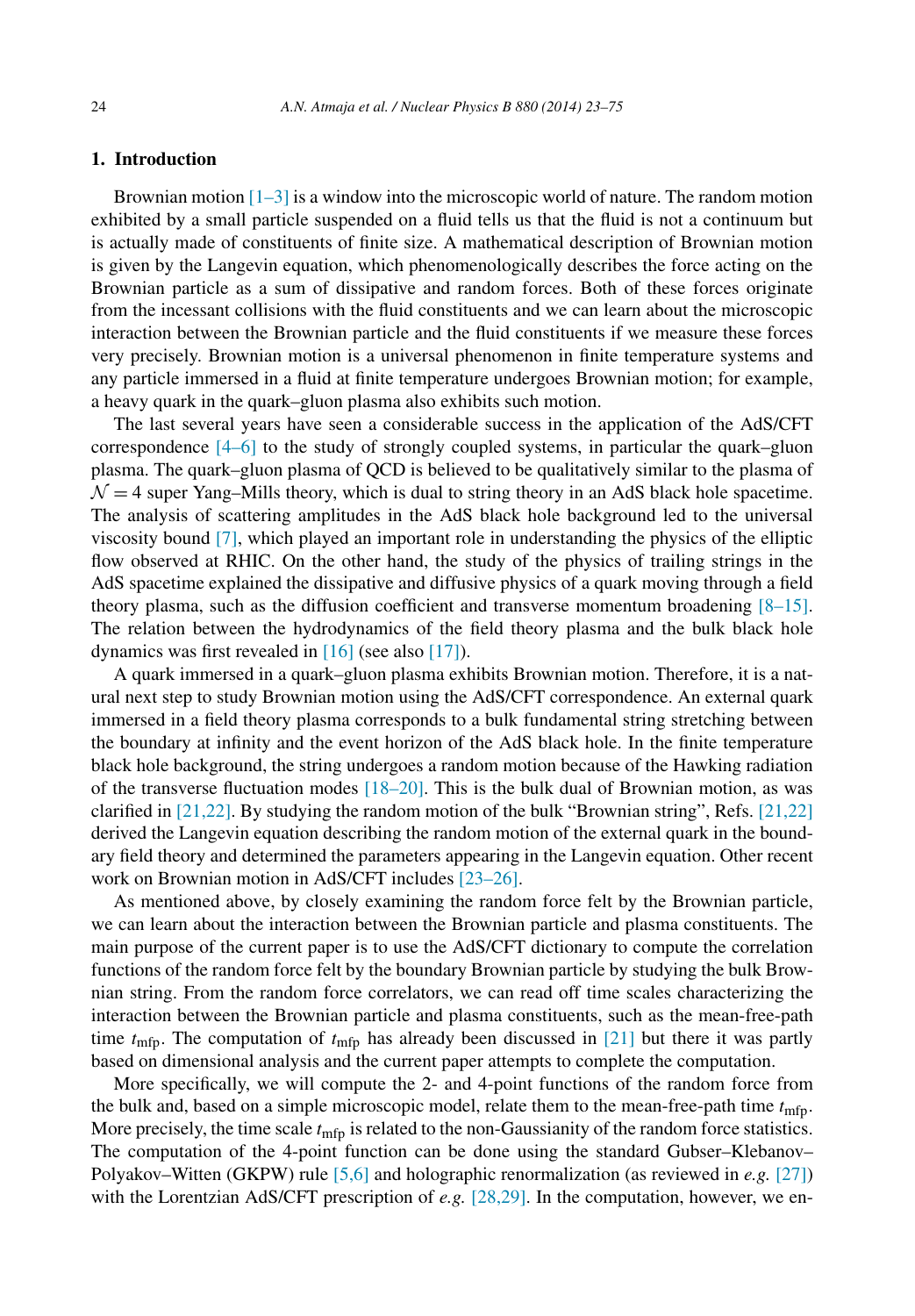counter an IR divergence. This is because we are expanding the Nambu–Goto action in the transverse fluctuation around a static configuration and the expansion breaks down very near the horizon where the local temperature becomes of the string scale. We regularize this IR divergence by cutting off the geometry near the horizon at the point where the expansion breaks down. For the case of a neutral plasma, the resulting mean-free-path time is

$$
t_{\rm mfp} \sim \frac{1}{T \log \lambda}, \quad \lambda \equiv \frac{l^4}{\alpha'^2},\tag{1.1}
$$

where *T* is the temperature and *l* is the AdS radius. Because the time elapsed in a single event of collision is *t*coll ∼ 1*/T* , this implies that the Brownian particle is undergoing ∼ log *λ* collisions simultaneously. (So, the term mean-free-path time is probably a misnomer; it might be more appropriate to call  $t_{\text{mfp}}^{-1}$  the collision frequency instead.) We write down a formula for  $t_{\text{mfp}}$  for more general cases with background charges. We apply it to the STU black hole which corresponds to a plasma that carries three  $U(1)$  R-charges. This corresponds to a situation where chemical potentials for baryon numbers have been turned on.

The organization of the rest of the paper is as follows. In Section 2, we start with a brief review of Brownian motion in the AdS/CFT setup, from both the boundary and bulk viewpoints, taking neutral AdS black holes as simple examples. Then we will discuss Brownian motion in more general cases where the background plasma is charged. In Section [3,](#page-12-0) we discuss various time scales that characterize the interaction between the Brownian particle and plasma constituents. In particular, we introduce the mean-free-path time  $t_{\text{mfp}}$ , which is the main objective of the current paper, and relate it to the non-Gaussianity of the random force statistics using a simple microscopic model. In Section [4,](#page-17-0) we use the AdS/CFT correspondence to compute the random force correlators that are necessary to obtain *t*mfp. We present two methods to compute the correlation functions. The first one is to treat the worldsheet theory as a usual thermal field theory. The second one is to use the standard GKPW prescription and holographic renormalization applied to the Lorentzian black hole backgrounds. The expressions for the random correlators turn out to be IR divergent. In Section [5,](#page-22-0) we discuss the physical meaning of this IR divergence and propose a way to regularize it by cutting off the black hole geometry near the horizon. In Section [6,](#page-25-0) we write down the formula for  $t_{\text{mfp}}$  for general black holes and, as an example, compute  $t_{\text{mfp}}$  for a 3-charge black hole, the STU black hole. Section [7](#page-32-0) is devoted to discussions. Appendices [A–E](#page-34-0) contain details of the various computations in the main text.

# **2. Brownian motion in AdS/CFT**

In this section we will briefly review how Brownian motion is realized in the AdS/CFT setup [\[21,22\],](#page-52-0) mostly following [\[21\].](#page-52-0) If we put an external quark in a CFT plasma at finite temperature, the quark undergoes Brownian motion as it is kicked around by the constituents of the plasma. On the bulk side, this external quark corresponds to a fundamental string stretching between the boundary and the horizon. This string exhibits random motion due to Hawking radiation of its transverse modes, which is the dual of the boundary Brownian motion.

We will explain the central ideas of Brownian motion in AdS/CFT using the simple case where the background plasma is neutral. In explicit computations, we consider the  $AdS_3/CFT_2$ example for which exact results are available. Then we will move on to discuss more general cases of charged plasmas.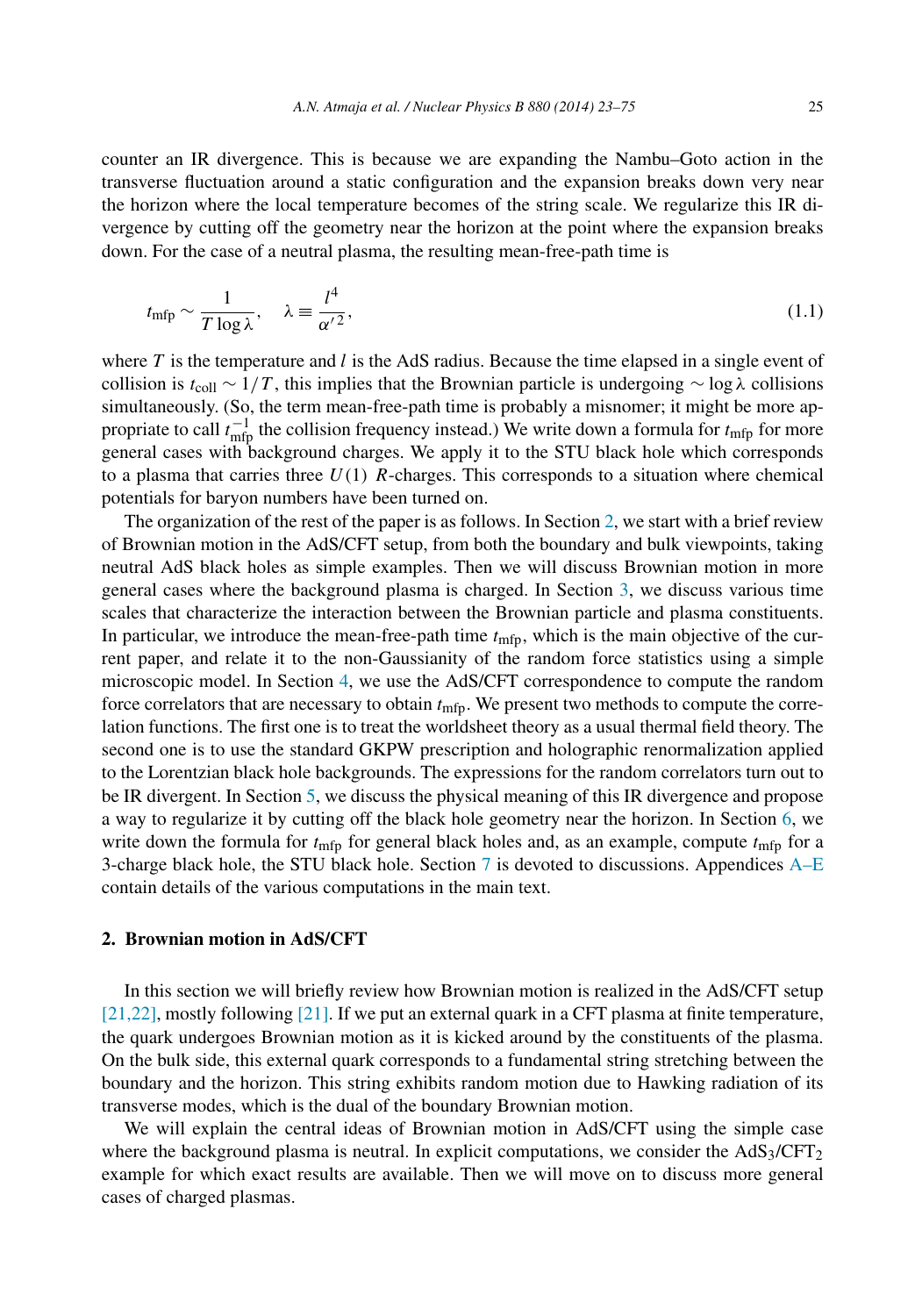#### <span id="page-4-0"></span>*2.1. Boundary Brownian motion*

Let us begin our discussion of Brownian motion from the boundary side, where an external quark immersed in the CFT plasma undergoes random Brownian motion. A general formulation of non-relativistic Brownian motion is based on the generalized Langevin equation [\[30,31\],](#page-52-0) which takes the following form in one spatial dimension:

$$
\dot{p}(t) = -\int_{-\infty}^{t} dt' \gamma(t - t')p(t') + R(t) + K(t),
$$
\n(2.1)

where  $p = m\dot{x}$  is the (non-relativistic) momentum of the Brownian particle at position *x*, and  $\dot{\mathbf{r}} \equiv d/dt$ . The first term on the right hand side of (2.1) represents (delayed) friction, which depends linearly on the past trajectory of the particle via the memory kernel  $\gamma(t)$ . The second term corresponds to the random force which we assume to have the following average:

$$
\langle R(t) \rangle = 0, \qquad \langle R(t)R(t') \rangle = \kappa(t - t'), \tag{2.2}
$$

where  $\kappa(t)$  is some function. The random force is assumed to be Gaussian; namely, all higher cumulants of  $R$  vanish.  $K(t)$  is an external force that can be added to the system. The separation of the force into frictional and random parts on the right hand side of  $(2.1)$  is merely a phenomenological simplification; microscopically, the two forces have the same origin (collision with the fluid constituents). As a result of the two competing forces, the Brownian particle exhibits thermal random motion. The two functions  $\gamma(t)$  and  $\kappa(t)$  completely characterize the Langevin equation (2.1). Actually,  $\gamma(t)$  and  $\kappa(t)$  are related to each other by the fluctuation– dissipation theorem [\[32\].](#page-52-0)

The time evolution of the displacement squared of a Brownian particle obeying  $(2.1)$  has the following asymptotic behavior [\[2\]:](#page-51-0)

$$
\langle s(t)^2 \rangle = \langle [x(t) - x(0)]^2 \rangle \approx \begin{cases} \frac{T}{m} t^2 & (t \ll t_{\text{relax}}) \text{: ballistic regime,} \\ 2Dt & (t \gg t_{\text{relax}}) \text{: diffusive regime.} \end{cases} \tag{2.3}
$$

The crossover time scale *t*relax between two regimes is given by

$$
t_{\text{relax}} = \frac{1}{\gamma_0}, \quad \gamma_0 \equiv \int\limits_0^\infty dt \, \gamma(t), \tag{2.4}
$$

while the diffusion constant *D* is given by

$$
D = \frac{T}{\gamma_0 m}.\tag{2.5}
$$

In the ballistic regime,  $t \ll t_{\text{relax}}$ , the particle moves inertially  $(s \sim t)$  with the velocity determined by equipartition,  $|\dot{x}| \sim \sqrt{T/m}$ , while in the diffusive regime,  $t \gg t_{\text{relax}}$ , the particle undergoes a random walk ( $s \sim \sqrt{t}$ ). This is because the Brownian particle must be hit by a certain number of fluid particles to lose the memory of its initial velocity. The time *t*relax between the two regimes is called the relaxation time which characterizes the time scale for the Brownian particle to thermalize.

By Fourier transforming the Langevin equation  $(2.1)$ , we obtain

$$
p(\omega) = \mu(\omega) \left[ R(\omega) + K(\omega) \right], \quad \mu(\omega) = \frac{1}{\gamma[\omega] - i\omega}.
$$
\n(2.6)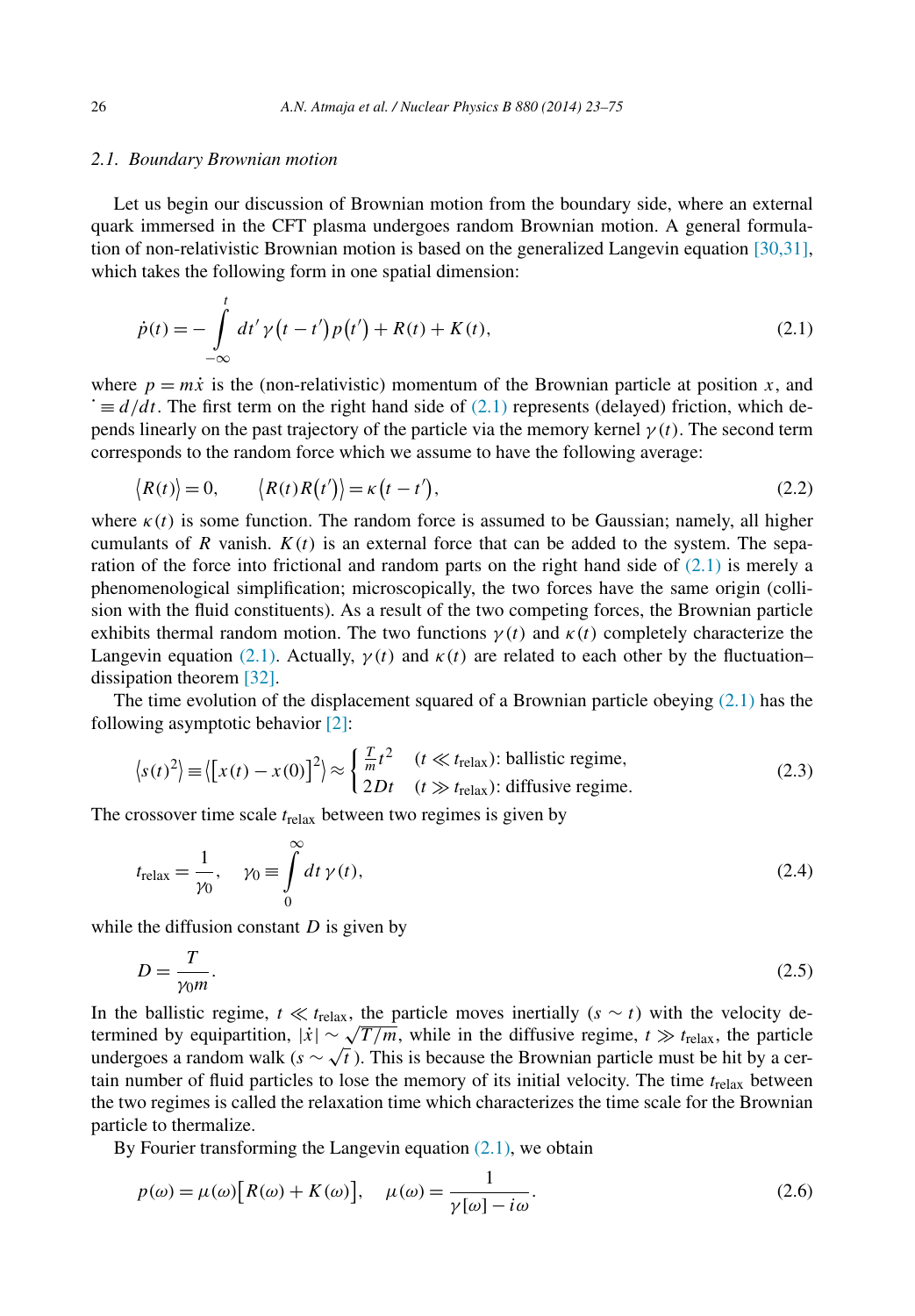<span id="page-5-0"></span>The quantity  $\mu(\omega)$  is called the admittance which describes the response of the Brownian particle to perturbations.  $p(\omega)$ ,  $R(\omega)$ ,  $K(\omega)$  are Fourier transforms, *e.g.*,

$$
p(\omega) = \int_{-\infty}^{\infty} dt \, p(t)e^{i\omega t},\tag{2.7}
$$

while  $\gamma[\omega]$  is the Fourier–Laplace transform:

$$
\gamma[\omega] = \int_{0}^{\infty} dt \,\gamma(t)e^{i\omega t}.\tag{2.8}
$$

In particular, if there is no external force,  $K = 0$ , [\(2.6\)](#page-4-0) gives

$$
p(\omega) = -im\omega x(\omega) = \mu(\omega)R(\omega)
$$
\n(2.9)

and, with the knowledge of  $\mu$ , we can determine the correlation functions of the random force *R* from those of *p* or those of the position *x*.

In the above, we discussed the Langevin equation in one spatial dimension, but generalization to  $n = d - 2$  spatial dimensions is straightforward.<sup>1</sup>

# *2.2. Bulk Brownian motion*

The AdS/CFT correspondence states that string theory in AdS<sub>d</sub> is dual to a CFT in  $(d - 1)$ dimensions. In particular, the neutral planar AdS–Schwarzschild black hole with metric

$$
ds_d^2 = \frac{r^2}{l^2} \left[ -f(r) \, dt^2 + \left( dX^I \right)^2 \right] + \frac{l^2}{r^2 f(r)} \, dr^2, \quad f(r) = 1 - \left( \frac{r_H}{r} \right)^{d-1},\tag{2.10}
$$

is dual to a neutral CFT plasma at a temperature equal to the Hawking temperature of the black hole,

$$
T = \frac{1}{\beta} = \frac{(d-1)r_H}{4\pi l^2}.
$$
\n(2.11)

In the above, *l* is the AdS radius, *t* ∈ ℝ is time, and  $X^I = (X^1, \ldots, X^{d-2}) \in \mathbb{R}^{d-2}$  are the spatial coordinates on the boundary. We will set  $l = 1$  henceforth.

The external quark in CFT corresponds in the bulk to a fundamental string in the black hole geometry (2.10) which is attached to the boundary at  $r = \infty$  and dips into the black hole horizon at  $r = r_H$ ; see [Fig. 1.](#page-6-0) The  $X^I$  coordinates of the string at  $r = \infty$  in the bulk define the boundary position of the external quark. As we discussed above, such an external particle at finite temperature *T* undergoes Brownian motion. The bulk dual statement is that the black hole environment in the bulk excites the modes on the string and, as the result, the endpoint of the string at  $r = \infty$ exhibits a Brownian motion which can be modeled by a Langevin equation.

The string in the bulk does not just describe an external point-like quark in the CFT with its position given by the position of the string endpoint at  $r = \infty$ . The transverse fluctuation modes of the bulk string correspond on the CFT side to the degrees of freedom that were induced by the injection of the external quark into the plasma. In other words, the quark immersed in the plasma

<sup>&</sup>lt;sup>1</sup> We assume that  $d \ge 3$  and thus  $n \ge 1$ .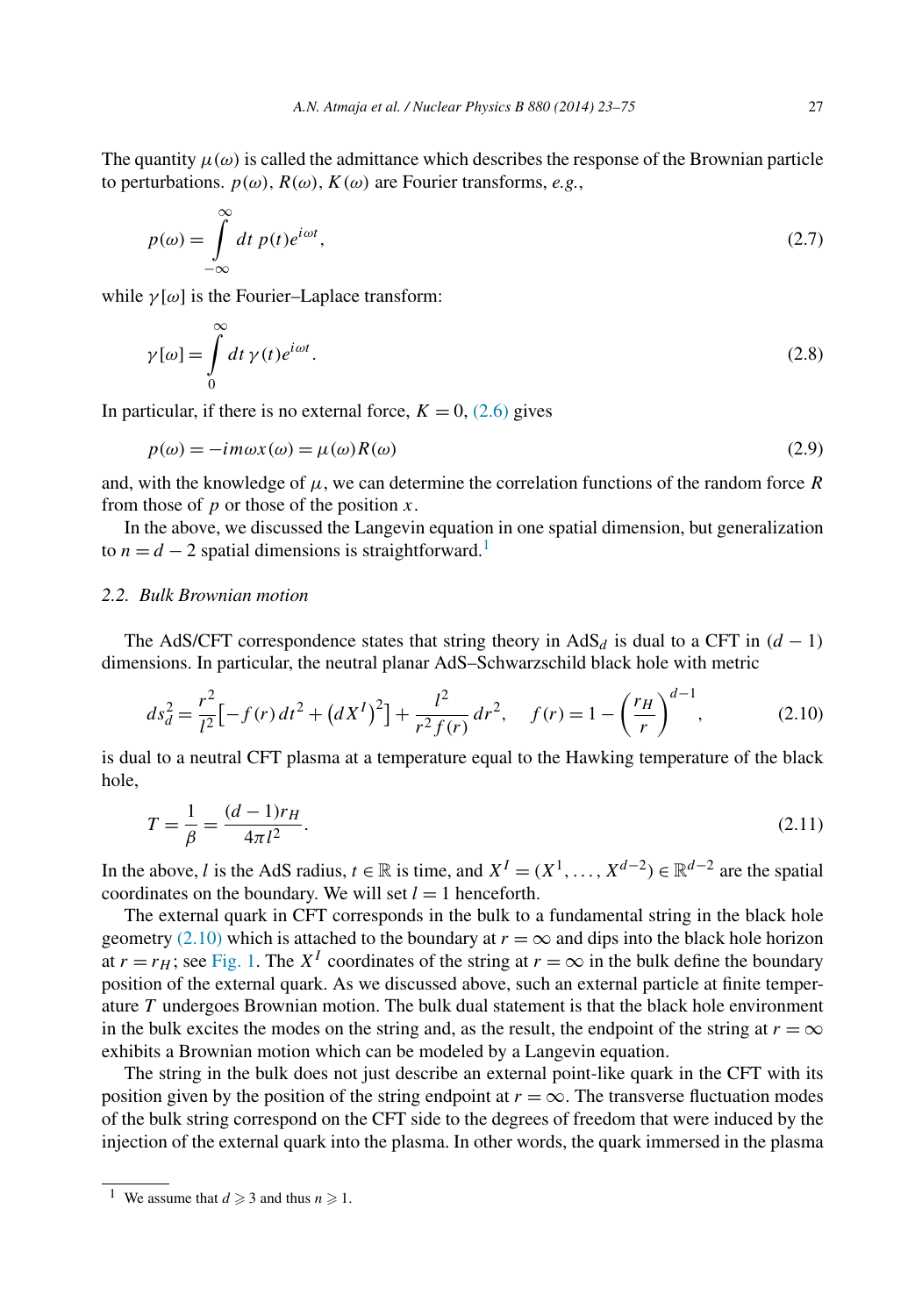<span id="page-6-0"></span>

Fig. 1. The bulk dual of a Brownian particle: a fundamental string attached to the boundary of the AdS space and dipping into the horizon. Because of the Hawking radiation of the transverse fluctuation modes on the string, the string endpoint at infinity moves randomly, corresponding to the Brownian motion on the boundary.

is dressed with a "cloud" of excitations of the plasma and the transverse fluctuation modes on the bulk string correspond to the excitation of this cloud.<sup>2</sup> In a sense, the quark forms a "bound" state" with the background plasma and the excitation of the transverse fluctuation modes on the bulk string corresponds to excited bound states.

We study this motion of a string in the probe approximation where we ignore its backreaction on the background geometry. We also assume that there is no *B*-field in the background. In the black hole geometry, the transverse fluctuation modes of the string get excited due to Hawking radiation [\[18\].](#page-52-0) If the string coupling  $g<sub>s</sub>$  is small, we can ignore the interaction between the transverse modes on the string and the thermal gas of closed strings in the bulk of the AdS space. This is because the magnitude of Hawking radiation (for both string transverse modes and the bulk closed strings) is controlled by  $G_N \propto g_s^2$ , and the effect of the interaction between the transverse modes on the string and the bulk modes is further down by  $g_s^2$ .

Let the string be along the  $r$  direction and consider small fluctuations of it in the transverse directions  $X<sup>I</sup>$ . The action for the string is simply the Nambu–Goto action in the absence of a *B*-field. In the gauge where the world-sheet coordinates are identified with the spacetime coordinates  $x^{\mu} = t$ , *r*, the transverse fluctuations  $X^{I}$  become functions of  $x^{\mu}$ :  $X^{I} = X^{I}(x)$ . By expanding the Nambu–Goto action up to quadratic order in  $X<sup>I</sup>$ , we obtain

$$
S_{\rm NG} = -\frac{1}{2\pi\alpha'} \int d^2x \sqrt{-\det \gamma_{\mu\nu}}
$$
  
\n
$$
\approx \frac{1}{4\pi\alpha'} \int dt \, dr \left[ \frac{(\partial_t X^I)^2}{f} - r^4 f (\partial_r X^I)^2 \right] \equiv S_0,
$$
\n(2.12)

where  $\gamma_{\mu\nu}$  is the induced metric. In the second approximate equality we also dropped the constant term that does not depend on  $X^I$ . This quadratic approximation is valid as long as the scalars  $X^I$ do not fluctuate too far from their equilibrium value (taken here to be  $X^I = 0$ ). This corresponds to taking a non-relativistic limit for the transverse fluctuations. We will be concerned with the validity of this quadratic approximation later. The equation of motion derived from  $(2.12)$  is

$$
\[f^{-1}\omega^2 + \partial_r (r^4 f \partial_r)\]X^I = 0,\tag{2.13}
$$

<sup>2</sup> For recent discussions on this non-Abelian "dressing", see [\[33–35\].](#page-52-0)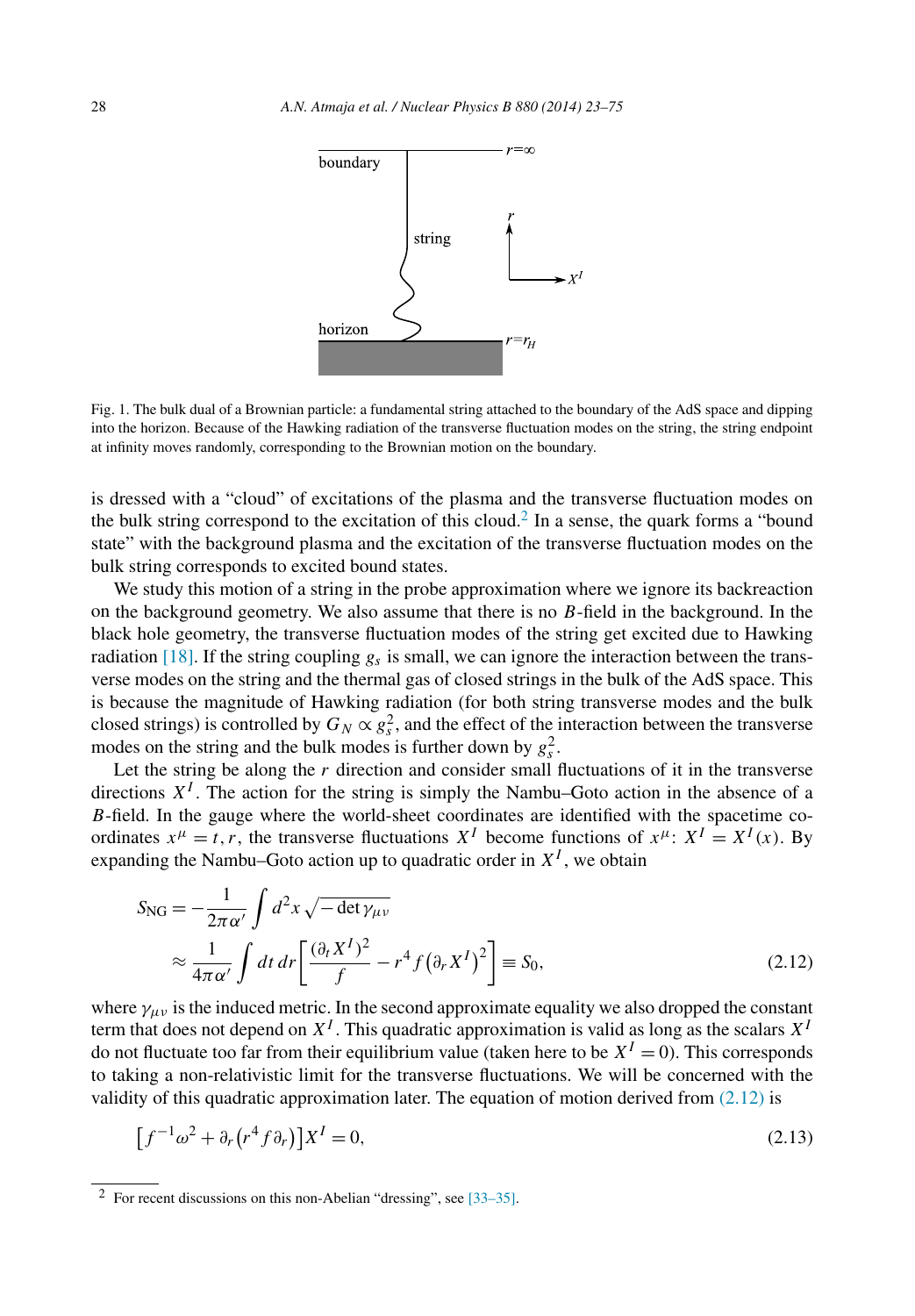<span id="page-7-0"></span>where we set  $X^I(r, t) \propto e^{-i\omega t}$ . Because  $X^I$  with different polarizations *I* are independent and equivalent, we will consider only one of them, say  $X^1$ , and simply call it *X* henceforth.

The quadratic action  $(2.12)$  and the equation of motion  $(2.13)$  derived from it are similar to those for a Klein–Gordon scalar. Therefore, the quantization of this theory can be done just the same way, by expanding *X* in a basis of solutions to [\(2.13\).](#page-6-0) Because *t* is an isometry direction of the geometry [\(2.10\),](#page-5-0) we can take the frequency  $\omega$  to label the basis of solutions. So, let  $\{u_{\omega}(x)\}\$ ,  $\omega$  > 0 be a basis of positive-frequency modes. Then we can expand *X* as

$$
X^{I}(x) = \int_{0}^{\infty} \frac{d\omega}{2\pi} \left[ a_{\omega} u_{\omega}(x) + a_{\omega}^{\dagger} u_{\omega}(x)^{*} \right].
$$
 (2.14)

If we normalize  $u_{\omega}(x)$  by introducing an appropriate norm (see [Appendix A\)](#page-34-0), the operators *a*, *a*<sup>†</sup> satisfy the canonical commutation relation

$$
[a_{\omega}, a_{\omega'}] = [a_{\omega}^{\dagger}, a_{\omega'}^{\dagger}] = 0, \qquad [a_{\omega}, a_{\omega'}] = 2\pi \delta(\omega - \omega'). \tag{2.15}
$$

To determine the basis  $\{u_{\omega}(x)\}\)$ , we need to impose some boundary condition at  $r = \infty$ . The usual boundary condition in Lorentzian AdS/CFT is to require normalizability of the modes at  $r = \infty$  [\[36\]](#page-52-0) but, in the present case, that would correspond to an infinitely long string extending to  $r = \infty$ , which would mean that the mass of the external quark is infinite and there would be no Brownian motion. So, instead, we introduce a UV cutoff<sup>3</sup> near the boundary to make the mass very large but finite. Specifically, we implement this by means of a Neumann boundary condition

$$
\partial_r X = 0 \quad \text{at } r = r_c \gg r_H,\tag{2.16}
$$

where  $r = r_c$  is the cutoff surface.<sup>4</sup> The relation between this UV cutoff  $r = r_c$  and the mass *m* of the external particle is easily computed from the tension of the string:

$$
m = \frac{1}{2\pi\alpha'} \int_{r_H}^{r_c} dr \sqrt{g_{tt}g_{rr}} = \frac{r_c - r_H}{2\pi\alpha'} \approx \frac{r_c}{2\pi\alpha'}.
$$
\n(2.17)

Before imposing a boundary condition, the wave equation  $(2.13)$  in general has two solutions, which are related to each other by  $\omega \leftrightarrow -\omega$ . Denote these solutions by  $g_{\pm\omega}(r)$ . They are related by  $g_{\omega}(r)^* = g_{-\omega}(r)$ . These solutions are easy to obtain in the near horizon region  $r \approx r_H$ , where the wave equation reduces to

$$
\left(\omega^2 + \partial_{r_*}^2\right)X_\omega \approx 0. \tag{2.18}
$$

Here,  $r_*$  is the tortoise coordinate defined by

$$
dr_* = \frac{dr}{r^2 f(r)}.\tag{2.19}
$$

Near the horizon, we have

<sup>&</sup>lt;sup>3</sup> We use the terms "UV" and "IR" with respect to the boundary energy. In this terminology, in the bulk, UV means near the boundary and IR means near the horizon.

<sup>&</sup>lt;sup>4</sup> In the AdS/QCD context, one can think of the cutoff being determined by the location of the flavor brane, whose purpose again is to introduce dynamical (finite mass) quarks into the field theory.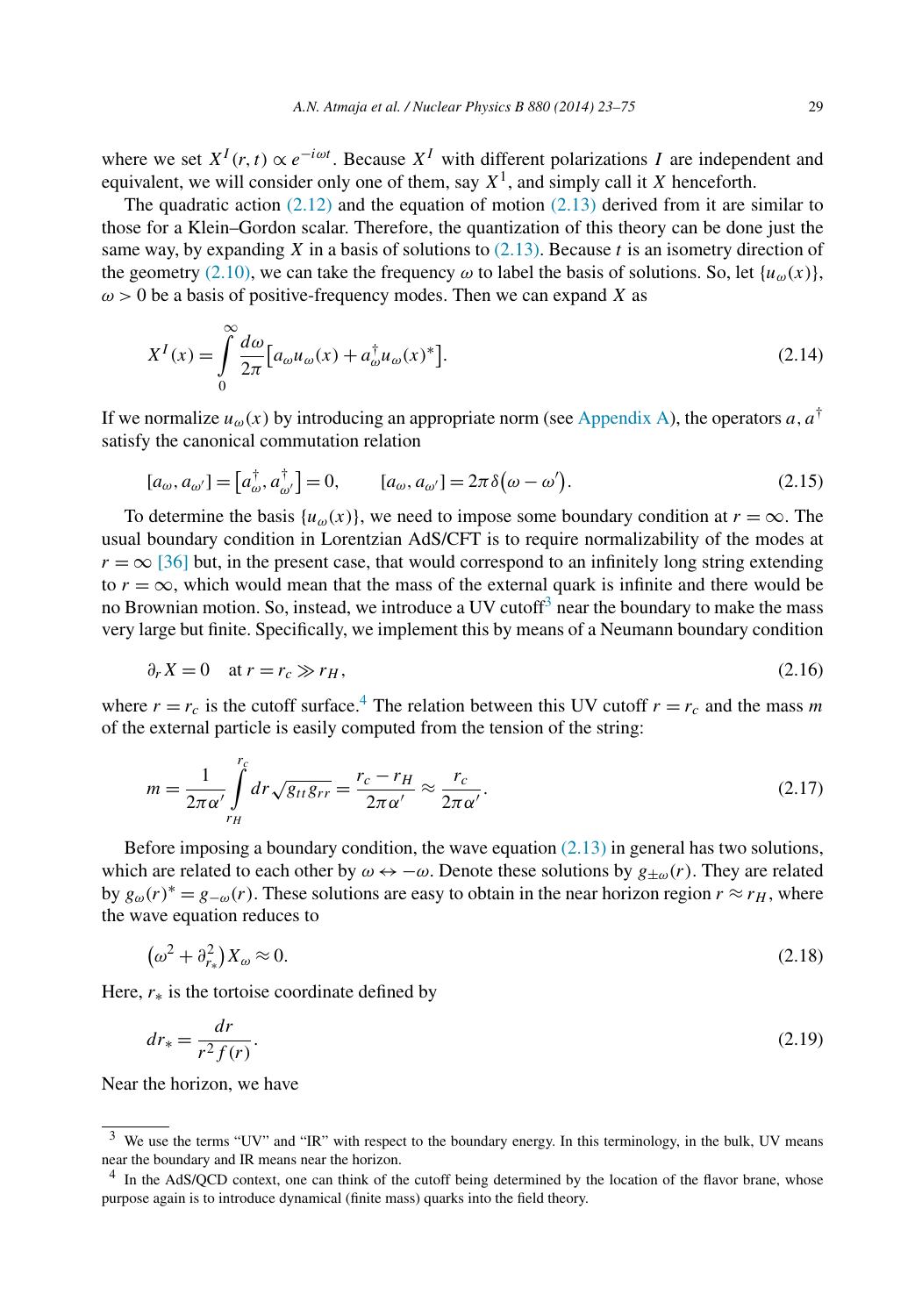$$
r_* \sim \frac{1}{(d-1)r_H} \log\left(\frac{r-r_H}{r_H}\right) \tag{2.20}
$$

up to an additive numerical constant. Normally this constant is fixed by setting  $r_* = 0$  at  $r = \infty$ , but we will later find that some other choice is more convenient. From  $(2.18)$ , we see that, in the near horizon region  $r = r_H$ , we have the following outgoing and ingoing solutions:

$$
g_{\omega}(r) \approx e^{i\omega r_*}
$$
: outgoing,  $g_{-\omega}(r) \approx e^{-i\omega r_*}$ : ingoing. (2.21)

The boundary condition  $(2.16)$  dictates that we take the linear combination

$$
f_{\omega}(r) = g_{\omega}(r) + e^{i\theta_{\omega}}g_{-\omega}(r), \quad e^{i\theta_{\omega}} = -\frac{\partial_{r}g_{\omega}(r_{c})}{\partial_{r}g_{-\omega}(r_{c})}.
$$
\n(2.22)

We can show that  $\theta_{\omega}$  is real using the fact that  $g_{-\omega} = g_{\omega}^*$ .

The normalized modes  $u_{\omega}(t, r)$  are essentially given by  $f_{\omega}(r)$ ; namely,  $u_{\omega}(t, r) \propto e^{-i\omega t} f_{\omega}(r)$ . A short analysis of the norm (see [Appendix A\)](#page-34-0) shows that the correctly normalized mode expansion is given by

$$
X(t,r) = \frac{\sqrt{2\pi\alpha'}}{r_H} \int_0^\infty \frac{d\omega}{2\pi} \frac{1}{\sqrt{2\omega}} \Big[ f_\omega(r) e^{-i\omega t} a_\omega + f_\omega(r)^* e^{i\omega t} a_\omega^\dagger \Big],\tag{2.23}
$$

where  $f_{\omega}(r)$  behaves near the horizon as

$$
f_{\omega}(r) \to e^{i\omega r_*} + e^{i\theta_{\omega}} e^{-i\omega r_*}, \quad r \to r_H \ (r_* \to -\infty).
$$
 (2.24)

If we can find such  $f_{\omega}(r)$ , then *a*,  $a^{\dagger}$  satisfy the canonically normalized commutation relation [\(2.15\).](#page-7-0)

We identify the position  $x(t)$  of the boundary Brownian particle with  $X(t, r)$  at the cutoff  $r = r_c$ :

$$
x(t) \equiv X(t, r_c) = \frac{\sqrt{2\pi\alpha'}}{r_H} \int_0^\infty \frac{d\omega}{2\pi} \frac{1}{\sqrt{2\omega}} \Big[ f_\omega(r_c) e^{-i\omega t} a_\omega + f_\omega(r_c)^* e^{i\omega t} a_\omega^\dagger \Big]. \tag{2.25}
$$

Eq. (2.25) relates the correlation functions of  $x(t)$  to those of *a*,  $a^{\dagger}$ . Because the quantum field  $X(t, r)$  is immersed in a black hole background, its modes Hawking radiate [\[18\].](#page-52-0) This can be seen from the fact that, near the horizon, the worldsheet action  $(2.12)$  is the same as that of a Klein–Gordon field near a two-dimensional black hole. The standard quantization of fields in curved spacetime [\[37\]](#page-52-0) shows that the field gets excited at the Hawking temperature. At the semiclassical level, the excitation is purely thermal:

$$
\langle a_{\omega}^{\dagger} a_{\omega'} \rangle = \frac{2\pi \delta(\omega - \omega')}{e^{\beta \omega} - 1}.
$$
\n(2.26)

Using  $(2.25)$  and  $(2.26)$ , one can compute the correlators of x to show that it undergoes Brownian motion [\[21\],](#page-52-0) having both the ballistic and diffusive regimes.

In the  $AdS<sub>3</sub>$  ( $d = 3$ ) case, we can carry out the above procedure very explicitly. In this case, the metric  $(2.10)$  becomes the nonrotating BTZ black hole:

$$
ds^{2} = -(r^{2} - r_{H}^{2}) dt^{2} + \frac{dr^{2}}{r^{2} - r_{H}^{2}} + r^{2} dX^{2}.
$$
 (2.27)

<span id="page-8-0"></span>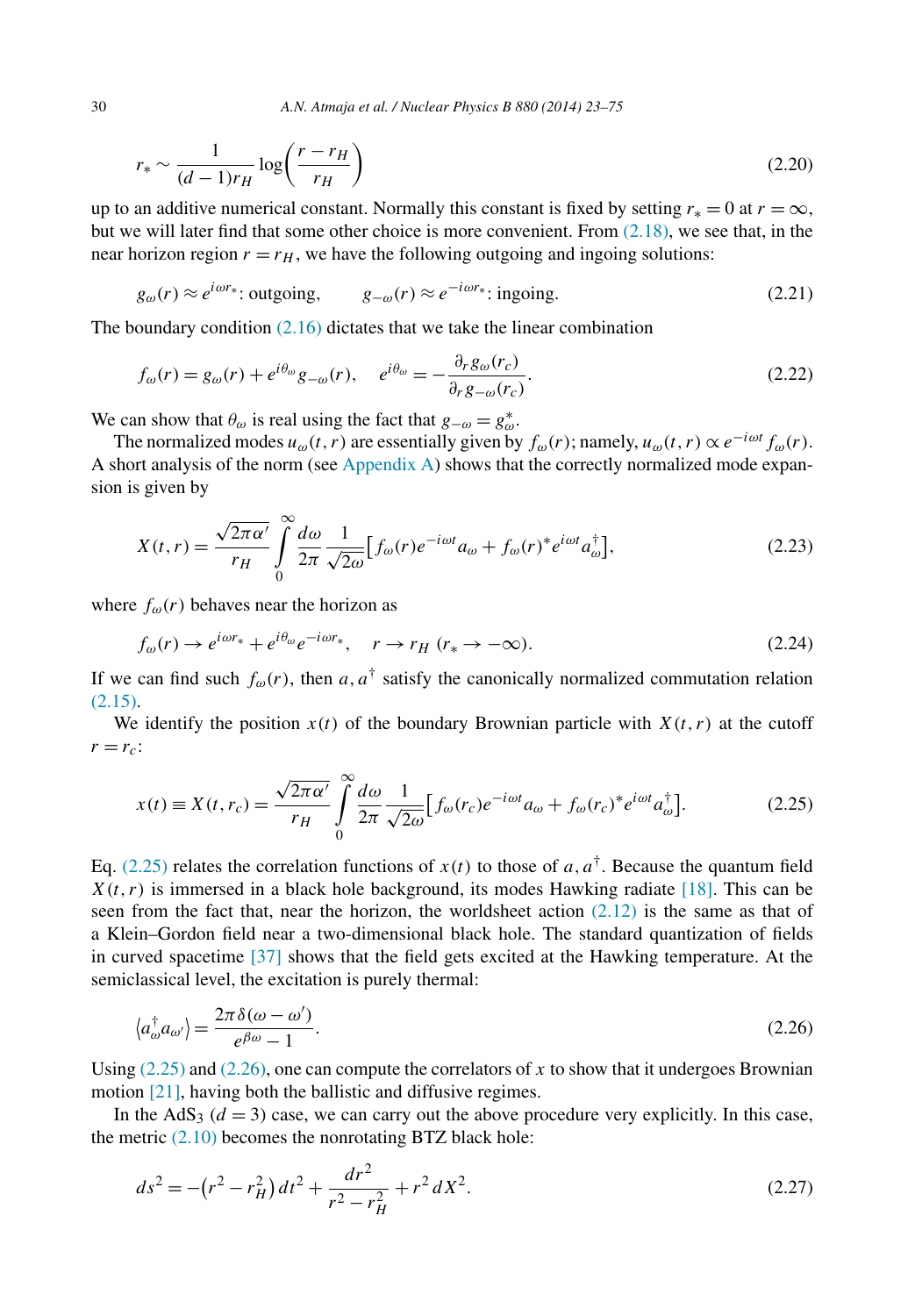<span id="page-9-0"></span>For the usual BTZ black hole, *X* is written as  $X = \phi$  where  $\phi \cong \phi + 2\pi$ , but here we are taking  $X \in \mathbb{R}$ , corresponding to a "planar" black hole. The Hawking temperature [\(2.11\)](#page-5-0) is, in this case,

$$
T \equiv \frac{1}{\beta} = \frac{r_H}{2\pi}.\tag{2.28}
$$

In terms of the tortoise coordinate  $r_*,$  the metric [\(2.27\)](#page-8-0) becomes

$$
ds^{2} = (r^{2} - r_{H}^{2})(-dt^{2} + dr_{*}^{2}) + r^{2} dX^{2}, \quad r_{*} \equiv \frac{1}{2r_{H}} \ln\left(\frac{r - r_{H}}{r + r_{H}}\right).
$$
 (2.29)

The linearly independent solutions to  $(2.13)$  are given by  $g_{\pm\omega}(r)$ , where

$$
g_{\omega}(r) = \frac{1}{1 + i\nu} \frac{\rho + i\nu}{\rho} \left(\frac{\rho - 1}{\rho + 1}\right)^{i\nu/2} = \frac{1}{1 + i\nu} \frac{\rho + i\nu}{\rho} e^{i\omega r_*}.
$$
 (2.30)

Here we introduced

$$
\rho \equiv \frac{r}{r_H}, \qquad \nu \equiv \frac{\omega}{r_H} = \frac{\beta \omega}{2\pi}.
$$
\n(2.31)

The linear combination that satisfies the Neumann boundary condition  $(2.16)$  is

$$
f_{\omega} = g_{\omega}(\rho) + e^{i\theta_{\omega}} g_{-\omega}(\rho),
$$
  
\n
$$
e^{i\theta_{\omega}} = -\frac{\partial_r g_{\omega}(r_c)}{\partial_r g_{-\omega}(r_c)} = \frac{1 - i\nu}{1 + i\nu} \frac{1 + i\rho_c \nu}{1 - i\rho_c \nu} \left(\frac{\rho_c - 1}{\rho_c + 1}\right)^{i\nu},
$$
\n(2.32)

where  $\rho_c \equiv r_c/r_H$ . This has the correct near-horizon behavior [\(2.24\)](#page-8-0) too.

By analyzing the correlators of  $x(t)$  using the bulk Brownian motion, one can determine the admittance  $\mu(\omega)$  defined in [\(2.6\)](#page-4-0) for the dual boundary Brownian motion [\[21\].](#page-52-0) Although the result for general frequency  $\omega$  is difficult to obtain analytically for general dimensions d, its low-frequency behavior is relatively easy to find; this was done in [\[21\]](#page-52-0) and the result for  $AdS_d / CFT_{d-1}$  is

$$
\mu(\omega) = \frac{(d-1)^2 \alpha' \beta^2 m}{8\pi} + \mathcal{O}(\omega). \tag{2.33}
$$

This agrees with the results obtained by drag force computations  $[8-10,12]$ . For later use, let us also record the low-frequency behavior of the random force correlator obtained in [\[21\]:](#page-52-0)

$$
G^{(R)}(t_1, t_2) \equiv \langle \mathcal{T}[R(t_1)R(t_2)] \rangle, \tag{2.34}
$$

$$
G^{(R)}(\omega_1, \omega_2) = 2\pi \delta(\omega_1 + \omega_2) \left[ \frac{16\pi}{(d-1)^2 \alpha' \beta^3} + \mathcal{O}(\omega) \right],\tag{2.35}
$$

where *T* is the time ordering operator.

# *2.3. Generalizations*

In the above, we considered the simple case of neutral black holes, corresponding to neutral plasmas in field theory. More generally, however, we can consider situations where the field theory plasmas carry nonvanishing conserved charges. For example, the quark–gluon plasma experimentally produced by heavy ion collision has net baryon number. Field theory plasmas charged under such global *U(*1*)* symmetries correspond on the AdS side to black holes charged under *U(*1*)* gauge fields.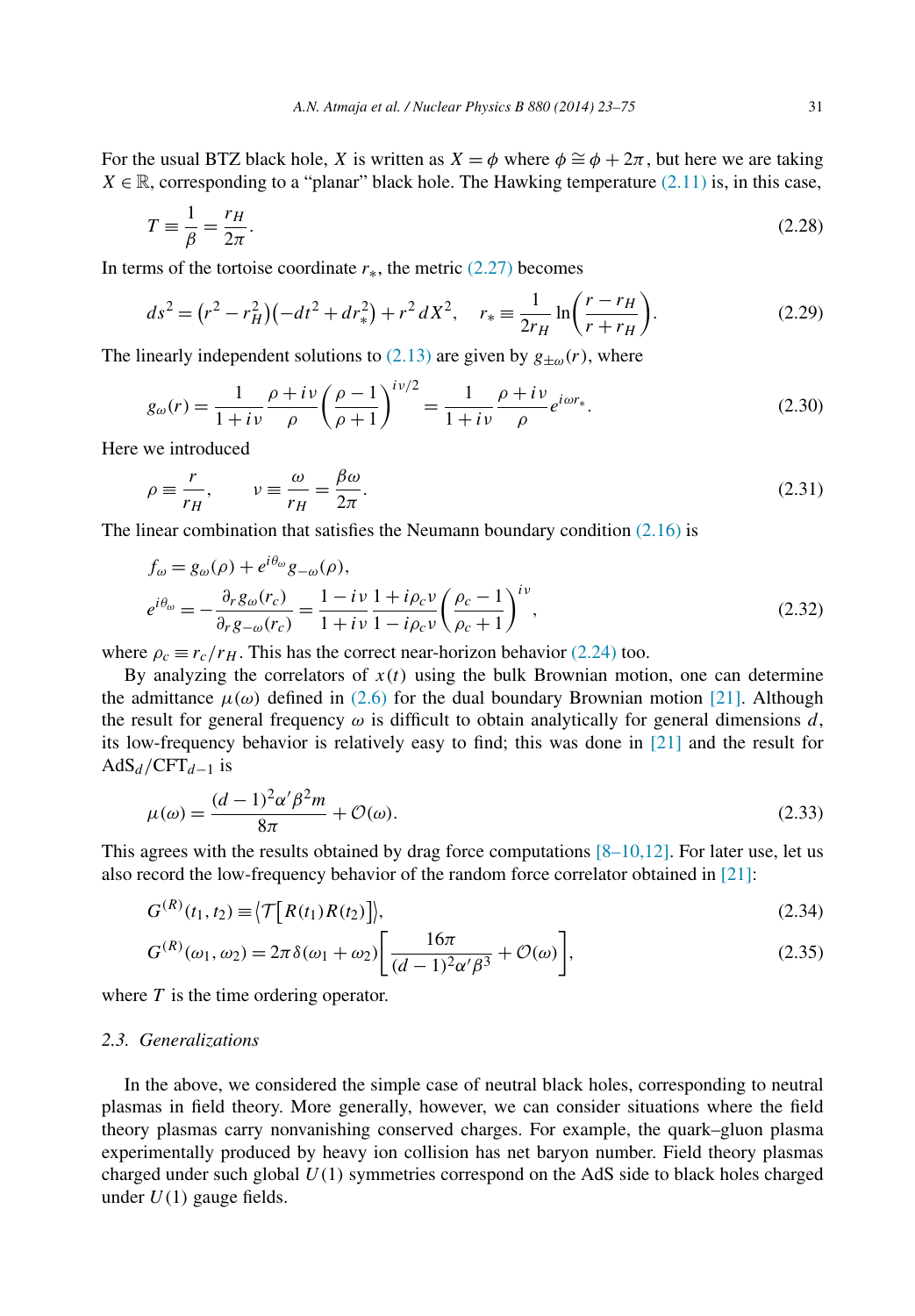<span id="page-10-0"></span>On the gravity side of the correspondence, we do not just have  $AdS_d$  space but also some internal manifold on which higher-dimensional string/M theory has been compactified. *U(*1*)* gauge fields in the  $AdS<sub>d</sub>$  space can be coming from (i) form fields in higher dimensions upon compactification on the internal manifold, or (ii) the off-diagonal components of the higher-dimensional metric with one index along the internal manifold. In the former case (i), a charged CFT plasma corresponds to a charged black hole, *i.e.* a Reissner–Nordström black hole (or a generalization thereof to form fields) in the full spacetime. In this case, the analysis in the previous subsections applies almost unmodified, because a fundamental string is not charged under such form fields (except for the *B*-field which is assumed to vanish in the present paper) and its motion is not affected by the existence of those form fields. Namely, the same configuration of a string—stretching straight between the AdS boundary and the horizon and trivial in the internal directions—is a solution of the Nambu–Goto action. Therefore, as far as the fluctuation in the  $AdS<sub>d</sub>$  directions is concerned, we can forget about the internal directions and the analysis in the previous subsections goes through unaltered, except that the metric [\(2.10\)](#page-5-0) must be replaced by an appropriate AdS black hole metric deformed by the existence of charges.

The latter case (ii), on the other hand, corresponds to having a rotating black hole (Kerr black hole) in the full spacetime. A notable example is the STU black hole which is a non-rotating black hole solution of five-dimensional AdS supergravity charged under three different *U(*1*)* gauge fields [\[38\].](#page-52-0) From the point of view of 10-dimensional Type IIB string theory in  $AdS_5 \times S^5$ , this black hole is a Kerr black hole with three angular momenta in the  $S<sup>5</sup>$  directions [\[39\].](#page-52-0) This solution can also be obtained by taking the decoupling limit of the spinning D3-brane metric [\[39–41\].](#page-52-0) Analyzing the motion of a fundamental string in such a background spacetime in general requires a 10-dimensional treatment, because the string gets affected by the angular momentum of the black hole in the internal directions [\[11,42,43\].](#page-51-0) So, to study the bulk Brownian motion in such situations, we have to find a background solution in the full 10-dimensional spacetime and consider fluctuation around that 10-dimensional configuration. The background solution is straight in the AdS part as before but can be nontrivial in the internal directions due to the drag by the geometry.

In either case, to study the transverse fluctuation of the string around a background configuration, we do not need the full 10- or 11-dimensional metric. For simplicity, let us focus on the transverse fluctuation in one of the  $AdS_d$  directions. Then we only need the three-dimensional line element along the directions of the background string configuration and the direction of the fluctuation. Let us write the three-dimensional line element in general as

$$
ds^{2} = -h_{t}(r) f(r) dt^{2} + \frac{h_{r}(r)}{f(r)} dr^{2} + G(r) dX^{2}.
$$
 (2.36)

*X* is one of the spatial directions in  $AdS_d$ , parallel to the boundary. It is assumed that  $X(t, r) = 0$ is a solution to the Nambu–Goto action in the full (10- or 11-dimensional) spacetime, and we are interested in the fluctuations around it.<sup>5</sup> The nontrivial effects in the internal directions have been incorporated in this metric (2.36). We will see how such a line element arises in the explicit example of the STU black hole in Section [6.](#page-25-0) In this subsection, we will briefly discuss the random motion of a string in general backgrounds using the metric (2.36).

<sup>5</sup> Note that, under this assumption in a static spacetime, the three-dimensional line element can be always written in the form of (2.36). The  $(t, r)$  and  $(t, X)$  components should vanish by the assumption that  $X(t, r) = 0$  is a solution, and the  $(t, r)$  component can be eliminated by a coordinate transformation.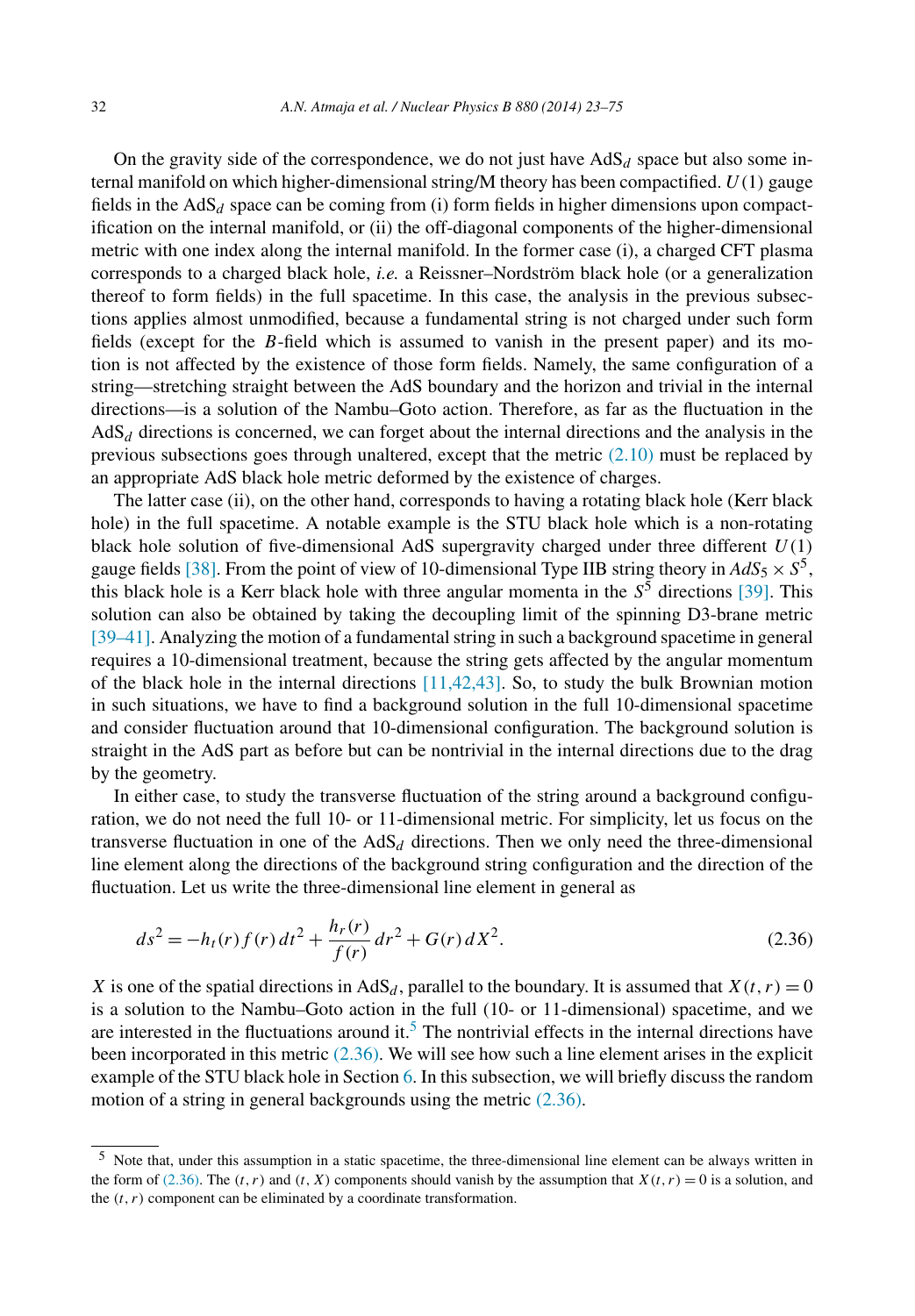<span id="page-11-0"></span>In the metric [\(2.36\),](#page-10-0) the horizon is at  $r = r_H$  where  $r_H$  is the largest positive solution to  $f(r) = 0$ . The functions  $h_t(r)$  and  $h_r(r)$  are assumed to be regular and positive in the range  $r_H \le r < \infty$ . Near the horizon  $r \approx r_H$ , expand  $f(r)$  as

$$
f(r) \approx 2k_H(r - r_H), \quad k_H \equiv \frac{1}{2} f'(r_H).
$$
 (2.37)

The Hawking temperature of the black hole, *T* , is given by

$$
T = \frac{1}{\beta} = \frac{k_H}{2\pi} \sqrt{\frac{h_t(r_H)}{h_r(r_H)}}.
$$
\n(2.38)

For the metric to asymptote to AdS near the boundary, we have

$$
h_t f \sim \frac{r^2}{l^2}, \qquad \frac{h_r}{f} \sim \frac{l^2}{r^2} \quad \text{as } r \to \infty,
$$
 (2.39)

where we reinstated the AdS radius *l*. Also, because the *X* direction [\(2.36\)](#page-10-0) is assumed to be one of the spatial directions of the AdS<sub>d</sub> directions parallel to the boundary,  $G(r)$  must go as

$$
G \sim \frac{r^2}{l^2} \quad \text{as } r \to \infty. \tag{2.40}
$$

We demand that  $G(r)$  be regular and positive in the region  $r_H \leq r < \infty$ . Note that the parametrization of the two metric components  $g_{tt}, g_{rr}$  using three functions  $h_t, h_r, f$  is redundant and thus has some arbitrariness.

Consider fluctuation around the background configuration  $X(t, r) = 0$  in the static gauge where  $t, r$  are the worldsheet coordinates. Just as in  $(2.12)$ , the quadratic action obtained by expanding the Nambu–Goto action in *X* is

$$
S_0 = -\frac{1}{4\pi\alpha'} \int d\sigma^2 \sqrt{-g} G g^{\mu\nu} \partial_\mu X \partial_\nu X,\tag{2.41}
$$

where  $g_{\mu\nu}$  is the *t*, *r* part of the metric [\(2.36\)](#page-10-0) (*i.e.*, the induced worldsheet metric for the background configuration  $X(t, r) = 0$ ), and  $g = \det g_{\mu\nu}$ . The equation of motion derived from the quadratic action (2.41) is

$$
-\ddot{X} + \sqrt{\frac{h_t}{h_r}} \frac{f}{G} \partial_r \left( \sqrt{\frac{h_t}{h_r}} f G X' \right) = 0,
$$
\n(2.42)

where  $\dot{ } = \partial_t, \dot{ } = \partial_r$ . In terms of the tortoise coordinate  $r_*$  defined by

$$
dr_* = \frac{1}{f} \sqrt{\frac{h_r}{h_t}} dr,\tag{2.43}
$$

(2.42) becomes a Schrodinger-like wave equation [\[44\]:](#page-52-0)

$$
\left[\frac{d^2}{dr_*^2} + \omega^2 - V(r)\right] X_\omega(r) = 0,
$$
\n(2.44)

where we set  $X(t, r) = e^{-i\omega t} \eta(r) X_{\omega}(r)$  and the "potential"  $V(r)$  is given by

$$
V(r) = -\eta \frac{dr}{dr_*} \frac{d}{dr} \left[ \frac{1}{\eta^2} \frac{dr}{dr_*} \frac{d\eta}{dr} \right], \quad \eta = G^{-1/2}.
$$
 (2.45)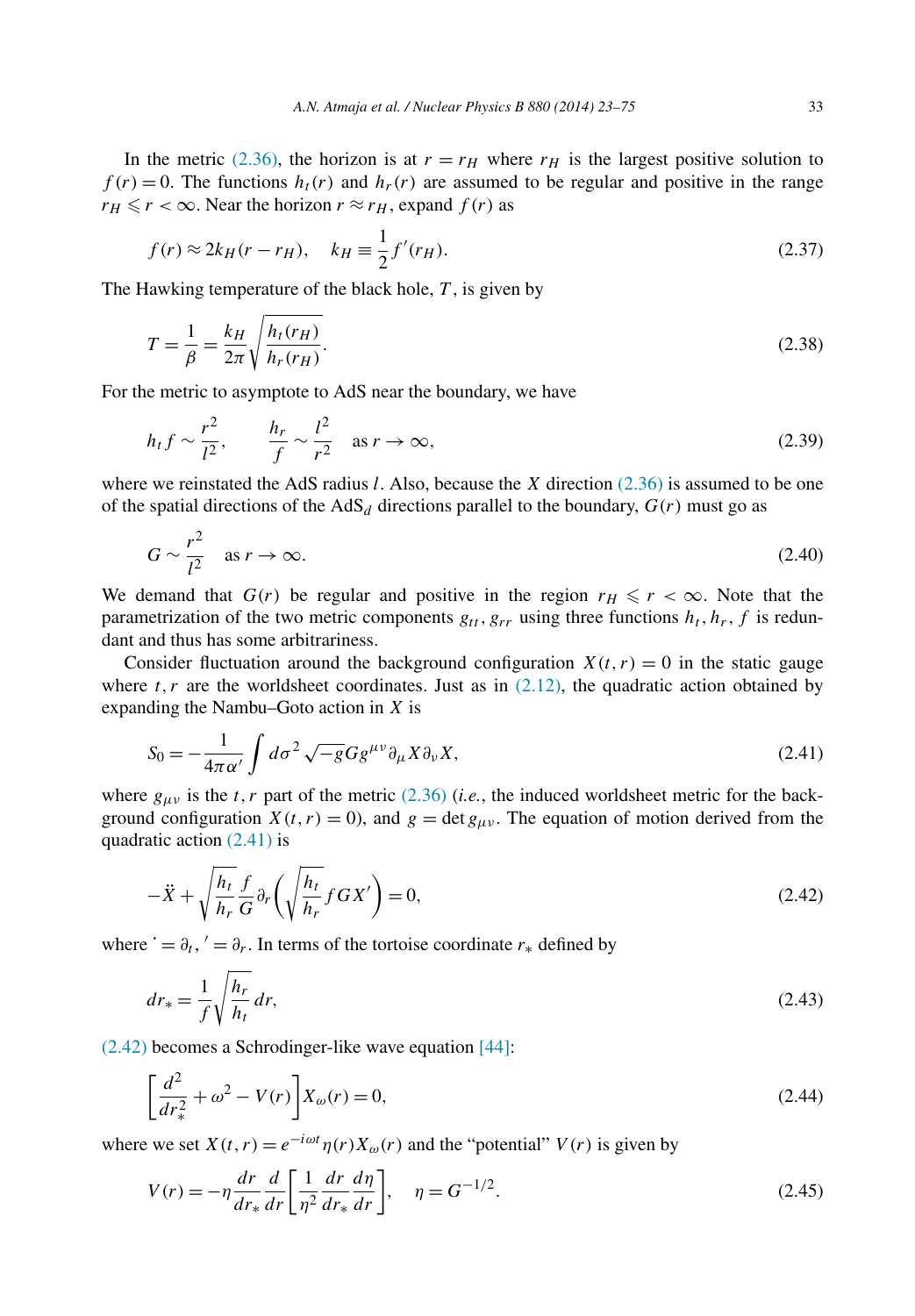<span id="page-12-0"></span>The potential  $V(r)$  vanishes at the horizon and will become more and more important as we move towards the boundary  $r \to \infty$  where  $V(r) \sim 2r^2/l^4$ .

Just as in the previous subsection, let the two solutions to the wave equation [\(2.44\)](#page-11-0) be  $g_{\omega}(r)$ and  $g_{-\omega}(r) = g_{\omega}(r)^*$ . Near the horizon where  $V(r) = 0$ , the wave equation [\(2.44\)](#page-11-0) takes the same form as [\(2.18\)](#page-7-0) and therefore  $g_{\pm\omega}(r)$  can be taken to have the following behavior near the horizon

$$
g_{\pm\omega}(r) \to e^{\pm i\omega r_*} \quad \text{as } r \to r_H. \tag{2.46}
$$

If we introduce a UV cutoff at  $r = r_c$  as before, the solution  $f_{\omega}(r)$  satisfying the Neumann boundary condition [\(2.16\)](#page-7-0) at  $r = r_c$  is a linear combination of  $g_{\pm\omega}(r)$  and can be written as [\(2.22\).](#page-8-0) Using this  $f_{\omega}(r)$ , we can expand the fluctuation field  $X(t, r)$  as

$$
X(t,r) = \sqrt{\frac{2\pi\alpha'}{G(r_H)}} \int_{0}^{\infty} \frac{d\omega}{2\pi} \frac{1}{\sqrt{2\omega}} \Big[ f_{\omega}(r) e^{-i\omega t} a_{\omega} + f_{\omega}(r)^* e^{i\omega t} a_{\omega}^{\dagger} \Big],
$$
 (2.47)

where  $a_{\omega}$ ,  $a_{\omega}^{\dagger}$  are canonically normalized to satisfy [\(2.15\).](#page-7-0) As before, the value of *X(t, r)* at the UV cutoff  $r = r_c$  is interpreted as the position  $x(t)$  of the boundary Brownian motion:  $X(t, r_c) \equiv$  $x(t)$ . By assuming that the modes Hawking radiate thermally as in  $(2.26)$ , we can determine the parameters of the boundary Brownian motion such as the admittance  $\mu(\omega)$ .

In general, solving the wave equation  $(2.44)$  and obtaining explicit analytic expressions for  $g_{\pm\omega}$ ,  $f_{\omega}$  is difficult. However, in the low frequency limit  $\omega \to 0$ , it is possible to determine their explicit forms as explained in  $[21]$  or in [Appendix B](#page-35-0) and, based on that, one can compute the low frequency limit of  $\mu(\omega)$  following the procedure explained in [\[21\].](#page-52-0) The result is

$$
\mu(\omega) = \frac{2m\pi\alpha'}{G(r_H)} + \mathcal{O}(\omega). \tag{2.48}
$$

From this, we can derive the low frequency limit of the random force correlator as follows:

$$
G^{(R)}(\omega_1, \omega_2) = 2\pi \delta(\omega_1 + \omega_2) \left[ \frac{G(r_H)}{\pi \alpha' \beta} + \mathcal{O}(\omega) \right].
$$
 (2.49)

# **3. Time scales**

# *3.1. Physics of time scales*

In Eq. [\(2.4\),](#page-4-0) we introduced the relaxation time *t*relax which characterizes the thermalization time of the Brownian particle. From Brownian motion, we can read off other physical time scales characterizing the interaction between the Brownian particle and plasma.

One such time scale, the microscopic (or collision duration) time *t*coll, is defined to be the width of the random force correlator function  $\kappa(t)$ . Specifically, let us define

$$
t_{\text{coll}} = \int_{0}^{\infty} dt \, \frac{\kappa(t)}{\kappa(0)}.
$$
\n(3.1)

If  $\kappa(t) = \kappa(0)e^{-t/t_{\text{coll}}}$ , the right hand side of this precisely gives  $t_{\text{coll}}$ . This  $t_{\text{coll}}$  characterizes the time scale over which the random force is correlated, and thus can be interpreted as the time elapsed in a single process of scattering. In usual situations,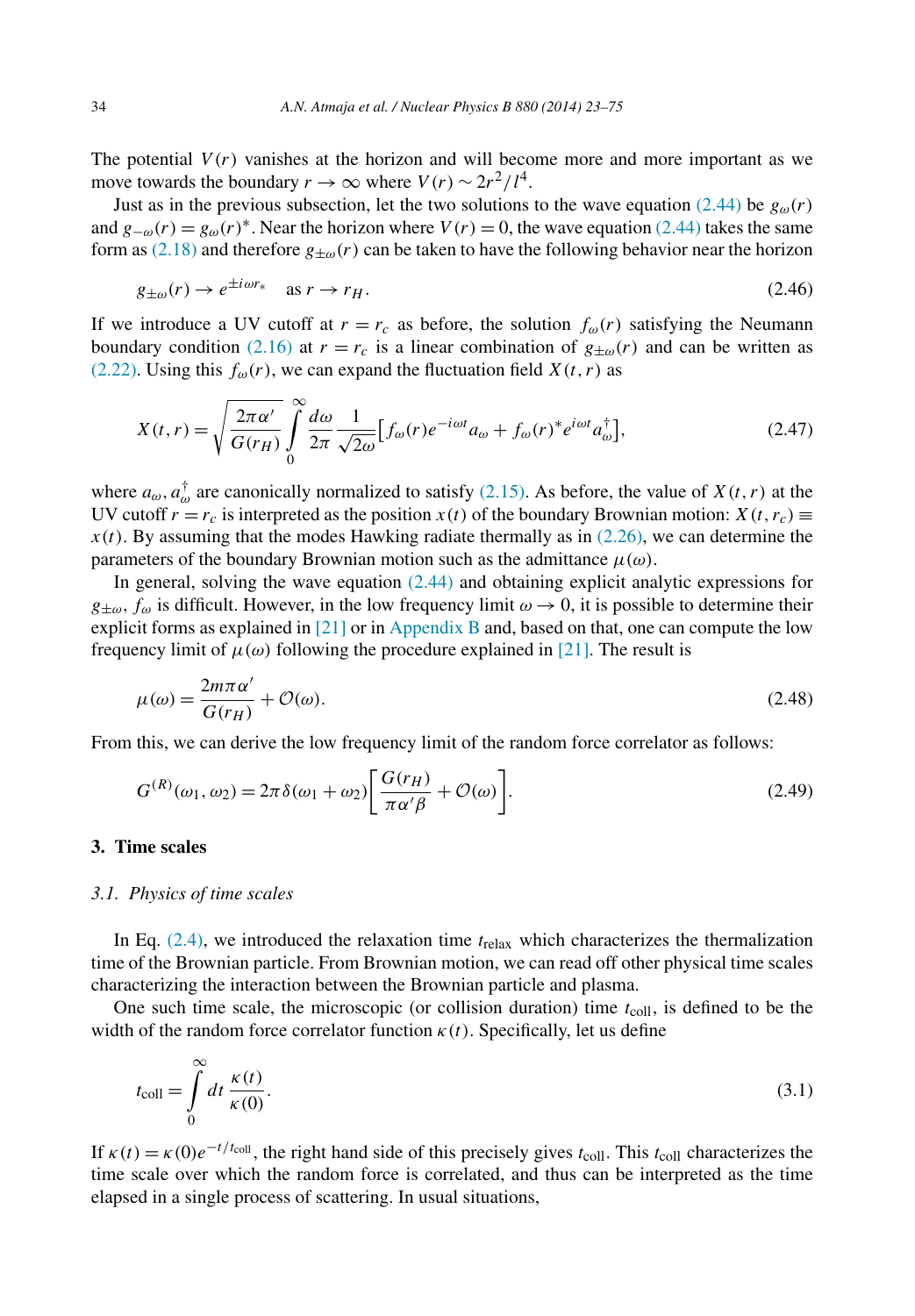<span id="page-13-0"></span>

Fig. 2. A sample of the stochastic variable *R(t)*, which consists of many pulses randomly distributed.

 $t_{\text{relax}} \gg t_{\text{coll}}.$  (3.2)

Another natural time scale is the mean-free-path time *t*mfp given by the typical time elapsed between two collisions. In the usual kinetic theory, this mean free path time is typically  $t_{\text{coll}} \ll$  $t_{\text{mfp}} \ll t_{\text{relax}}$ ; however in the case of present interest, this separation no longer holds, as we will see. For a schematic explanation of the timescales  $t_{\text{coll}}$  and  $t_{\text{mfp}}$ , see Fig. 2.

#### *3.2. A simple model*

The collision duration time  $t_{\text{coll}}$  can be read off from the random force 2-point function  $\kappa(t)$  =  $\langle R(t)R(0)\rangle$ . To determine the mean-free-path time  $t_{\text{mfp}}$ , we need higher point functions and some microscopic model which relates those higher point functions with  $t_{\text{mfp}}$ . Here we propose a simple model<sup>6</sup> which relates  $t_{\text{mfp}}$  with certain 4-point functions of the random force *R*.

For simplicity, we first consider the case with one spatial dimension. Consider a stochastic quantity  $R(t)$  whose functional form consists of many pulses randomly distributed.  $R(t)$  is assumed to be a classical quantity (c-number). Let the form of a single pulse be  $P(t)$ . Furthermore, assume that the pulses come with random signs. If we have *k* pulses at  $t = t_i$   $(i = 1, 2, \ldots, k)$ , then  $R(t)$  is given by

$$
R(t) = \sum_{i=1}^{k} \epsilon_i P(t - t_i),
$$
\n(3.3)

where  $\epsilon_i = \pm 1$  are random signs.

Let the distribution of pulses obey the Poisson distribution, which is a physically reasonable assumption if *R* is caused by random collisions. This means that the probability that there are *k* pulses in an interval of length  $\tau$ , say [0,  $\tau$ ], is given by

$$
P_k(\tau) = e^{-\mu \tau} \frac{(\mu \tau)^k}{k!}.
$$
\n(3.4)

Here,  $\mu$  is the number of pulses per unit time. In other words,  $1/\mu$  is the average distance between two pulses. We do not assume that the pulses are well separated; namely, we do *not* assume  $\Delta \ll 1/\mu$ . If we identify *R(t)* with the random force in the Langevin equation,  $t_{\text{mfp}} = 1/\mu$ .

The 2-point function for *R* can be written as

 $6$  This is a generalization of the discussion given in Appendix D.1 of [\[21\].](#page-52-0) For somewhat similar models (binary collision models), see [\[45\]](#page-52-0) and references therein.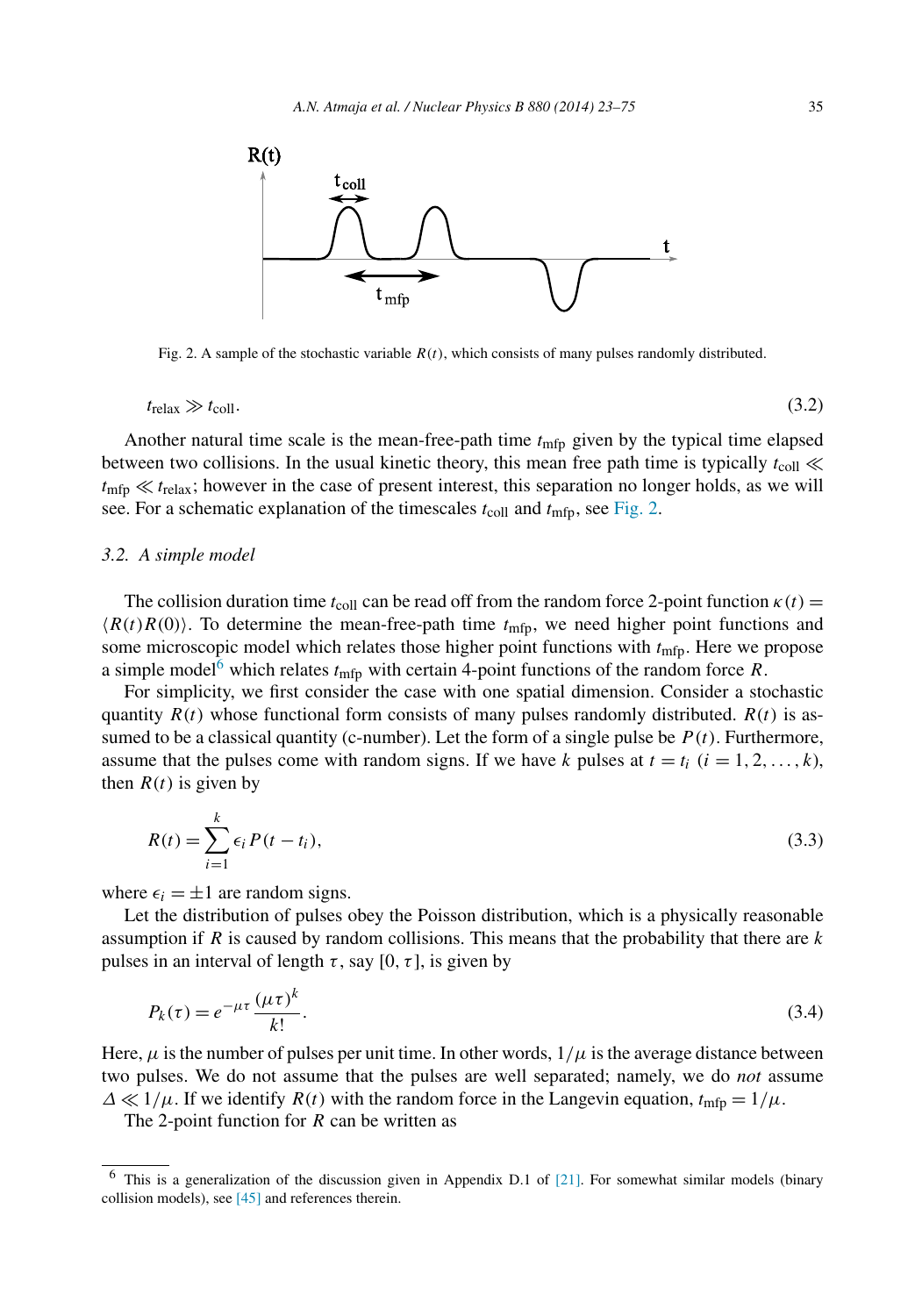<span id="page-14-0"></span>
$$
\langle R(t)R(t')\rangle = \sum_{k=1}^{\infty} e^{-\mu\tau} \frac{(\mu\tau)^k}{k!} \sum_{i,j=1}^k \langle \epsilon_i \epsilon_j P(t-t_i)P(t'-t_j)\rangle_k,
$$
\n(3.5)

where we assumed *t*,  $t' \in [0, \tau]$  and  $\langle \rangle_k$  is the statistical average when there are *k* pulses in the interval [0*,τ* ]. Because *k* pulses are randomly and independently distributed in the interval [0*,τ* ] by assumption, this expectation value is computed as

$$
\sum_{i,j=1}^{k} \left\langle \epsilon_i \epsilon_j P(t - t_i) P(t' - t_j) \right\rangle_k
$$
\n
$$
= \frac{1}{\tau^k} \int_0^{\tau} dt_1 \cdots dt_k \left[ \sum_{i=1}^{k} P(t - t_i) P(t' - t_i) + \sum_{i \neq j}^{k} \left\langle \epsilon_i \epsilon_j \right\rangle_k P(t - t_i) P(t' - t_j) \right]. \tag{3.6}
$$

Here, the second term vanishes because  $\langle \epsilon_i \epsilon_j \rangle_k = 0$  for  $i \neq j$ . Therefore, one readily computes

$$
\sum_{i,j=1} {\langle \epsilon_i \epsilon_j P(t - t_i) P(t' - t_j) \rangle}_k = \frac{k}{\tau} \int_0^{\tau} dt_1 P(t - t_1) P(t' - t_1)
$$
  

$$
\approx \frac{k}{\tau} \int_{-\infty}^{\infty} dt_1 P(t - t_1) P(t' - t_1).
$$
 (3.7)

Here, in going to the second line, we took  $\tau$  to be much larger than the support of  $P(t)$ , which is always possible because  $\tau$  is arbitrary. Substituting this back into (3.5), we find

$$
\langle R(t)R(t')\rangle = \mu \int\limits_{-\infty}^{\infty} dt_1 P(t-t_1)P(t'-t_1).
$$
\n(3.8)

In a similar way, one can compute the following 4-point function:

$$
\langle R(t)R(t')R(t'')R(t'')\rangle
$$
  
=
$$
\sum_{k=1}^{\infty}e^{-\mu\tau}\frac{(\mu\tau)^k}{k!}\sum_{i,j,m,n=1}^k\langle\epsilon_i\epsilon_j\epsilon_m\epsilon_nP(t-t_i)P(t'-t_j)P(t''-t_m)P(t'''-t_n)\rangle_k.
$$
 (3.9)

Again, the expectation value  $\langle \epsilon_i \epsilon_j \epsilon_m \epsilon_n \rangle_k$  vanishes unless some of *i*, *j*, *m*, *n* are equal. The possibilities are  $i = j \neq m = n$ ,  $i = m \neq j = n$ ,  $i = n \neq j = m$ , and  $i = j = m = n$ . Taking into account all these possibilities, in the end we have

$$
\langle R(t)R(t')R(t'')R(t'')\rangle = \langle R(t)R(t')R(t'')R(t'')\rangle_{\text{disc}}
$$
  
 
$$
+ \langle R(t)R(t')R(t'')R(t'')\rangle_{\text{conn}},
$$
 (3.10)

where

$$
\langle R(t)R(t')R(t'')R(t'')\rangle_{\text{disc}} = \langle R(t)R(t')\rangle\langle R(t'')R(t'')\rangle + \langle R(t)R(t'')\rangle\langle R(t')R(t'')\rangle
$$
  
+ 
$$
\langle R(t)R(t'')\rangle\langle R(t')R(t'')\rangle, \tag{3.11}
$$

$$
\langle R(t)R(t')R(t'')R(t''')\rangle_{\text{conn}} = \mu \int_{-\infty}^{\infty} du \, P(t-u)P(t'-u)P(t''-u)P(t'''-u). \quad (3.12)
$$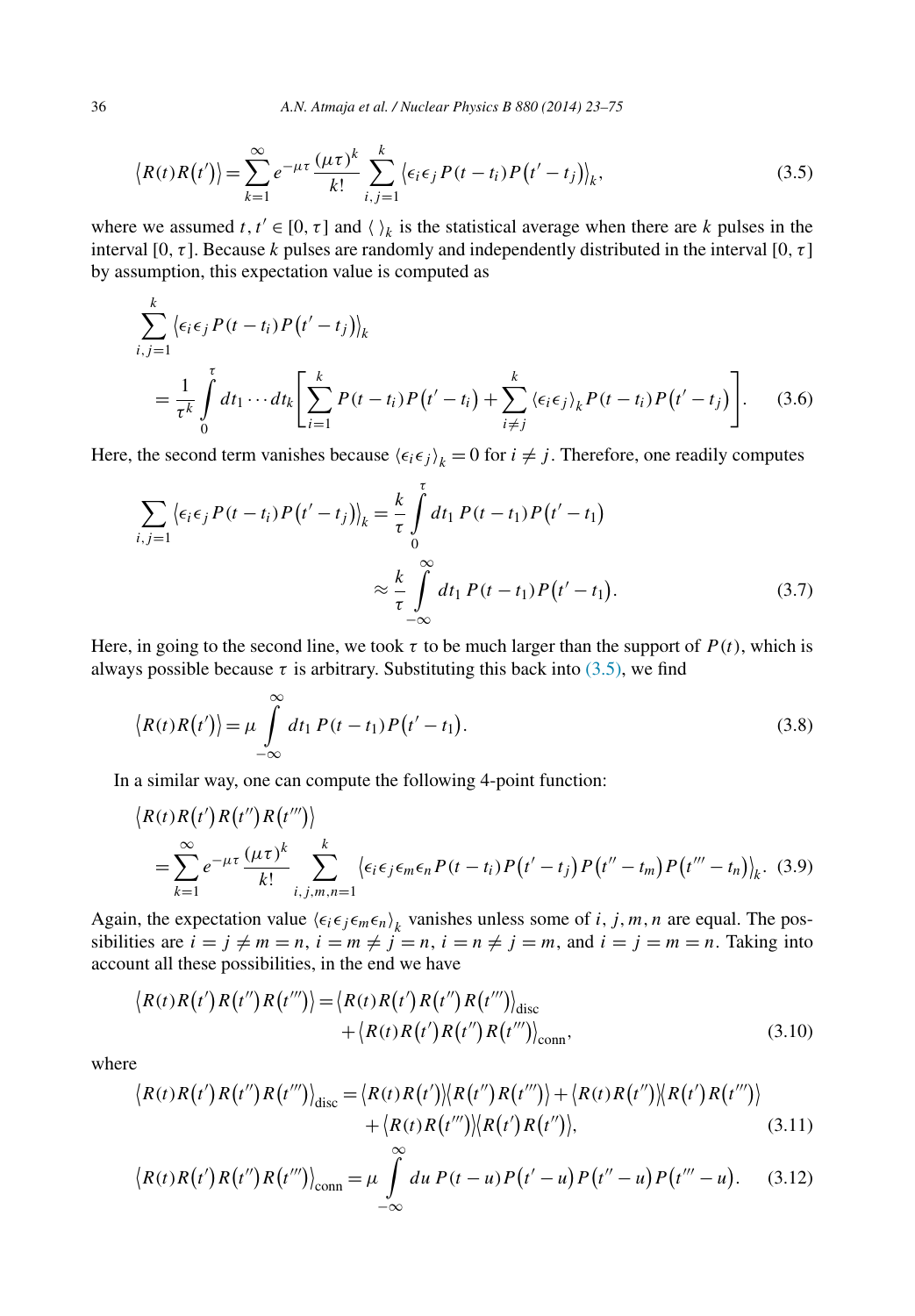<span id="page-15-0"></span>We can think of  $(3.11)$  as the "disconnected part" and  $(3.12)$  as the "connected part", or non-Gaussianity of the random force statistics.

In the Fourier space, the expressions for these correlation functions simplify:

$$
\langle R(\omega_1)R(\omega_2) \rangle = 2\pi \mu \delta(\omega_1 + \omega_2) P(\omega_1) P(\omega_2),
$$
\n
$$
\langle R(\omega_1)R(\omega_2)R(\omega_3)R(\omega_4) \rangle_{\text{disc}}
$$
\n
$$
= (2\pi \mu)^2 [\delta(\omega_1 + \omega_2)\delta(\omega_3 + \omega_4) + \delta(\omega_1 + \omega_3)\delta(\omega_2 + \omega_4)
$$
\n
$$
+ \delta(\omega_1 + \omega_4)\delta(\omega_2 + \omega_3) P(\omega_1) P(\omega_2) P(\omega_3) P(\omega_4),
$$
\n
$$
\langle R(\omega_1)R(\omega_2)R(\omega_3)R(\omega_4) \rangle_{\text{conn}}
$$
\n
$$
= 2\pi \mu \delta(\omega_1 + \omega_2 + \omega_3 + \omega_4) P(\omega_1) P(\omega_2) P(\omega_3) P(\omega_4).
$$
\n(3.14)

In particular, for small *ωi*,

$$
\langle R(\omega_1)R(\omega_2) \rangle \approx 2\pi \mu \delta(\omega_1 + \omega_2) P(\omega = 0)^2,
$$
\n(3.15)

$$
\langle R(\omega_1)R(\omega_2)R(\omega_3)R(\omega_4)\rangle_{\text{conn}} \approx 2\pi\,\mu\delta(\omega_1+\omega_2+\omega_3+\omega_4)P(\omega=0)^4. \tag{3.16}
$$

Therefore, from the small frequency behavior of 2-point function and connected 4-point function, we can separately read off the mean-free-path time  $t_{\text{mfp}} \sim 1/\mu$  and  $P(\omega = 0)$ , the impact per collision.

The discussion thus far has been focused on the case with one spatial dimension, but generalization to  $n = d - 2$  spatial dimensions is straightforward. In this case, the random force becomes an *n*-dimensional vector  $R^I(t)$ ,  $I = 1, 2, ..., n$ . Generalizing [\(3.3\),](#page-13-0) let us model the random force to be given by a sum of pulses:

$$
R^{I}(t) = \sum_{i=1}^{k} \epsilon_{i}^{I} P(t - t_{i}).
$$
\n(3.17)

Here, for each value of *i*,  $\epsilon_i^I$  is a stochastic variable taking random values in the  $(n-1)$ dimensional sphere  $S^{n-1}$ . We also assume that  $\epsilon_i^I$  for different values of *i* are independent of each other. Then we can readily compute the following statistical average:

$$
\langle \epsilon_i^I \epsilon_i^J \rangle = \frac{\delta^{IJ}}{n}, \qquad \langle \epsilon_i^I \epsilon_i^J \epsilon_i^K \epsilon_i^L \rangle = \frac{\delta^{IJ} \delta^{KL} + \delta^{IK} \delta^{J} + \delta^{IL} \delta^{JK}}{n(n+2)}.
$$
\n(3.18)

From this, we can derive the following *R*-correlators:

$$
\langle R^{I}(\omega_1)R^{J}(\omega_2)\rangle = \frac{2\pi\mu}{n}\delta^{IJ}\delta(\omega_1+\omega_2)P(\omega_1)P(\omega_2),\tag{3.19}
$$

$$
\langle R^{I}(\omega_{1})R^{J}(\omega_{2})R^{K}(\omega_{3})R^{L}(\omega_{4})\rangle = \langle R^{I}(\omega_{1})R^{J}(\omega_{2})R^{K}(\omega_{3})R^{L}(\omega_{4})\rangle_{\text{conn}}
$$

$$
+ \langle R^{I}(\omega_{1})R^{J}(\omega_{2})R^{K}(\omega_{3})R^{L}(\omega_{4})\rangle_{\text{disc}}, \tag{3.20}
$$

where

$$
\langle R^{I}(\omega_{1})R^{J}(\omega_{2})R^{K}(\omega_{3})R^{L}(\omega_{4})\rangle_{\text{disc}} = \langle R^{I}(\omega_{1})R^{J}(\omega_{2})\rangle\langle R^{K}(\omega_{3})R^{L}(\omega_{4})\rangle
$$
  
 
$$
+ \langle R^{I}(\omega_{1})R^{K}(\omega_{3})\rangle\langle R^{J}(\omega_{2})R^{L}(\omega_{4})\rangle
$$
  
 
$$
+ \langle R^{I}(\omega_{1})R^{L}(\omega_{4})\rangle\langle R^{J}(\omega_{2})R^{K}(\omega_{3})\rangle, \qquad (3.21)
$$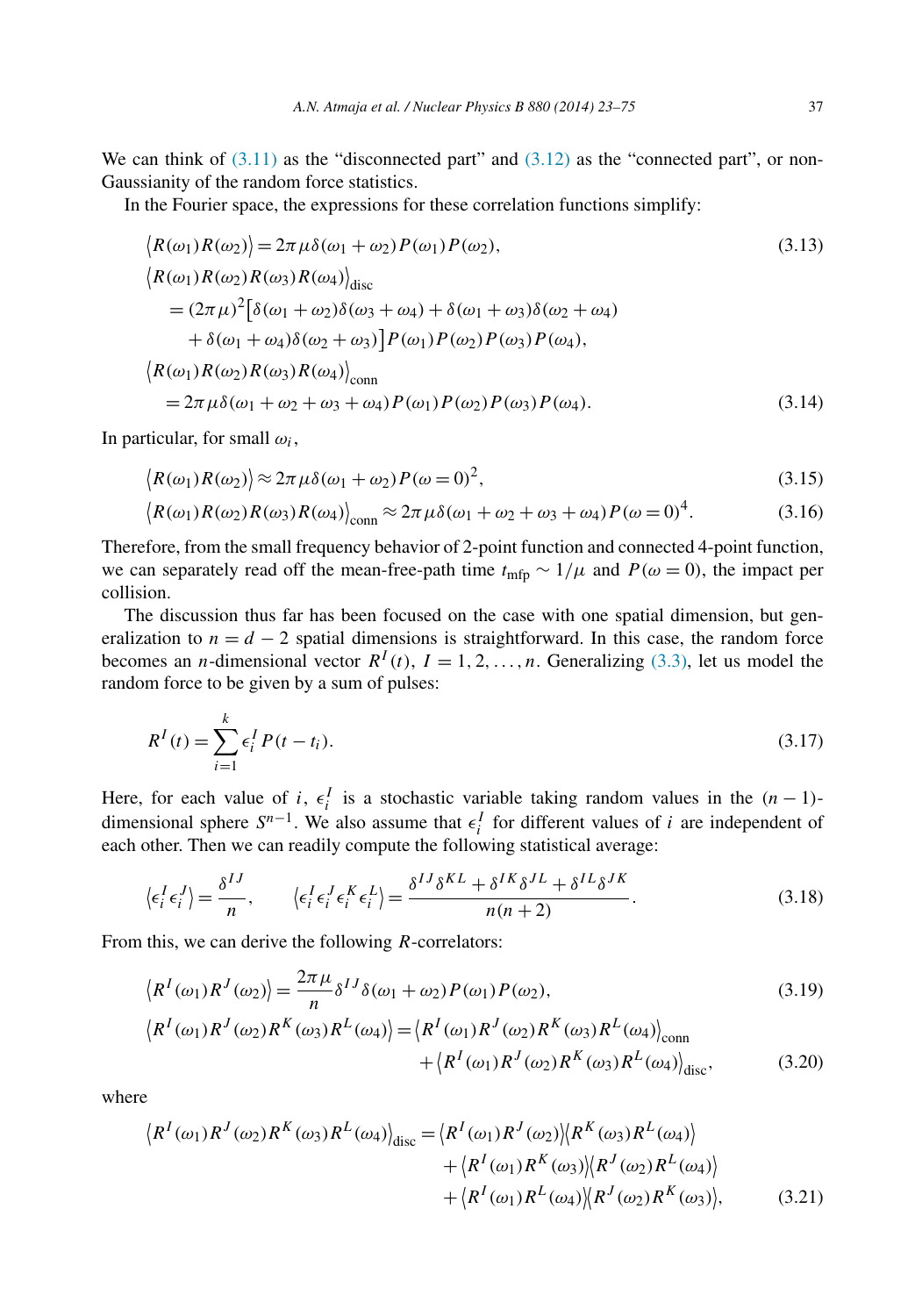<span id="page-16-0"></span>
$$
\langle R^{I}(\omega_{1})R^{J}(\omega_{2})R^{K}(\omega_{3})R^{L}(\omega_{4})\rangle_{\text{conn}}
$$
  
= 
$$
\frac{2\pi\mu}{n(n+2)}(\delta^{IJ}\delta^{KL} + \delta^{IK}\delta^{JL} + \delta^{IL}\delta^{JK})
$$
  

$$
\times \delta(\omega_{1} + \omega_{2} + \omega_{3} + \omega_{4})P(\omega_{1})P(\omega_{2})P(\omega_{3})P(\omega_{4}).
$$
 (3.22)

These are essentially the same as the  $n = 1$  results [\(3.13\),](#page-15-0) [\(3.14\)](#page-15-0) and we can compute the meanfree-path time  $t_{\text{mfp}} \sim 1/\mu$  from the small  $\omega$  behavior of 2- and 4-point functions.

One may wonder about the validity of the simple classical model we proposed here, because of the various simplifications and assumptions we made. For example, we assumed that the distribution of pulses is given by the Poisson distribution. This is a natural assumption but, in real systems, different pulses might be correlated and the deviation of the distribution from the Poisson distribution may be appreciable. Also, our model is classical whereas in the real system quantum effects may not be ignorable. In the first place, the kinetic theory picture of independent particles colliding with each other is based on weak coupling intuition and in strongly coupled systems its validity is unclear. However, the simplicity of our model can be regarded as its strength too. Because of its simplicity, our model can be thought of as a zeroth order approximation which correctly captures the essential physics. If a more precise picture of the system is available, we can improve the model and get a better approximation to *t*mfp, in principle. For strongly coupled plasmas, unfortunately, we do not have such a more precise picture. Still, the relations  $(3.15)$ ,  $(3.16)$  must give the qualitatively correct time scale  $t_{\text{mfp}}$ .

With the above caveats in mind, we will use above relations  $(3.15)$ ,  $(3.16)$  to read off  $t<sub>min</sub>$  for the Brownian particle in CFT plasma using the bulk Brownian motion.

#### *3.3. Non-Gaussian random force and Langevin equation*

In the above, we argued that the time scale  $t_{\text{mfp}}$  that characterizes the statistical properties of the random force  $R$  is related to the nontrivial part (connected part) of the 4-point function of  $R$ . Namely, it is related to the non-Gaussianity of the random force. Here, let us briefly discuss the relation between non-Gaussianity and the non-linear Langevin equation.

In Section [2.1,](#page-4-0) we discussed the linear Langevin equation  $(2.1)$  for which the friction is proportional to the momentum *p*. In other words, the friction coefficient  $\gamma(t)$  did not contain *p*. Furthermore, the random force *R* was assumed to be Gaussian. In many real systems, Gaussian statistics for the random force gives a good approximation, and the linear Langevin equation provides a useful approach to study the systems. However, this idealized physical situation does not describe nature in general. For example, even the simplest case of a Brownian particle interacting with the molecules of a solvent is rather thought to obey a Poissonian than a Gaussian statistics (just like the simple model discussed in Section [3.2\)](#page-13-0). It is only in the weak collision limit where energy transfer is relatively small compared to the energy of the system that the central limit theorem says that the statistics can be approximated as Gaussian  $[46,47]$ . Furthermore, due to the non-linear fluctuation–dissipation relations [\[48\],](#page-52-0) the non-Gaussianity of random force and the non-linearity of friction are closely related. An extension of the phenomenological Langevin equation that incorporates such non-linear and non-Gaussian situations is an issue that has not yet been completely settled (for a recent discussion, see [\[47\]\)](#page-52-0).

However, the relation between time scales  $t_{\text{coll}}$ ,  $t_{\text{mfp}}$  and *R* correlators derived in Section [3.2](#page-13-0) does not depend on the existence of such an extension of the Langevin equation. Below, we will compute *R* correlators using the AdS/CFT correspondence and derive expressions for the time scale *t*mfp, but that derivation will not depend on the existence of an extended Langevin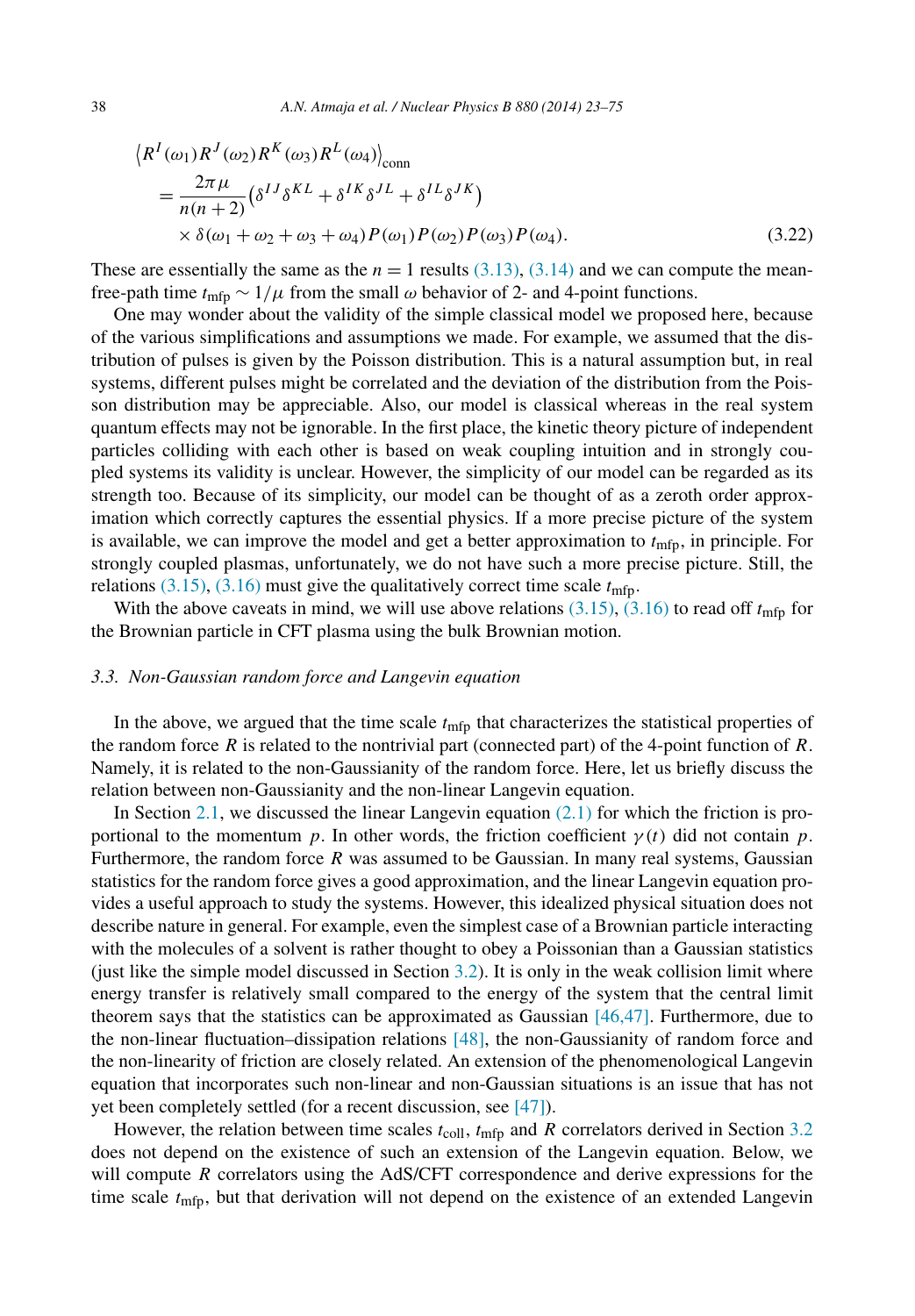<span id="page-17-0"></span>equation either.<sup>7</sup> It would be interesting to use the concrete AdS/CFT setup for Brownian motion to investigate the above issue of a non-linear non-Gaussian Langevin equation. We leave it for future research.

#### **4. Holographic computation of the** *R***-correlator**

In the last section, we saw that  $t_{\text{mfp}}$  can be read off if we know the low-frequency limit of the 2and 4-point functions of the random force. For the connected 4-point function to be nonvanishing, we need more than the quadratic term  $S_0$  in [\(2.12\)](#page-6-0) or [\(2.41\).](#page-11-0) Such terms will arise if we keep higher order terms in the expansion of the Nambu–Goto action. This amounts to taking into account the relativistic correction to the motion of the "cloud" around the quark mentioned in Section [2.2.](#page-5-0) In the case of the neutral black holes discussed in Section [2.2,](#page-5-0) if we keep up to quartic terms (and drop a constant), the action becomes

$$
S = S_0 + S_{\text{int}},\tag{4.1}
$$

$$
S_{\rm int} = \frac{1}{16\pi\alpha'} \int dt \, dr \left(\frac{\dot{X}^2}{f} - r^4 f X'^2\right)^2,\tag{4.2}
$$

where the quadratic (free) part  $S_0$  is as given before in  $(2.12)$ .

There are two ways to compute correlation functions in the presence of the quartic term (4.2). The first one, which is perhaps more intuitive, is to regard the theory with the action  $S_0 + S_{\text{int}}$  as a field theory of the worldsheet field *X* at temperature *T* and compute the *X* correlators using the standard technique of thermal field theory  $[49]$ . The second one, which is perhaps more rigorous but technically more involved, is to use the GKPW prescription [\[5,6\]](#page-51-0) and holographic renormalization [\[27\]](#page-52-0) to compute the correlator for the force acting on the boundary Brownian particle.

The two approaches give essentially the same result in the end, as they should. In the following, we will first describe the first approach and then briefly discuss the second approach, relegating the technical details to [Appendix D.](#page-40-0) In this section and the next, for the simplicity of presentation, we will focus on the neutral black holes of Section [2.2.](#page-5-0)

#### *4.1. Thermal field theory on the worldsheet*

The Brownian string we are considering is immersed in a black hole background which has temperature *T* given by  $(2.11)$ . Therefore, we can think of the string described by the action  $(4.1)$ just as a field theory of  $X(t, r)$  at temperature T, for which the standard thermal perturbation theory (see *e.g.* [\[49\]\)](#page-53-0) is applicable.

For the thermal field theory described by (4.1), let us compute the real-time connected 4-point function

$$
G_{\text{conn}}^{(x)}(t_1, t_2, t_3, t_4) = \left\langle \mathcal{T} \left[ x(t_1) x(t_2) x(t_3) x(t_4) \right] \right\rangle_{\text{conn}}
$$
  
=\left\langle \mathcal{T} \left[ X(t\_1, r\_c) X(t\_2, r\_c) X(t\_3, r\_c) X(t\_4, r\_c) \right] \right\rangle\_{\text{conn}}, (4.3)

More precisely, the computation in Section [4.2](#page-20-0) is independent of the existence of any Langevin equation, because we directly compute the *R* correlators using the fact that the total force *F* equals *R* in the  $m \to \infty$  limit. On the other hand, in Section 4.1, we compute the *R* correlators directly, but use the relation [\(4.4\)](#page-18-0) derived from the linear Langevin equation. So, the latter computation is assuming that a Langevin equation exists at least to the linear order.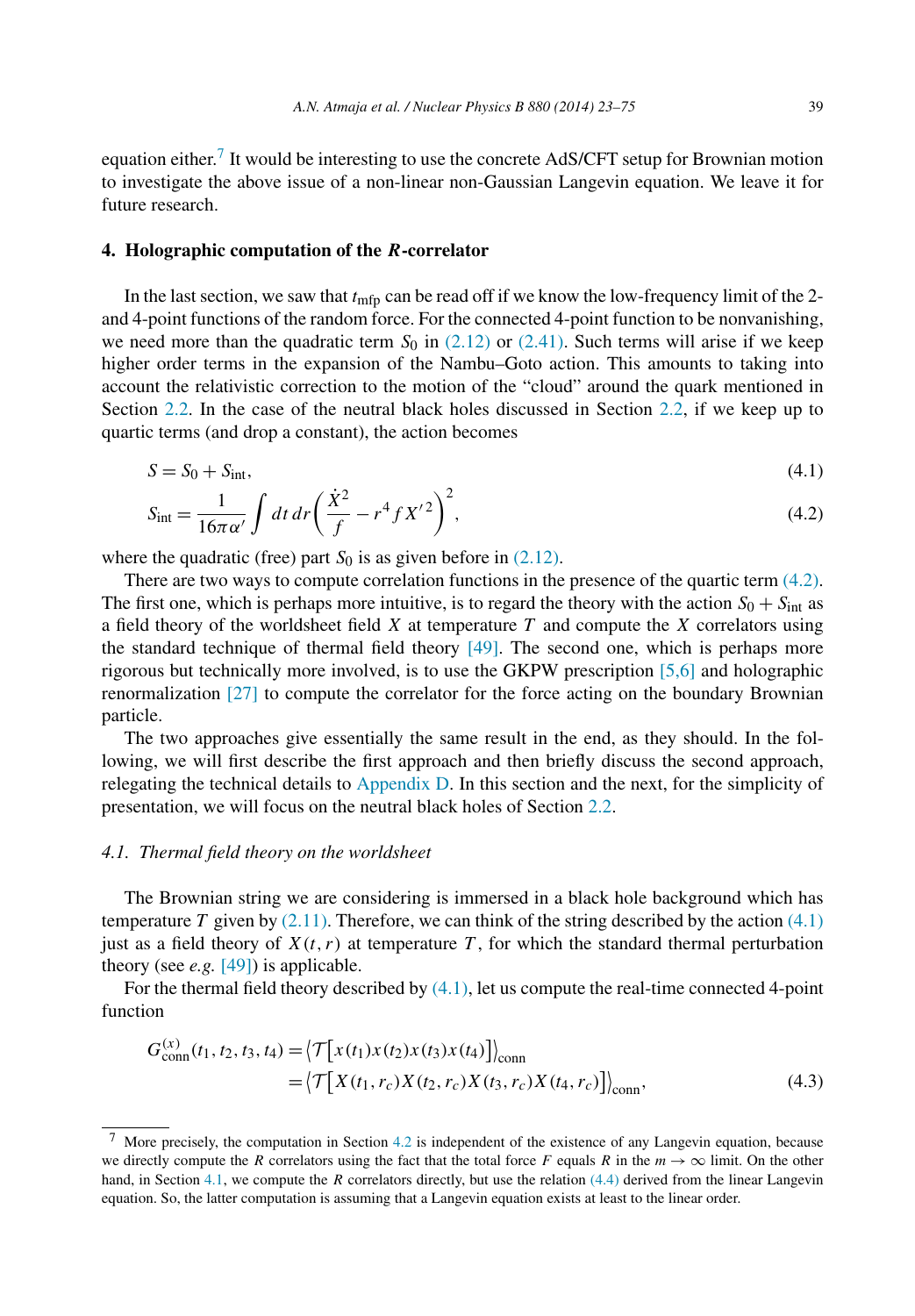<span id="page-18-0"></span>

Fig. 3. The contour for computing real-time correlators at finite temperature.

where  $\mathcal T$  is the time ordering operator and  $x(t) = X(t, r_c)$  is the position of the boundary Brownian particle. In the absence of external force,  $K(\omega) = 0$ , [\(2.6\)](#page-4-0) relates *x* and random force *R* by

$$
R(\omega) = -\frac{im\omega x(\omega)}{\mu(\omega)}.\tag{4.4}
$$

Therefore, using the low-frequency expression for  $\mu(\omega)$  given in [\(2.33\),](#page-9-0) we can compute the 4-point function of *R* from the one for *x* in [\(4.3\).](#page-17-0)

As is standard, we can compute such real-time correlators at finite temperature *T* by analytically continuing the time *t* to a complex time *z* and performing path integration on the complex *z* plane along the contour  $C = C_1 + C_2 + C_3$ , where  $C_i$  are oriented intervals

$$
C_1 = [-L, L], \qquad C_2 = [L, -L], \qquad C_3 = [-L, -L - i\beta]
$$
\n
$$
(4.5)
$$

as shown in Fig. 3. *L* is a large positive number which is sent to infinity at the end of computation. We can parametrize the contour *C* by a real parameter  $\lambda$  which increases along *C* as

$$
C_1: \t z = \lambda - L \t (0 \le \lambda \le 2L),
$$
  
\n
$$
C_2: \t z = 3L - \lambda \t (2L \le \lambda \le 4L),
$$
  
\n
$$
C_3: \t z = -L + i(4L - \lambda) \t (4L \le \lambda \le 4L + \beta).
$$
  
\n(4.6)

The field *X* is defined for all values of  $\lambda$ . Another convenient parametrization of *C* is

$$
C_1: \t z = t \t (-L \leq t \leq L),
$$
  
\n
$$
C_2: \t z = t \t (-L \leq t \leq L),
$$
  
\n
$$
C_3: \t z = -L - i\tau \t (0 \leq \tau \leq \beta).
$$
\n
$$
(4.7)
$$

We will denote by  $X_{[i]}$  ( $i = 1, 2, 3$ ) the field X on the segment  $C_i$  parametrized by t and  $\tau$  in  $(4.7)$ . Henceforth, we will use the subscript [*i*] for a quantity associated with  $C_i$ .

The path integral is now performed over  $X_{[1]}(t)$ ,  $X_{[2]}(t)$ , and  $X_{[3]}(\tau)$ , but in the  $L \to \infty$  limit the path integral over  $X_{[3]}$  factorizes and can be dropped [\[49\].](#page-53-0) Therefore, with the parametrization (4.7), the path integral becomes

$$
\int \mathcal{D}X \, e^{iS} \to \int \mathcal{D}X_{[1]} \, \mathcal{D}X_{[2]} \, e^{i(S_{[1]} - S_{[2]})},\tag{4.8}
$$

where  $S_{[i]}$ ,  $i = 1, 2$ , are obtained by replacing *X* with  $X_{[i]}$  in [\(4.1\).](#page-17-0) The negative sign in front of  $S_{[2]}$  in (4.8) is because the direction of the parameter *t* we took in (4.7) is opposite to that of  $C_2$ .

The correlator  $(4.3)$  can be written as

$$
G_{\text{conn}}^{(x)}(t_1, t_2, t_3, t_4) = \left\langle \mathcal{T}_C \left[ X_{[1]}(t_1, r_c) X_{[1]}(t_2, r_c) X_{[1]}(t_3, r_c) X_{[1]}(t_4, r_c) \right] \right\rangle_{\text{conn}},\tag{4.9}
$$

where  $\mathcal{T}_C$  is ordering along C (in other words, with respect to the parameter  $\lambda$ ), and can be computed in perturbation theory by treating *S*<sup>0</sup> as the free part and *S*int as an interaction. In doing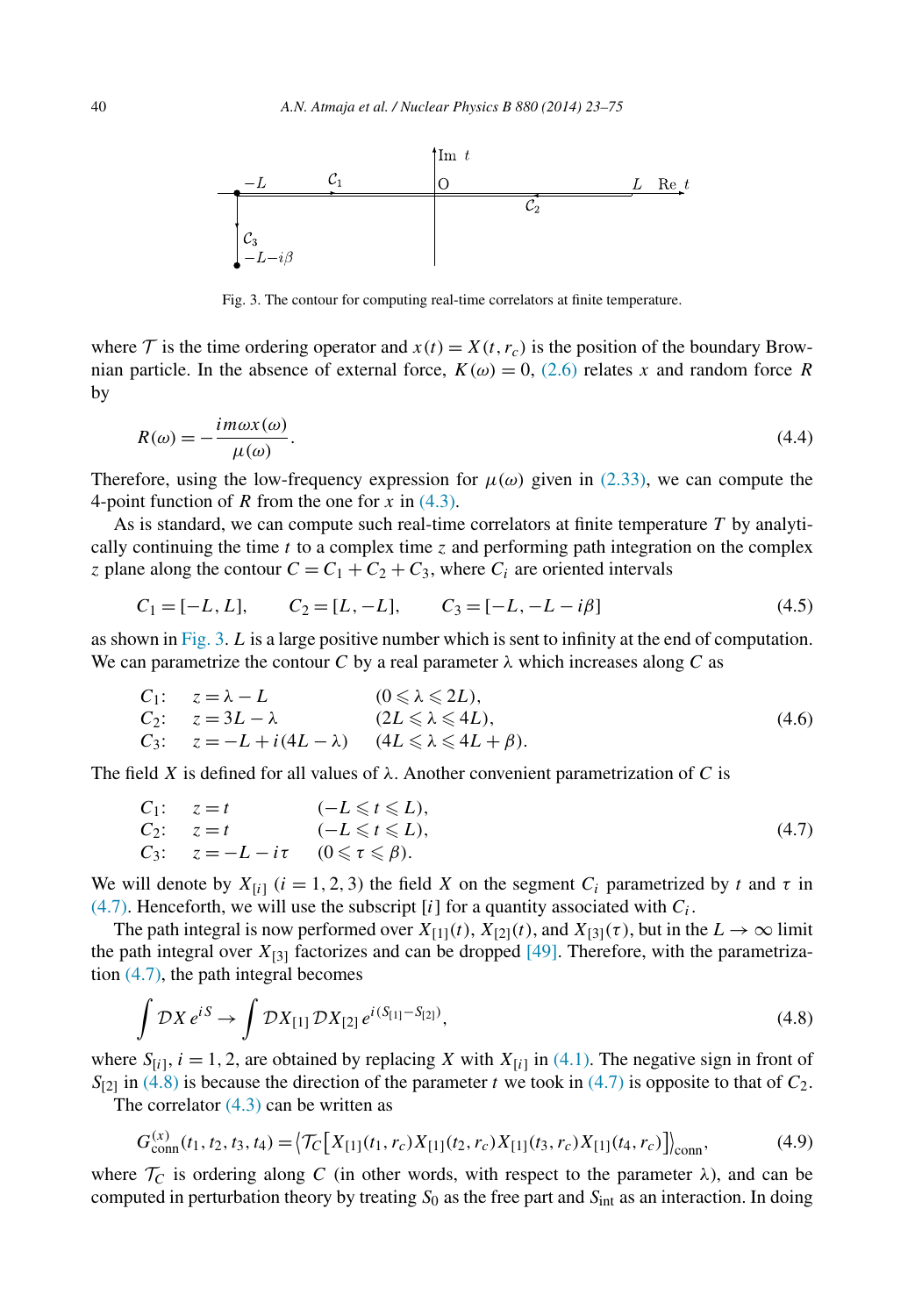<span id="page-19-0"></span>that, we have to take into account both the type-1 fields  $X_{[1]}$  and the type-2 fields  $X_{[2]}$ . Namely, we have to introduce propagators not just for  $X_{[1]}$  but also between  $X_{[1]}$  and  $X_{[2]}$  as follows

$$
D_{[11]}(t - t', r, r') = \langle \mathcal{T}_C[X_{[1]}(t, r)X_{[1]}(t', r')] \rangle_0
$$
  
\n
$$
= \langle \mathcal{T}[X(t, r)X(t', r')] \rangle_0 = D_F(t - t', r, r'),
$$
  
\n
$$
D_{[21]}(t - t', r, r') = \langle \mathcal{T}_C[X_{[2]}(t, r)X_{[1]}(t', r')] \rangle_0
$$
  
\n
$$
= \langle X(t, r)X(t', r') \rangle_0 = D_W(t - t', r, r').
$$
\n(4.10)

Here,  $\langle \rangle_0$  is the expectation value for the free theory with action *S*<sub>0</sub> at temperature *T*. We see that the propagators  $D_{[11]}$  and  $D_{[21]}$  are equal, respectively, to the usual time-ordered (Feynman) propagator  $D_F$  and the Wightman propagator  $D_W$  of the field  $X(t, r)$ . We must also remember that we have not only interaction vertices that come from  $S_{[1]}^{\text{int}}$  and involve  $X_{[1]}$ , but also ones that

come from  $S_{[2]}^{\text{int}}$  and involve  $X_{[2]}$ . The second type of vertices come with an extra minus sign.

Using the propagators  $(4.10)$ , the connected 4-point function is evaluated, at leading order in perturbation theory, to be

$$
G_{\text{conn}}^{(x)}(\omega_1, \omega_2, \omega_3, \omega_4)
$$
\n
$$
= \frac{i}{16\pi\alpha'} 2\pi \delta(\omega_1 + \dots + \omega_4)
$$
\n
$$
\times \int_{r_H}^{r_c} dr \Biggl\{ \sum_{\text{perm}} \Biggl[ \frac{\omega_i \omega_j}{f} D_{[11]}(\omega_i) D_{[11]}(\omega_j) + r^4 f \partial_r D_{[11]}(\omega_i) \partial_r D_{[11]}(\omega_j) \Biggr]
$$
\n
$$
\times \Biggl[ \frac{\omega_k \omega_l}{f} D_{[11]}(\omega_k) D_{[11]}(\omega_l) + r^4 f \partial_r D_{[11]}(\omega_k) \partial_r D_{[11]}(\omega_l) \Biggr]
$$
\n
$$
- (D_{[11]} \to D_{[21]}) \Biggr\}.
$$
\n(4.11)

Here, we wrote down the result in the Fourier space and used a shorthand notation  $D_{[11]}(\omega_i) \equiv$  $D_{[11]}(\omega_i, r, r_c)$ . The summation is over permutations *(ijkl)* of *(1234)*.

We are interested in the low frequency limit of this correlator. In that limit, the propagators simplify and can be explicitly written down. In [Appendix C,](#page-37-0) we study the low-frequency propagators, and the resulting expressions are

$$
D_{[11]}(\omega, r, r_c) = D_F(\omega, r, r_c) = \frac{2\pi\alpha'}{r_H^2} \left[ \frac{e^{i\omega r_*} + e^{-i\omega r_*}}{\omega(1 - e^{-\beta\omega})} - \frac{e^{i\omega r_*}}{\omega} \right],
$$
  
\n
$$
D_{[21]}(\omega, r, r_c) = D_W(\omega, r, r_c) = \frac{2\pi\alpha'}{r_H^2} \frac{e^{i\omega r_*} + e^{-i\omega r_*}}{\omega(1 - e^{-\beta\omega})},
$$
\n(4.12)

where  $r_*$  is the tortoise coordinate introduced in  $(2.19)$ . As explained in  $(B.21)$ , the precise low frequency limit we are taking is

$$
\omega_i \to 0, \qquad \beta, \omega_i r_* \text{: fixed.} \tag{4.13}
$$

The reason why we have to keep  $\omega_i r_*$  fixed is that, no matter how small  $\omega_i$  is, we can consider a region very close to the horizon  $(r_* = -\infty)$  such that  $\omega_i r_* = \mathcal{O}(1)$ . If we insert the expressions  $(4.12)$  into  $(4.11)$  and keep the leading term in the small  $\omega_i$  expansion in the sense of  $(4.13)$ , we obtain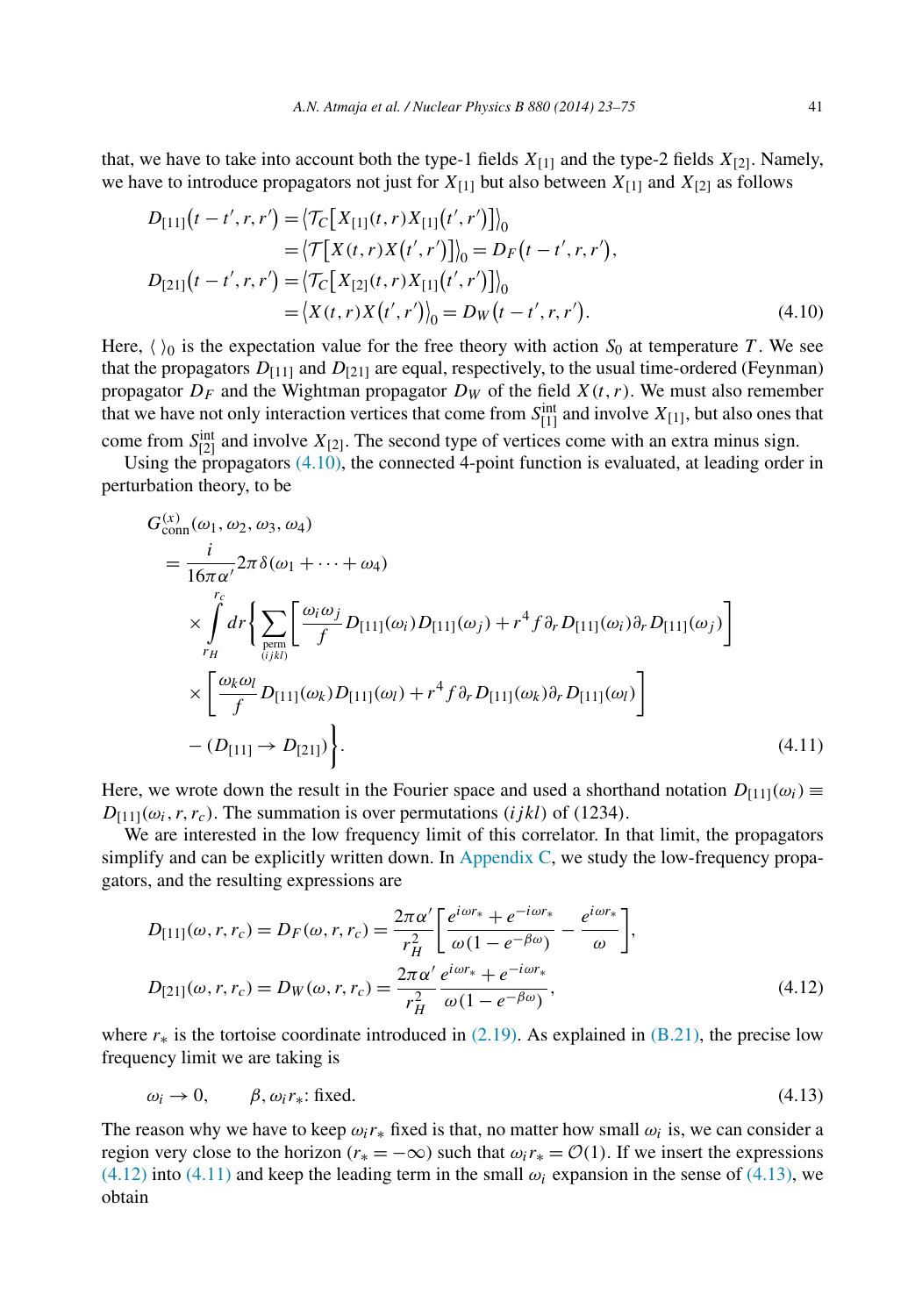<span id="page-20-0"></span>
$$
G_{\text{conn}}^{(x)}(\omega_1, \omega_2, \omega_3, \omega_4) \sim \frac{i\alpha'^3 \beta^5}{\omega_1 \omega_2 \omega_3 \omega_4} \delta(\omega_1 + \dots + \omega_4)
$$
  
 
$$
\times \sum_{1 \leq i < j \leq 4} (\omega_i + \omega_j) \int_{-\infty}^0 dr_* \frac{r^2}{f} e^{-2i(\omega_i + \omega_j)r_*} + \mathcal{O}(\omega^{-2}), \tag{4.14}
$$

where we ignored numerical factors. Using  $(4.4)$  and  $(2.33)$ , we can finally derive the expression for the *R* correlator:

$$
G_{\text{conn}}^{(R)}(\omega_1, \omega_2, \omega_3, \omega_4) \sim \frac{i}{\alpha'\beta^3} \delta(\omega_1 + \dots + \omega_4)
$$
  
 
$$
\times \sum_{1 \leq i < j \leq 4} (\omega_i + \omega_j) \int_{-\infty}^0 dr_* \frac{r^2}{f} e^{-2i(\omega_i + \omega_j)r_*} + \mathcal{O}(\omega^2). \tag{4.15}
$$

Let us look at the IR part of  $(4.14)$ , namely the contribution from the near-horizon region (large negative  $r_*$ ). Because  $f \sim (d-1)e^{(d-1)r_Hr_*}$  near the horizon, the  $r_*$  integral in (4.14) is

$$
\int_{-\infty}^{0} dr_{*} \frac{r^{2}}{f} e^{-2i(\omega_{i}+\omega_{j})r_{*}} \sim \frac{r_{H}^{2}}{d-1} \int_{-\infty}^{1} dr_{*} e^{-(d-1)r_{H}r_{*}} e^{-2i(\omega_{i}+\omega_{j})r_{*}}
$$
(4.16)

which diverges because of the contribution from the near horizon region,  $r_* \to -\infty$ . We will discuss the nature of this IR divergence later.

# *4.2. Holographic renormalization*

Next, let us discuss another way to compute the correlators of the boundary Brownian motion, following the standard GKPW procedure [\[5,6\].](#page-51-0) For this approach, we send the UV cutoff  $r_c \to \infty$ and let the string extend all the way to the AdS boundary  $r = \infty$ . The boundary value of  $X(t, r)$ is the position of the boundary Brownian particle:  $x(t) = X(t, r \rightarrow \infty)$ . The boundary operator dual to the bulk field  $X(t, r)$  is  $F(t)$ , the total force (friction plus random force) acting on the boundary Brownian particle. The AdS/CFT dictionary

$$
\left\langle e^{i \int dt \ F(t)x(t)} \right\rangle_{\text{CFT}} = e^{i S_{\text{bulk}}[x(t)]} \tag{4.17}
$$

says that, to compute boundary correlators for  $F$ , we should consider bulk configurations for which  $X(t, r)$  asymptotes to a given function  $x(t)$  at  $r = \infty$ , evaluate the bulk action, and functionally differentiate the result with respect to *x(t)*. Note that, in the limit  $r_c \to \infty$  or  $m \to \infty$ that we take, friction is ignorable as compared to random force  $R$ , and  $F$  correlators are the same as *R* correlators [\[12\].](#page-51-0) Roughly speaking, because the Brownian particle does not move in the  $m \rightarrow \infty$  limit, there will be no friction and thus  $R = F$ .

In the end, the resulting 4-point function  $\langle FFFF \rangle$  is essentially given by the interaction term in the action, with the *X* fields replaced by the boundary-bulk propagators. Namely,

$$
\langle \mathcal{T}\big[F(t_1)F(t_2)F(t_3)F(t_4)\big]\rangle
$$
  
\n
$$
\sim \frac{1}{16\pi\alpha'} \int dt \, dr \sum_{\substack{\text{perm} \\ (i j k l)}} \left[ -\frac{\partial_t K(t_i)\partial_t K(t_j)}{f} + r^4 f \partial_r K(t_i)\partial_r K(t_j) \right]
$$
  
\n
$$
\times \left[ -\frac{\partial_t K(t_k)\partial_t K(t_l)}{f} + r^4 f \partial_r K(t_k)\partial_r K(t_l) \right],
$$
\n(4.18)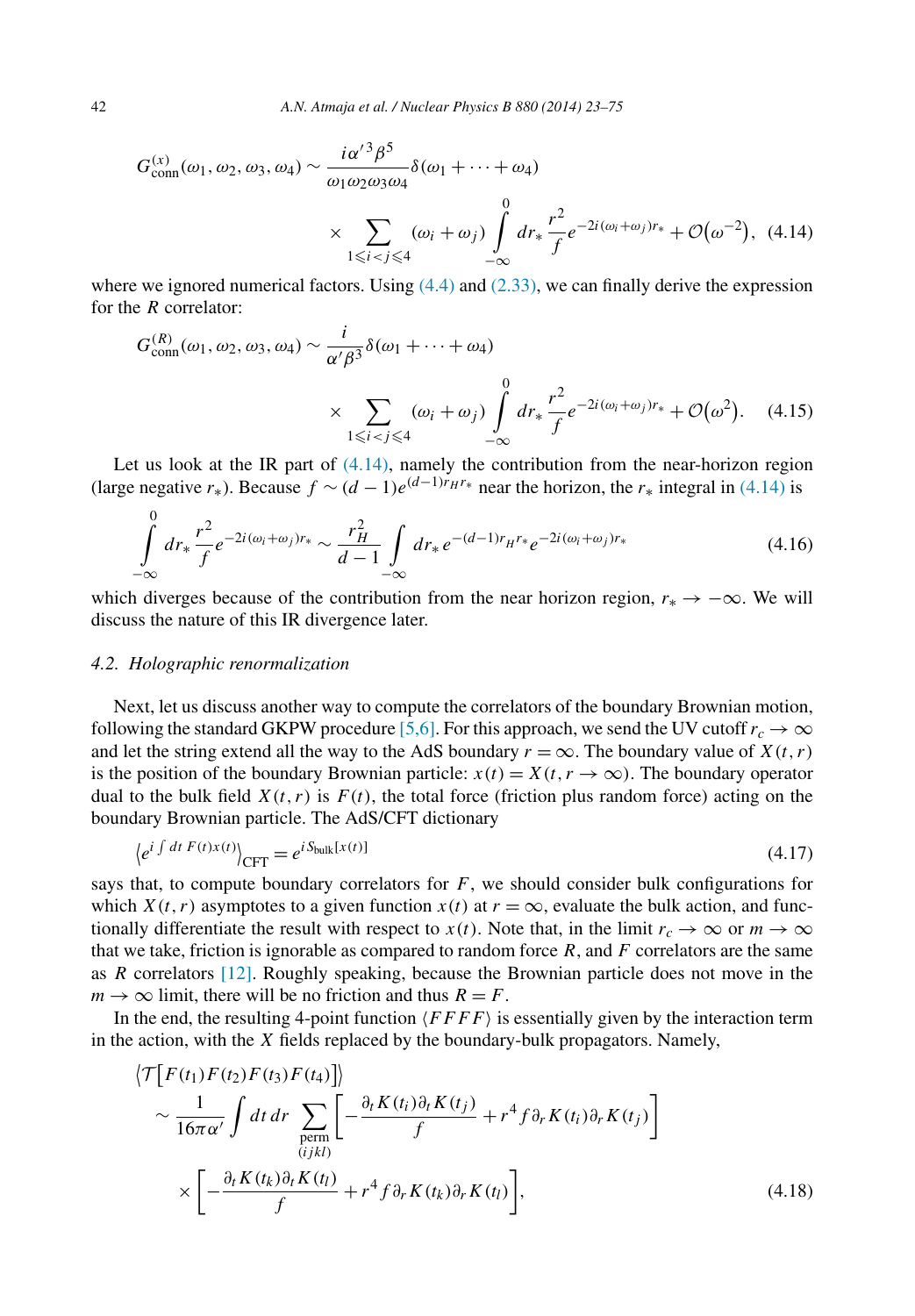where  $K(t_i) \equiv K(t, r|t_i)$  is the boundary-bulk propagator from the boundary point  $t_i$  to the bulk point *(t,r)*. This is the Witten diagram rule that we naively expect. However, because the worldvolume theory of a string is different from, *e.g.* a Klein–Gordon scalar, a careful consideration of holographic renormalization (see  $[27]$  for a review) is necessary. Indeed, the naive expression is [\(4.18\)](#page-20-0) is UV divergent and needs regularization. Furthermore, our black hole spacetime is a Lorentzian geometry and we should apply the rules of Lorentzian AdS/CFT [\[28,29\].](#page-52-0) As is explained in [Appendix D,](#page-40-0) after all the dust has been settled, the *F* correlator gives exactly the same IR divergence as the naive computation of the *R* correlator, [\(4.15\).](#page-20-0) This implies that this IR divergence we are finding is not an artifact but a real thing to be interpreted physically. $8$ 

It is worth pointing out that the result  $(4.18)$  has a similar structure to the one we saw in the toy model [\(3.12\),](#page-14-0) with the propagator  $K(t)$  roughly corresponding to  $P(t)$ . It would be interesting to find an improved toy model which precisely reproduces the structure [\(4.18\).](#page-20-0)

In Appendix [D.5,](#page-49-0) we also computed the *retarded* 4-point function of random force. The expression is free from both IR and UV divergences and the final result is finite. However, because we do not know how to relate the retarded 4-point function and  $t_{\text{mfp}}$ , this cannot be used to compute *t*mfp. It would be interesting to find a microscopic model that directly relates retarded correlators and  $t_{\text{mfp}}$ .

# *4.3. General polarizations*

The argument so far has been as if there were only one field *X* and the associated random force *R*. However, in the general  $d > 3$  case we have  $n = d - 2 > 1$  fields  $X^I$ ,  $I = 1, 2, ..., n$ . Considering all  $X<sup>I</sup>$ , the bulk action [\(4.2\)](#page-17-0) actually becomes

$$
S_{\rm int} = \frac{1}{16\pi\alpha'} \int dt \, dr \left[ \frac{(\dot{X}^I)^2}{f} - r^4 f (X^I)^2 \right]^2.
$$
 (4.19)

The associated random force  $R^I$  has *n* components too.

The computation of 4-point functions in this multi-component case can be done completely in parallel with the one-component case. Let us define

$$
G_{\text{conn}}^{(x)IJKL}(t_1, t_2, t_3, t_4) \equiv \left\langle \mathcal{T} \left[ X^I(t_1, r_c) X^J(t_2, r_c) X^K(t_3, r_c) X^L(t_4, r_c) \right] \right\rangle. \tag{4.20}
$$

This is nonvanishing only if some indices are identical. More precisely, the only nonvanishing cases are (i) all indices are identical,  $I = J = K = L$ , or (ii) indices are pairwise identical,  $I = J \neq K = L, I = K \neq J = L,$  or  $I = L \neq J = K$ .

In case (i), the resulting 4-point function is exactly the same as the one-component case [\(4.11\).](#page-19-0) Consequently, the IR form of the random force correlator  $G_{\text{conn}}^{(R)III}$  is the same as the one-component case [\(4.15\).](#page-20-0)

In case (ii), on the other hand, the 4-point function becomes

$$
G_{\text{conn}}^{(x)IIJJ}(\omega_1, \omega_2, \omega_3, \omega_4) = \frac{i}{16\pi\alpha'} 2\pi \delta(\omega_1 + \dots + \omega_4)
$$

<sup>8</sup> Although the IR parts are the same, the result obtained in the previous Section [4.1](#page-17-0) using the worldsheet thermal field theory is not quite the same as the one obtained in this Section [4.2](#page-20-0) using holographic renormalization, due to the counter terms added to the latter at the UV cutoff  $r = r_c$ .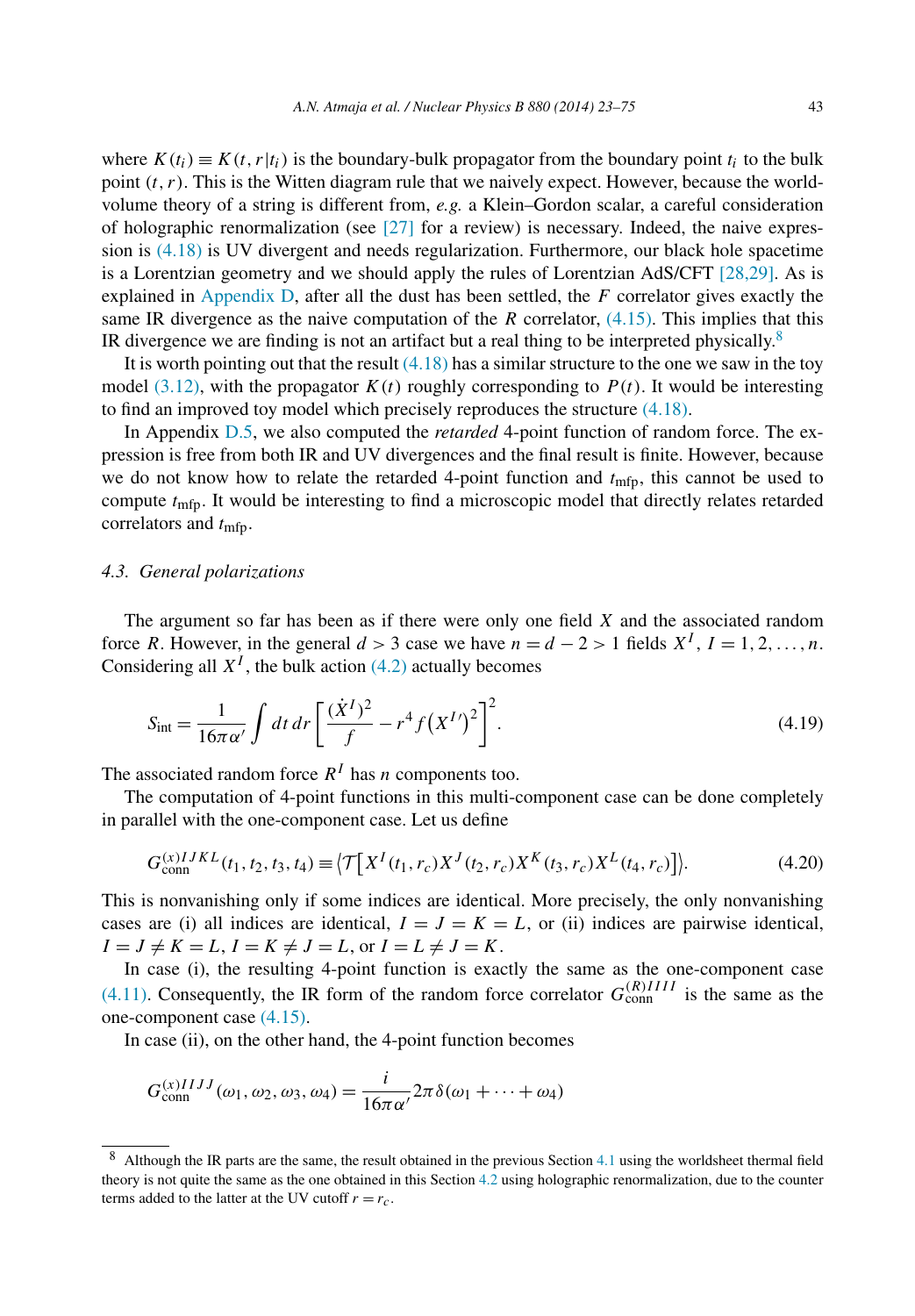<span id="page-22-0"></span>
$$
\times \int_{r_H}^{r_c} dr \Biggl\{ 8 \Biggl[ \frac{\omega_1 \omega_2}{f} D_{[11]}(\omega_1) D_{[11]}(\omega_2) + r^4 f \partial_r D_{[11]}(\omega_1) \partial_r D_{[11]}(\omega_2) \Biggr] \times \Biggl[ \frac{\omega_3 \omega_4}{f} D_{[11]}(\omega_3) D_{[11]}(\omega_4) + r^4 f \partial_r D_{[11]}(\omega_3) \partial_r D_{[11]}(\omega_4) \Biggr] - (D_{[11]} \rightarrow D_{[21]}) \Biggr\} .
$$
\n(4.21)

The IR form of the random force correlator is

$$
G_{\text{conn}}^{(R)IIIJ}(\omega_1, \omega_2, \omega_3, \omega_4) \sim \frac{i}{\alpha' \beta^3} \delta(\omega_1 + \dots + \omega_4) \int_{-\infty}^0 dr_* \frac{r^2}{f}
$$
  
 
$$
\times \sum_{1 \le i \le 2, 3 \le j \le 4} (\omega_i + \omega_j) e^{-2i(\omega_i + \omega_j)r_*} + \mathcal{O}(\omega^2). \tag{4.22}
$$

Comparing this with the expectation from the field theory side,  $(3.22)$  we observe the same structure. Namely, the connected 4-point functions are nonvanishing only when the polarization indices are all or pairwise identical. The precise relative values of the nonvanishing 4-point functions are model-dependent and not important; in the simple model of Section [3.2,](#page-13-0) it depends on our choice of the expectation values [\(3.18\).](#page-15-0)

# *4.4. Comment on the basis*

In this section, we computed the correlation functions for type-1 fields  $X_{[1]}$ , such as [\(4.9\),](#page-18-0) as the quantities to be matched with those in the simple model presented in Section [3.2.](#page-13-0) One may wonder whether it is more appropriate to use correlation functions in some other basis, such as the retarded/advanced  $(r-a)$  basis [\[50–52\].](#page-53-0) For example,  $G_{rrrr}$  in the  $r-a$  basis has no knowledge of time ordering unlike  $G_{[1111]}$  in the 1–2 basis and might seem more natural quantity to consider. However, recall that the analysis in Section [3.2](#page-13-0) is a classical one; therefore, the difference between  $G_{[1111]}$  and  $G_{rrrr}$  is quantum and thus negligible in our approximation. Clearly,  $G_{[1111]}$  is much easier to compute than  $G_{rrrr}$  and we will use the former to extract  $t_{\text{mfp}}$  $\frac{1}{2}$ below

# **5. The IR divergence**

In the last section, we computed the connected 4-point function for the random force *R* and found that the low-frequency expression,

$$
G_{\text{conn}}^{(R)}(\omega_1, \omega_2, \omega_3, \omega_4) \sim \frac{i}{\alpha'\beta^3} \delta(\omega_1 + \dots + \omega_4)
$$
  
 
$$
\times \sum_{1 \leq i < j \leq 4} (\omega_i + \omega_j) \int_{-\infty}^0 dr_* \frac{r^2}{f} e^{-2i(\omega_i + \omega_j)r_*}, \tag{5.1}
$$

<sup>&</sup>lt;sup>9</sup> We have checked that  $G_{[1111]}$  and  $G_{rrrr}$  indeed give the same result.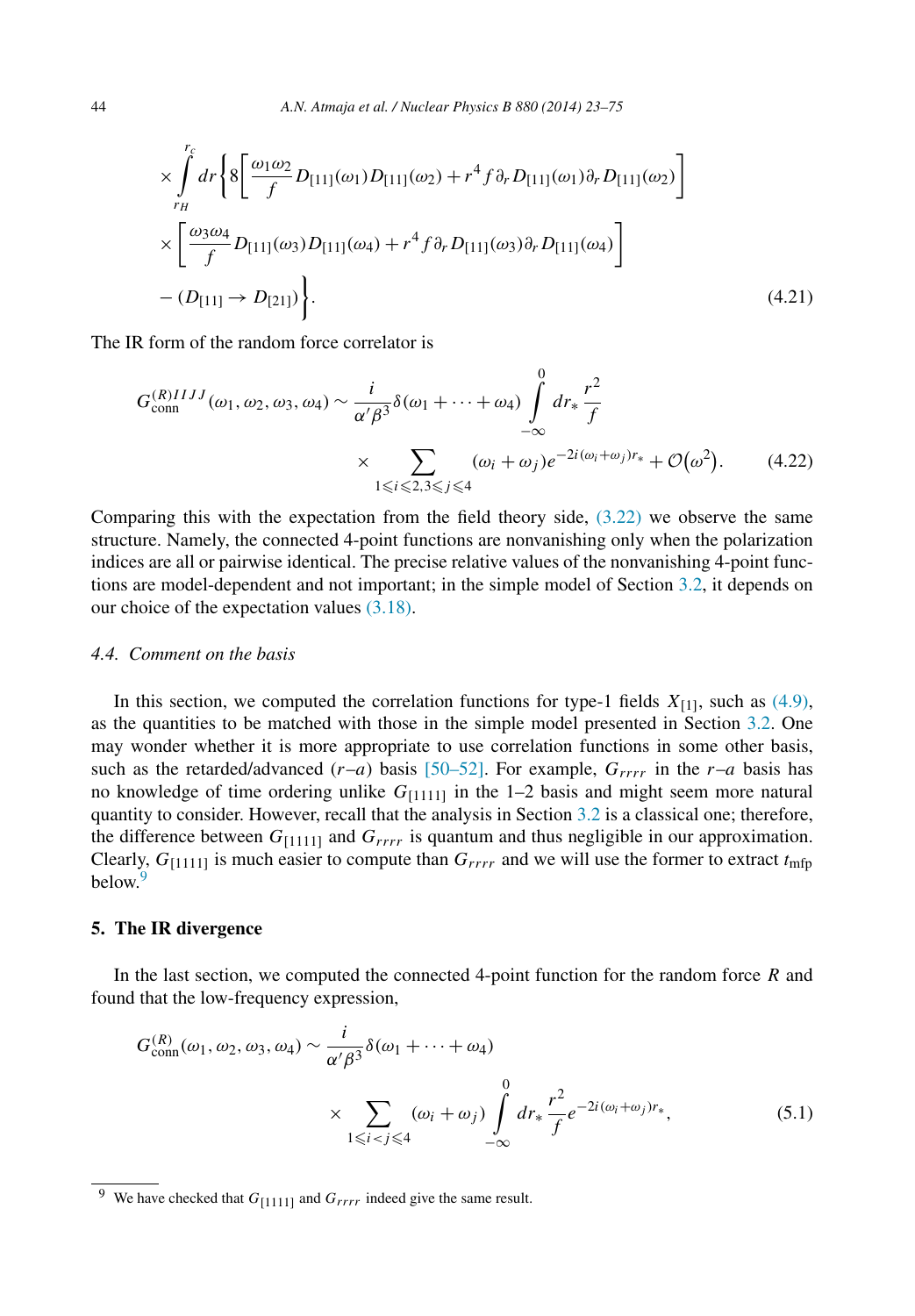has an IR divergence coming from the integral in the near horizon region. What is the physical reason for this divergence? Very near the horizon, the expansion of the Nambu–Goto action in the transverse fluctuation *X* breaks down because the proper temperature becomes higher and higher as one approaches the horizon and, as a result, the string fluctuation gets wilder and wilder. The correct thing to do in principle is to consider the full non-linear Nambu–Goto action, but this is technically very difficult. Instead, a physically reasonable estimate of the result is the following. Let us introduce an IR cutoff near the horizon at

$$
r_s = r_H + \epsilon,\tag{5.2}
$$

where  $\epsilon \ll r_H$ . We take this cutoff  $r_s$  to be the radius where the expansion of the Nambu–Goto action becomes bad. Then, in IR-divergent expressions such as  $(4.15)$ , we simply throw away the contribution from the region  $r < r < r_s$  by taking the integral to be only over  $r > r_s$ . Of course, to obtain a more precise result, we should include the contribution from the region  $r_H < r < r_S$  with the higher order terms in the expansion of the Nambu–Goto action taken into account. However, we expect that the contribution from this region  $r_H < r < r_s$  will be of the same order as the contribution from the region  $r>r_s$  and, therefore, we can estimate the full result by just keeping the latter contribution.

With this physical expectation in mind, let us evaluate the mean-free-path time  $t_{\text{mfp}}$  by introducing the IR cutoff (5.2). The parameter  $\epsilon$  appearing in (5.2) can be related to the proper distance from the horizon, *s*, as follows:

$$
s = \int_{r_H}^{r_H + \epsilon} \frac{dr}{r\sqrt{f}} \sim \int_{r_H}^{r_H + \epsilon} \frac{dr}{\sqrt{(d-1)r_H(r-r_H)}} = \sqrt{\frac{2\epsilon}{(d-1)r_H}}.
$$
(5.3)

Therefore

$$
\epsilon \sim s^2 r_H,\tag{5.4}
$$

where we dropped numerical factors. In the tortoise coordinate *r*∗, the cutoff is at

$$
r_*^s \sim -\frac{1}{(d-1)r_H} \log s^2,\tag{5.5}
$$

where we used  $(2.20)$ .

The introduction of an IR cutoff of the geometry near the horizon also means that the resulting expressions such as [\(5.1\),](#page-22-0) with the IR cutoff imposed, is valid only for frequencies larger than a certain cutoff frequency  $\omega_s$ . We can relate  $\omega_s$  with the geometric cutoff  $r_*^s$  as follows. If we cut off the geometry at  $r_* = r_*^s$ , we have to impose some boundary condition there (just as for the brick wall model). For example, let us impose a Neumann boundary condition. As was shown in [\(B.19\),](#page-37-0) for very low frequencies, the solutions to the wave equation behave as

$$
f_{\omega}(r) \sim e^{i\omega r_*} + e^{-i\omega r_*}.\tag{5.6}
$$

For this to satisfy Neumann boundary condition  $\partial_{r_*} f_\omega(r)|_{r_*=r_*^s} = 0$ , we need  $\omega = n\pi/r_*^s$  where *n*  $\in \mathbb{Z}$ . Namely, the frequency has been discretized in units of  $\pi/|r_*^s|$ . Therefore, the smallest possible frequency is

$$
\omega_s \sim \frac{1}{|r_*^s|} \sim \frac{1}{\beta \log(1/s)}.\tag{5.7}
$$

If we use  $(5.5)$  and  $(5.7)$ , the correlator  $(5.1)$  becomes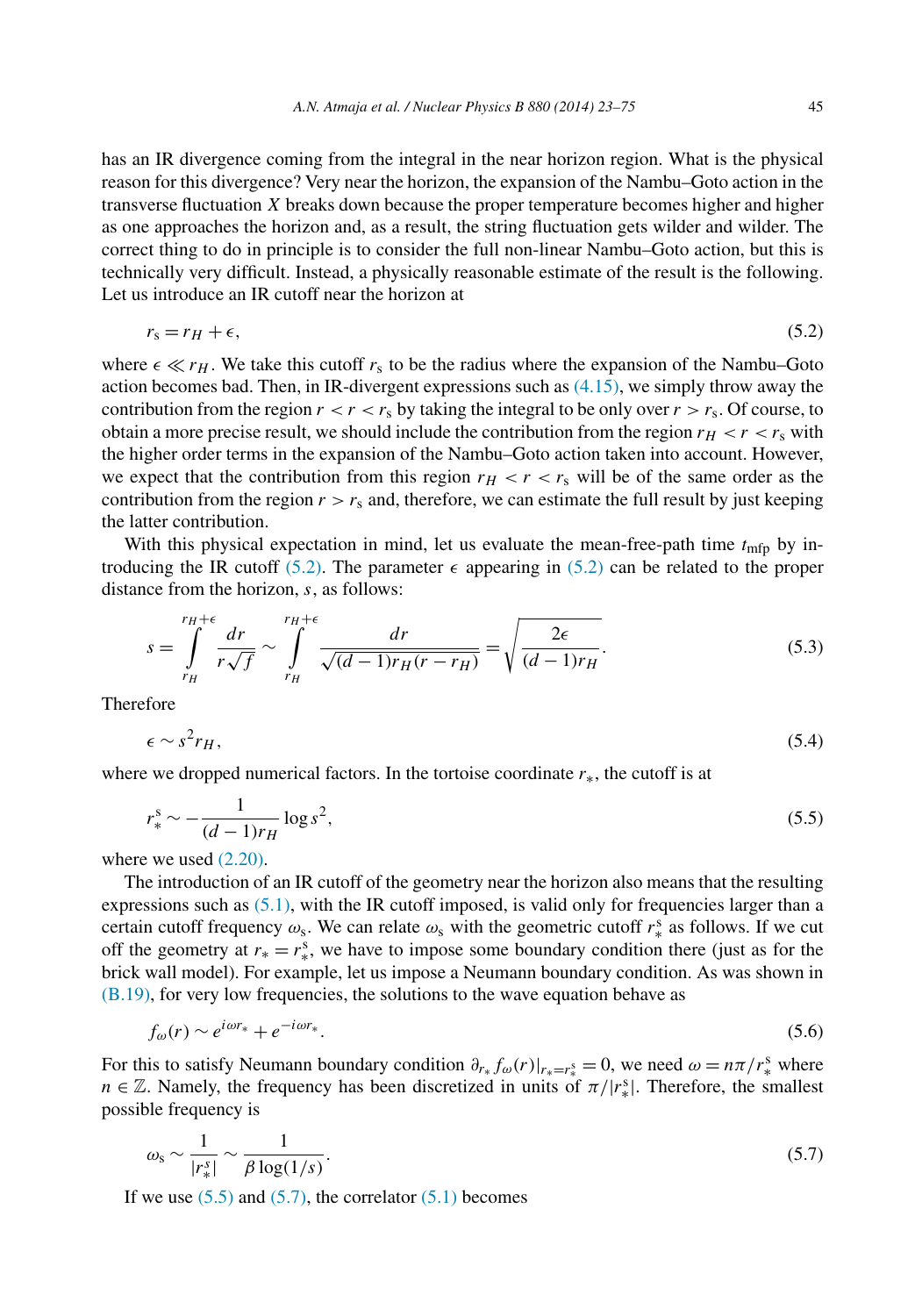<span id="page-24-0"></span>
$$
G_{\text{conn}}^{(R)}(\omega_1, \omega_2, \omega_3, \omega_4) \sim \frac{i}{\alpha' \beta^3} \delta(\omega_1 + \dots + \omega_4) \omega_s r_H^2 \int_{r_*^s} dr_* e^{-(d-1)r_H r_*} \sim \frac{i}{\alpha' \beta^3} \delta(\omega_1 + \dots + \omega_4) \omega_s r_H^2 \frac{e^{-(d-1)r_H r_*^s}}{r_H} \sim \frac{is^2 \omega_s}{\alpha' \beta^4} \delta(\omega_1 + \dots + \omega_4) \sim \frac{is^2}{\alpha' \beta^5 \log(1/s)} \delta(\omega_1 + \dots + \omega_4). \tag{5.8}
$$

On the other hand, from  $(2.35)$ , the 2-point function is

$$
G^{(R)}(\omega_1, \omega_2) \sim \frac{1}{\alpha' \beta^3} \delta(\omega_1 + \omega_2).
$$
\n(5.9)

Comparing above results and the toy model results  $(3.15)$ ,  $(3.16)$ , we obtain

$$
t_{\rm mfp} \sim \frac{1}{\mu} \sim \frac{\alpha' \beta}{s^2 \log(1/s)}, \qquad P(\omega = 0) \sim \frac{1}{\beta s \sqrt{\log(1/s)}}.
$$
\n(5.10)

Now the question is how to determine the length *s*. This must be the place where the expansion [\(4.1\)](#page-17-0) of the Nambu–Goto action becomes bad. One can show that this occurs a proper length  $\sim \sqrt{\alpha'}$  away from the horizon due to thermal fluctuation (Hawking radiation) in the black hole background (for an argument in more general setups see Section [6.1\)](#page-25-0). This leads us to set

$$
s \sim \sqrt{\alpha'}.\tag{5.11}
$$

At this point, the local proper temperature becomes of the order of the Hagedorn temperature, At this point, the local proper temperature becomes or the order or the Hagedorn temperature,<br>  $\sim 1/\sqrt{\alpha'}$ . The above condition must be the same as the condition that the loop correction of the worldsheet theory to the 4-point function  $\langle F^4 \rangle$  becomes of the same order as the tree level contribution.

If we substitute  $(5.11)$  into  $(5.10)$ , we obtain

$$
t_{\rm mfp} \sim \frac{1}{T \log \lambda}, \qquad P(\omega = 0) \sim \frac{T \lambda^{1/4}}{\sqrt{\log \lambda}}, \tag{5.12}
$$

where, following the convention of the  $d = 5$  (AdS<sub>5</sub>) case, we defined the "<sup>\*</sup>t Hooft coupling" by

$$
\lambda \equiv \frac{l^4}{\alpha'^2},\tag{5.13}
$$

where we restored the AdS radius *l* which we have been setting to one.

The result  $(5.12)$  is quite interesting. In [\[21\],](#page-52-0) the collision duration time  $t_{\text{coll}}$  was determined to be

$$
t_{\rm coll} \sim \frac{1}{T}.\tag{5.14}
$$

Therefore,  $t_{\text{mfp}}$  given in (5.12) implies that a plasma particle can be thought of as in interaction with roughly log *λ* other particles simultaneously.

Even if we take into account the fact that  $X<sup>I</sup>$  has in general more than one component  $I =$ 1*,* 2*,...,n* = *d* − 2*)* and use the results such as [\(3.22\),](#page-16-0) [\(4.22\),](#page-22-0) we end up the same estimate for *t*mfp as far as its order is concerned.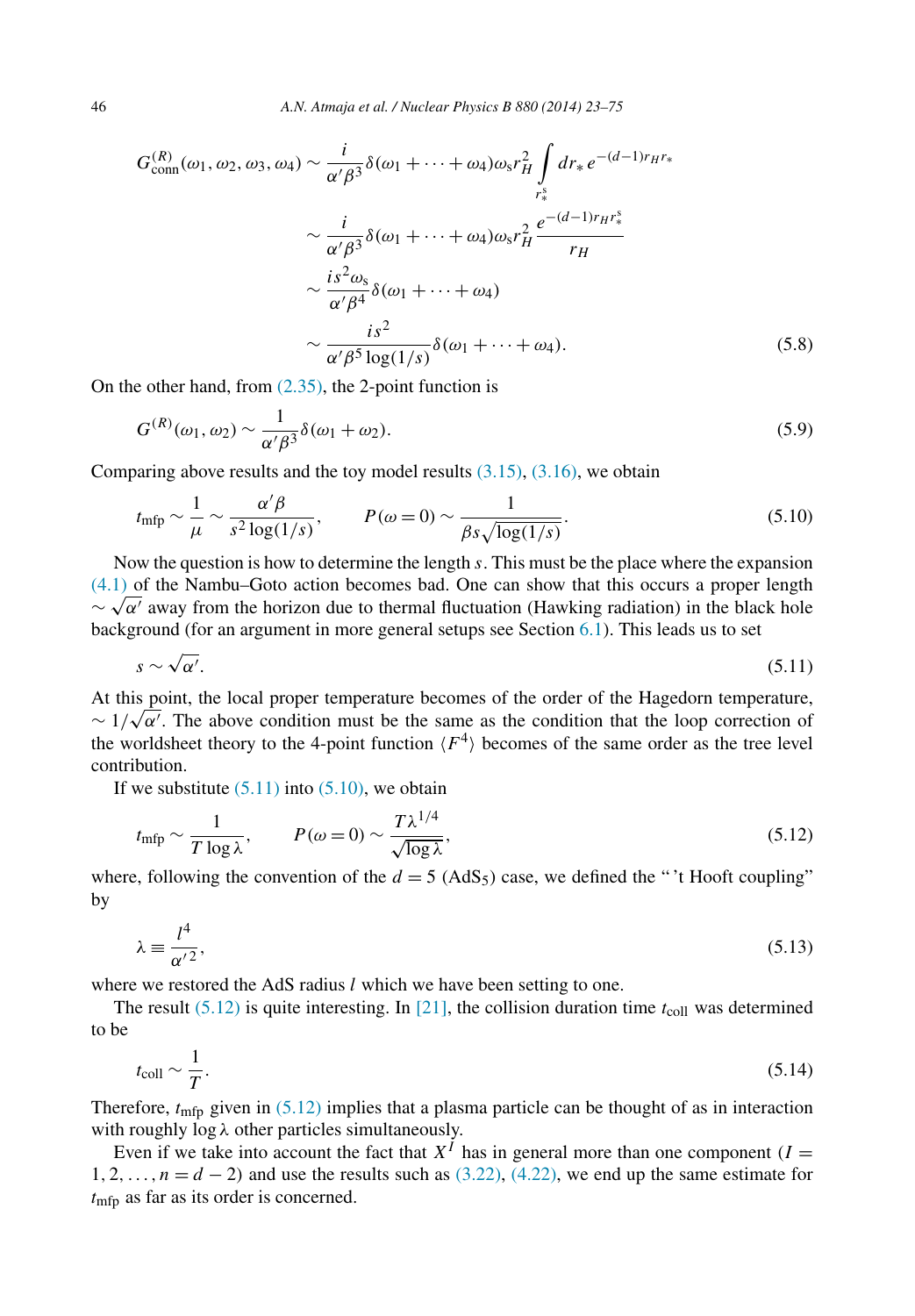# <span id="page-25-0"></span>**6. Generalizations**

In the previous section, we derived using AdS/CFT the expression for the mean-free-path time *t*<sub>mfp</sub> for the simple case of neutral plasma. In this section, we sketch how this generalizes to the more general metric  $(2.36)$  and present the expression for the mean-free-path time for more general systems such as charged plasmas. As an example, we will apply the result to the STU black hole.

#### *6.1. Mean-free-path time for the general case*

We are interested in computing the mean-free-path time in field theory by analyzing the motion of a Brownian string in the metric  $(2.36)$  $(2.36)$  $(2.36)$ . For that, as has been explained in Section 3 for the neutral case, we need to compute the 4-point function of the random force in addition to the 2-point function.

Expanding the Nambu–Goto action in the background metric [\(2.36\)](#page-10-0) up to quartic order, the action for the string in the tortoise coordinate defined in  $(2.43)$  is given as follows:

$$
S = S_0 + S_{\text{int}},\tag{6.1}
$$

$$
S_0 = \frac{1}{4\pi\alpha'} \int dt \, dr_* \, G(\dot{X}^2 - X'^2),\tag{6.2}
$$

$$
S_{\rm int} = \frac{1}{16\pi\alpha'} \int dt \, dr_* \, \frac{G^2}{h_t f} (\dot{X}^2 - X'^2)^2,\tag{6.3}
$$

where we dropped a constant independent of the field *X*, and  $\dot{ } = \partial_t$ ,  $\dot{ } = \partial_{r,*}$ . As we discussed in Section [4.2](#page-20-0) for the simple neutral case, we can use  $S<sub>int</sub>$  as the interaction term and apply the usual GKPW rule to compute correlators for the random force<sup>10</sup> F dual to the bulk field X. As before, the naive result from the GKPW prescription includes both UV and IR divergences. Using holographic renormalization, which is discussed in [Appendix D](#page-40-0) for the neutral case, we can remove the UV divergence by adding counter terms to the action. The IR divergence, on the other hand, signals the breakdown of the quartic approximation (6.1). We regulate this divergence by introducing an IR cutoff at  $r_* = r_*^s$  near to the horizon, whose physical motivation was explained in Section [5.](#page-22-0)

Following the same analysis as in Section [5](#page-22-0) now with the interaction term  $(6.3)$ , we obtain an expression similar to  $(4.15)$  for the connected random force 4-point function. The dominant contribution comes from the near-horizon region and is given in frequency space by

$$
\langle \mathcal{T}[F^4] \rangle_{\text{conn}} \sim \frac{i}{\alpha' \beta^3} \delta(\omega_1 + \dots + \omega_4) \int_{r_*^s} dr_* \frac{G^2}{f h_t} \sum_{1 \le i < j \le 4} (\omega_i + \omega_j) e^{-2i(\omega_i + \omega_j) r_*}, \quad (6.4)
$$

where  $r_*^s$  is the aforementioned IR cutoff (in the tortoise coordinate). Let the IR cutoff in the  $r$ coordinate be at  $r = r_H + \epsilon \equiv r_s$ . The parameter  $\epsilon$  is related to the proper distance *s* from the horizon as

$$
s = \int_{r_H}^{r_H + \epsilon} \sqrt{\frac{h_r}{f}} dr \approx \sqrt{\frac{2\epsilon h_r(r_H)}{k_H}}, \quad \epsilon \approx \frac{s^2 k_H}{2h_r(r_H)}.
$$
 (6.5)

<sup>10</sup> Recall that in this setup the force *F* is equal to the random force *R*.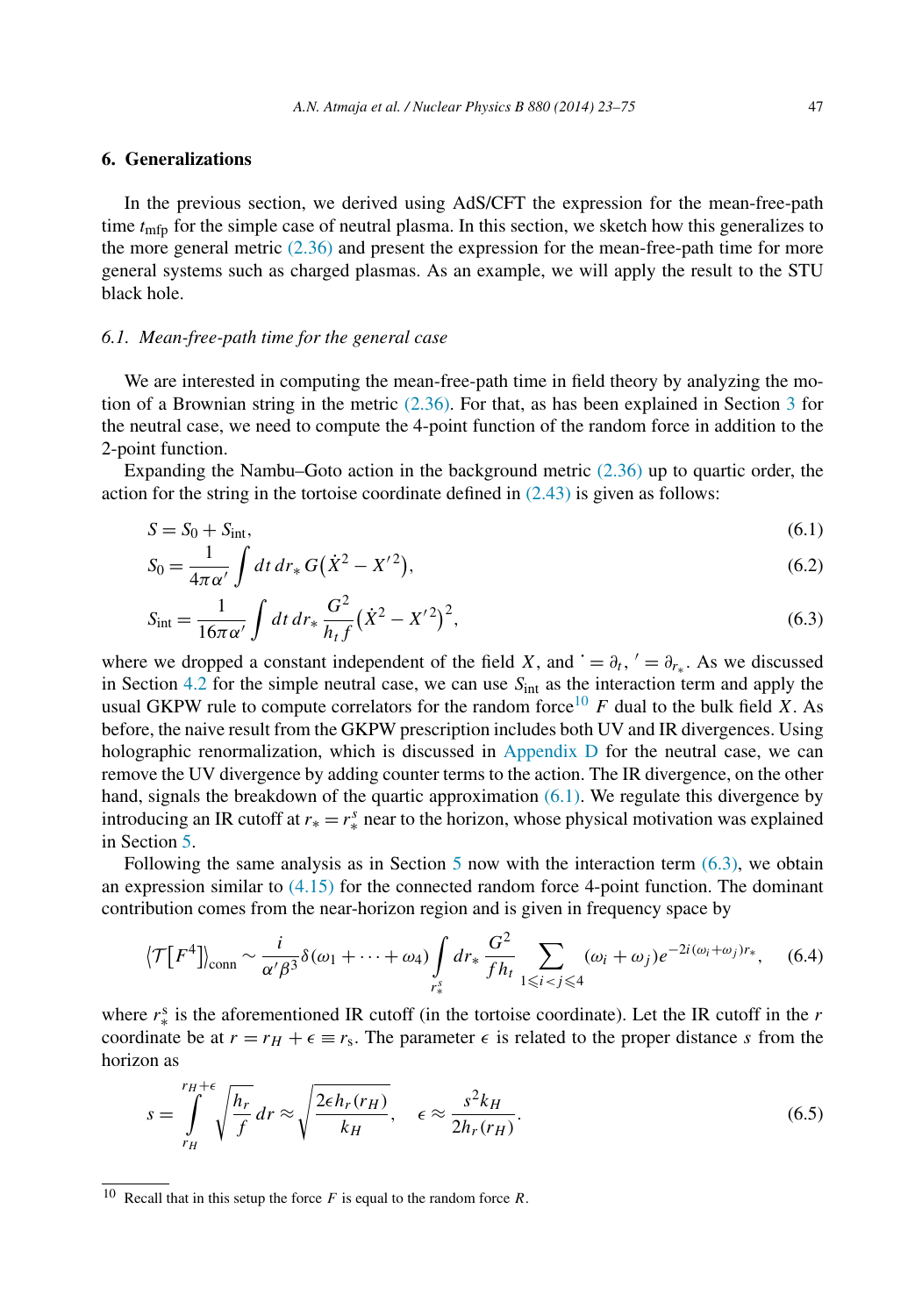<span id="page-26-0"></span>Using the relation [\(2.43\)](#page-11-0) between  $r_s$  and  $r_*^s$ , we can estimate the cutoff integral [\(6.4\)](#page-25-0) as

$$
\langle \mathcal{T}[F^4] \rangle \sim \frac{G^2(r_H)\omega_s}{\alpha's^2} \delta(\omega_1 + \dots + \omega_4),\tag{6.6}
$$

where  $\omega_s$  is the smallest frequency for which the expansion [\(6.1\)](#page-25-0) is valid. Combining this with the result  $(2.49)$  for the 2-point function, the mean-free-path time is estimated as

$$
t_{\rm mfp} \sim \frac{\alpha' \beta^2 \omega_s}{s^2}.\tag{6.7}
$$

Now, let us determine the IR cutoff parameters *s* (or equivalently  $\epsilon$ ) and  $\omega_s$  appearing in (6.7). As before, we take the IR cutoff to be the location where *S*<sup>0</sup> and *S*int become of the same order. As is clear from  $(6.2)$ ,  $(6.3)$ , the expansion of the Nambu–Goto action becomes bad at the location where

$$
\frac{G}{h_t f} \dot{X}^2, \frac{G}{h_t f} X'^2 \sim 1. \tag{6.8}
$$

So, we would like to estimate  $\dot{X}$ ,  $X'$ . Near the horizon,  $r \approx r_H$ , we can write the action [\(6.2\)](#page-25-0) as

$$
S_0 \sim \frac{1}{2} \int dt \, dr_* \left(\tilde{X}^2 - \tilde{X}'^2\right), \quad \tilde{X} \equiv \sqrt{\frac{G(r_H)}{2\pi\alpha'}} X. \tag{6.9}
$$

There being no dimensional quantity in the problem other than the temperature *T* , we must have  $\tilde{X}, \tilde{X}' \sim T$ , namely  $|\dot{X}|, |X'| \sim \sqrt{2\pi \alpha'/G(r_H)}T$ . So, the condition (6.8) determines the IR cutoff to be at

$$
r - r_H = \epsilon \sim \frac{\alpha' T^2}{k_H h_t(r_H)}.\tag{6.10}
$$

In term of *s*, the IR cutoff is at the string length:

$$
s \sim \sqrt{\alpha'}.\tag{6.11}
$$

It is more subtle to determine the parameter  $\omega_s$ . In [Appendix B](#page-35-0) (around Eq. [\(B.16\)\)](#page-37-0), the following was shown. Let us we choose the tortoise coordinate  $r_*$  to be related to  $r$  near the horizon as

$$
r_* \approx \frac{1}{4\pi T} \log \left( \frac{r - r_H}{L_H} \right),\tag{6.12}
$$

where  $L_H$  is defined through the following integral

$$
\int_{\infty}^{r} \frac{dr}{fG} \sqrt{\frac{h_r}{h_t}} = \frac{1}{4\pi G_H T} \log \left( \frac{r - r_H}{L_H} \right) + \mathcal{O}(r - r_H)
$$
\n(6.13)

for  $r \approx r_H$ . Then the solution  $f_{\omega}(r)$  to the wave equation [\(2.42\),](#page-11-0) satisfying a normalizable boundary condition at infinity, will have the form

$$
f_{\omega}(r) \sim e^{i\omega r_*} - e^{-i\omega r_*} \tag{6.14}
$$

for small *ω*. More precisely, we have

*r*

$$
f_{\omega}(r) \sim e^{i\omega r_*} - e^{i\alpha_{\omega}} e^{-i\omega r_*}, \quad \alpha_{\omega} = \mathcal{O}(\omega^2). \tag{6.15}
$$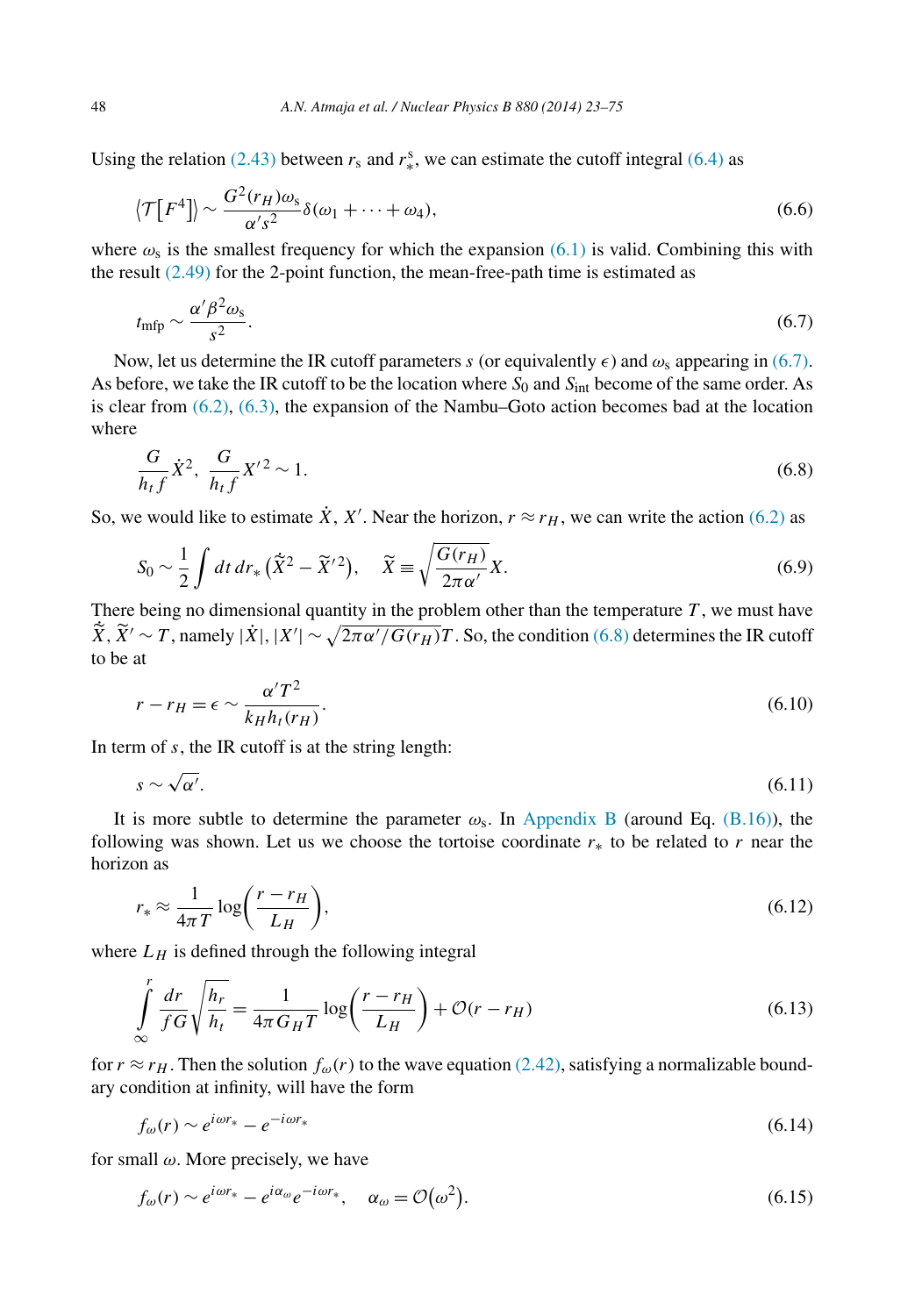<span id="page-27-0"></span>Now, let us we impose some boundary condition at *r*<sup>s</sup><sub>∗</sub>, such as a Neumann boundary condition  $\partial_{r_*} f_\omega = 0$ , then the frequency  $\omega$  gets discretized in units of  $\Delta \omega = \pi / |r_*^s|$ . Note that, if  $\alpha_\omega = \mathcal{O}(\omega)$ as  $\omega \to 0$ , then the coefficient of the  $\mathcal{O}(\omega)$  term will affect the value of  $\Delta \omega$ ; this is why [\(6.15\)](#page-26-0) was important. This motivates the following choice for the minimum frequency:

$$
\omega_{\rm s} \sim \Delta \omega \sim \frac{1}{|r_*^{\rm s}|} \sim \frac{1}{\beta \log(\frac{L_H}{\epsilon})} \sim \frac{1}{\beta \log(\frac{\beta L_H}{s^2} \sqrt{h_t(r_H)h_r(r_H)})}.
$$
(6.16)

Substituting in the above expressions for *s*,  $\omega_s$ , the mean-free-path time [\(6.7\)](#page-26-0) is

$$
t_{\rm mfp} \sim \frac{1}{T \log(\eta \sqrt{\lambda})}, \quad \eta \equiv \frac{L_H}{T} \sqrt{h_t(r_H) h_r(r_H)}, \tag{6.17}
$$

where *λ* is the " 't Hooft coupling" defined in [\(5.13\).](#page-24-0) Note that the nontrivial effect of charge only enters through the logarithm and hence the dependence of  $t_{\text{mfp}}$  on it is very mild in the strongly coupled case  $\lambda \gg 1$ .

#### *6.2. Application: STU black hole*

The AdS/CFT correspondence has been successfully used to extract the properties of field theory plasmas. A particularly interesting case is a 4-dimensional charged plasma, because it is relevant for the experimentally generated quark–gluon plasma with net baryon charge. One notable situation to realize 4-dimensional charged plasmas in the AdS/CFT setup is the spinning D3-brane, which in the decoupling limit gives  $d = 4$ ,  $\mathcal{N} = 4$  SYM with nonvanishing *R*-charges. We can have three different *R*-charges corresponding three Cartan generators of the  $SU(4) \cong SO(6)$  *R*-symmetry group. As already mentioned in Section [2.3,](#page-9-0) on the gravity side this corresponds to a Kerr black hole in AdS<sub>5</sub>  $\times$  *S*<sup>5</sup> with three angular momenta in the *S*<sup>5</sup> directions  $\overline{[40,41]}$ . Upon compactifying on  $S^5$ , this reduces to the so-called STU black hole of the fivedimensional supergravity [\[38,39\].](#page-52-0) From this five-dimensional perspective, the STU black hole is a non-rotating black hole with three *U(*1*)* charges. There has been much study [\[11,42,43,53–58\]](#page-51-0) on the properties of the *R*-charged field theory plasma using the STU black hole. Here, we would like to apply the machineries we have developed in the previous sections to the computation of the mean-free-path time for the Brownian particle in *R*-charged plasma dual to the STU black hole.

# *6.2.1. The STU black hole*

The 10-dimensional metric of the STU black hole is given by  $[38]$ :<sup>11</sup>

$$
ds_{10}^{2} = \sqrt{\Delta} ds_{5}^{2} + \frac{l^{2}}{\sqrt{\Delta}} \sum_{i=1}^{3} X_{i}^{-1} \left[ d\mu_{i}^{2} + \mu_{i}^{2} \left( d\psi_{i} + \frac{A^{i}}{l} \right)^{2} \right],
$$
  
\n
$$
ds_{5}^{2} = -\frac{f}{\mathcal{H}^{2/3}} dt^{2} + \mathcal{H}^{1/3} \left( \frac{dr^{2}}{f} + r^{2} (dX^{I})^{2} \right),
$$
  
\n
$$
f(r) = \frac{r^{2}}{l^{2}} \mathcal{H} - \frac{m}{r^{2}}, \quad \mathcal{H} = H_{1} H_{2} H_{3}, \quad H_{i} = 1 + \frac{q_{i}}{r^{2}},
$$

<sup>&</sup>lt;sup>11</sup> The horizon of the STU black hole can be either  $S^3$ ,  $\mathbb{R}^3$ , or  $H^3$ , but we are focusing on the planar  $\mathbb{R}^3$  case, corresponding to a charged plasma in flat  $\mathbb{R}^3$ .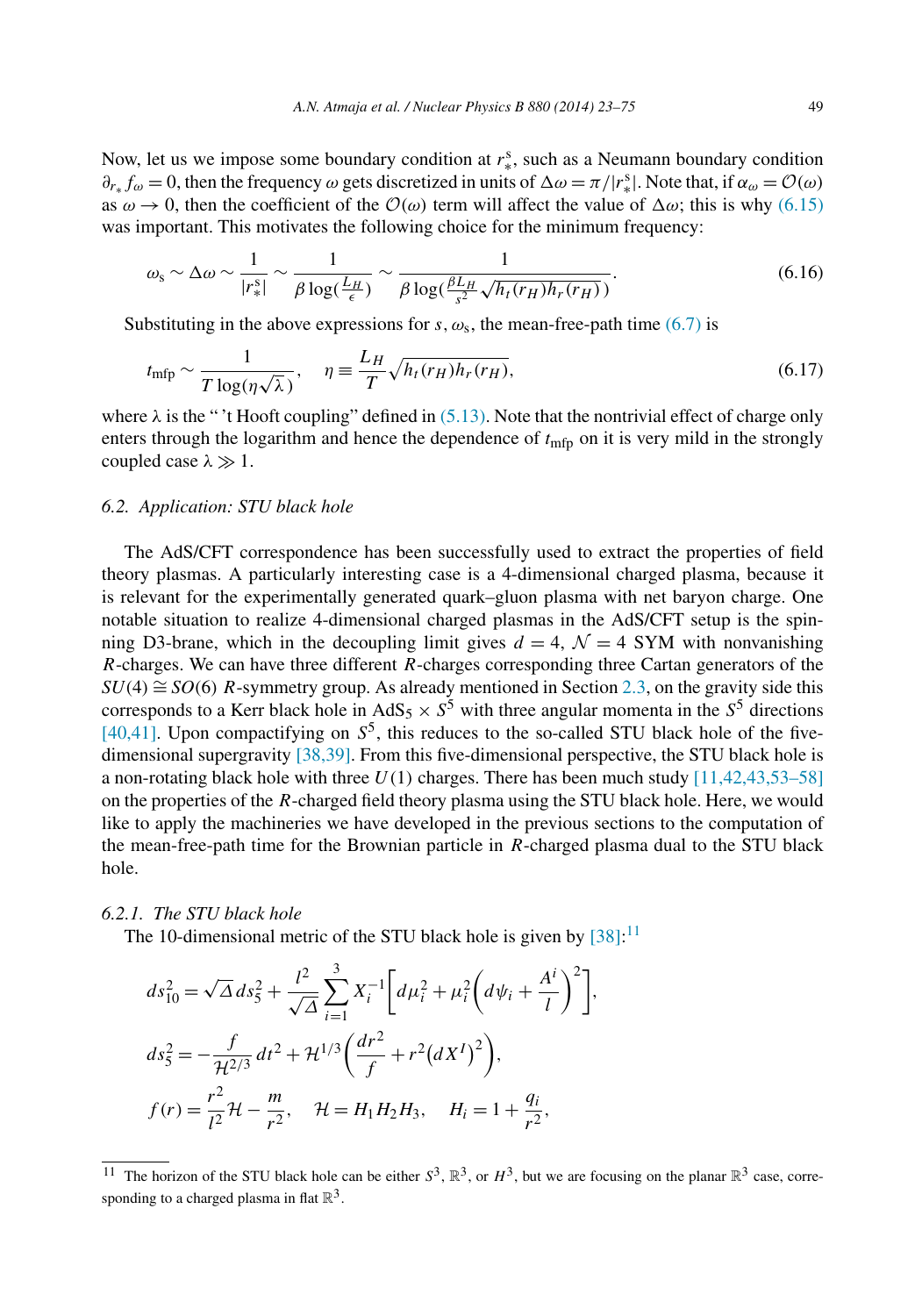<span id="page-28-0"></span>
$$
X_i = H_i^{-1} \mathcal{H}^{1/3}, \qquad A^i = \sqrt{\frac{m}{q_i}} (1 - H_i^{-1}) dt, \qquad \Delta = \sum_{i=1}^3 X_i \mu_i^2,
$$
  

$$
\mu_1 = \sin \theta_1, \qquad \mu_2 = \cos \theta_1 \sin \theta_2, \qquad \mu_3 = \cos \theta_1 \cos \theta_2,
$$
 (6.18)

with  $i = 1, 2, 3$ . Here,  $X^I$ ,  $I = 1, 2, 3$ , are spatial directions along the boundary and *l* is the AdS radius. The four parameters *m,qi* are related to the mass and three electric charges of the STU black hole. It is convenient to introduce the dimensionless quantities

$$
\kappa_i = \frac{q_i}{r_H^2}, \quad i = 1, 2, 3. \tag{6.19}
$$

The horizon is at  $r = r_H$  where  $r_H$  is the largest solution to  $f(r) = 0$ . The latter equation relates *m* to  $r_H$  and  $\kappa_i$  as

$$
m = \frac{r_H^4}{l^2} \mathcal{H}(r_H) = \frac{r_H^4}{l^2} (1 + \kappa_1)(1 + \kappa_2)(1 + \kappa_3).
$$
 (6.20)

The Hawking temperature is given by

$$
T = \frac{r_H}{2\pi} \frac{2 + \kappa_1 + \kappa_2 + \kappa_3 - \kappa_1 \kappa_2 \kappa_3}{\sqrt{(1 + \kappa_1)(1 + \kappa_2)(1 + \kappa_3)}}.
$$
(6.21)

From the five-dimensional point of view, the STU black hole is electrically charged under the gauge fields  $A<sup>i</sup>$  and the associated chemical potentials are

$$
\Phi^{i} = \frac{1}{\kappa_{5}^{2}} \left[ A_{t}^{i}(r = \infty) - A_{t}^{i}(r = r_{H}) \right] = -\frac{r_{H}^{2}}{\kappa_{5}^{2} l} \frac{\sqrt{\kappa_{i}} \prod_{j=1}^{3} (1 + \kappa_{j})}{1 + \kappa_{i}}.
$$
\n(6.22)

Here  $\kappa_5^2 = 8\pi G_5$  is the five-dimensional Newton constant and

$$
G_5 = \frac{G_{10}}{V_{S^5}} = \frac{8\pi^6 g_s^2 \alpha'^4}{\pi^3 l^5} = \frac{\pi l^3}{2N^2},\tag{6.23}
$$

where  $N$  is the rank of the boundary gauge theory. For expressions for other physical quantities, such as energy density, entropy density, and charge density, see *e.g.* [\[59\].](#page-53-0) From thermodynamical stability, the parameters  $\kappa_i$  are restricted to the range [\[60\]](#page-53-0)

$$
2 - \kappa_1 - \kappa_2 - \kappa_3 + \kappa_1 \kappa_2 \kappa_3 > 0. \tag{6.24}
$$

We can shift the gauge potential  $A^i$  so that its value on the horizon is zero:

$$
Ai(r) \equiv Ai(r) - Ai(rH).
$$
\n(6.25)

If we accordingly shift the angular variable by

$$
\widetilde{\psi}_i \equiv \psi_i + A_t^i(r_H) \tag{6.26}
$$

then the metric (6.18) becomes

$$
ds_{10}^2 = \sqrt{\Delta} ds_5^2 + \frac{R^2}{\sqrt{\Delta}} \sum_{i=1}^3 X_i^{-1} \left[ d\mu_i^2 + \mu_i^2 \left( d\tilde{\psi}_i + A^i / R \right)^2 \right]. \tag{6.27}
$$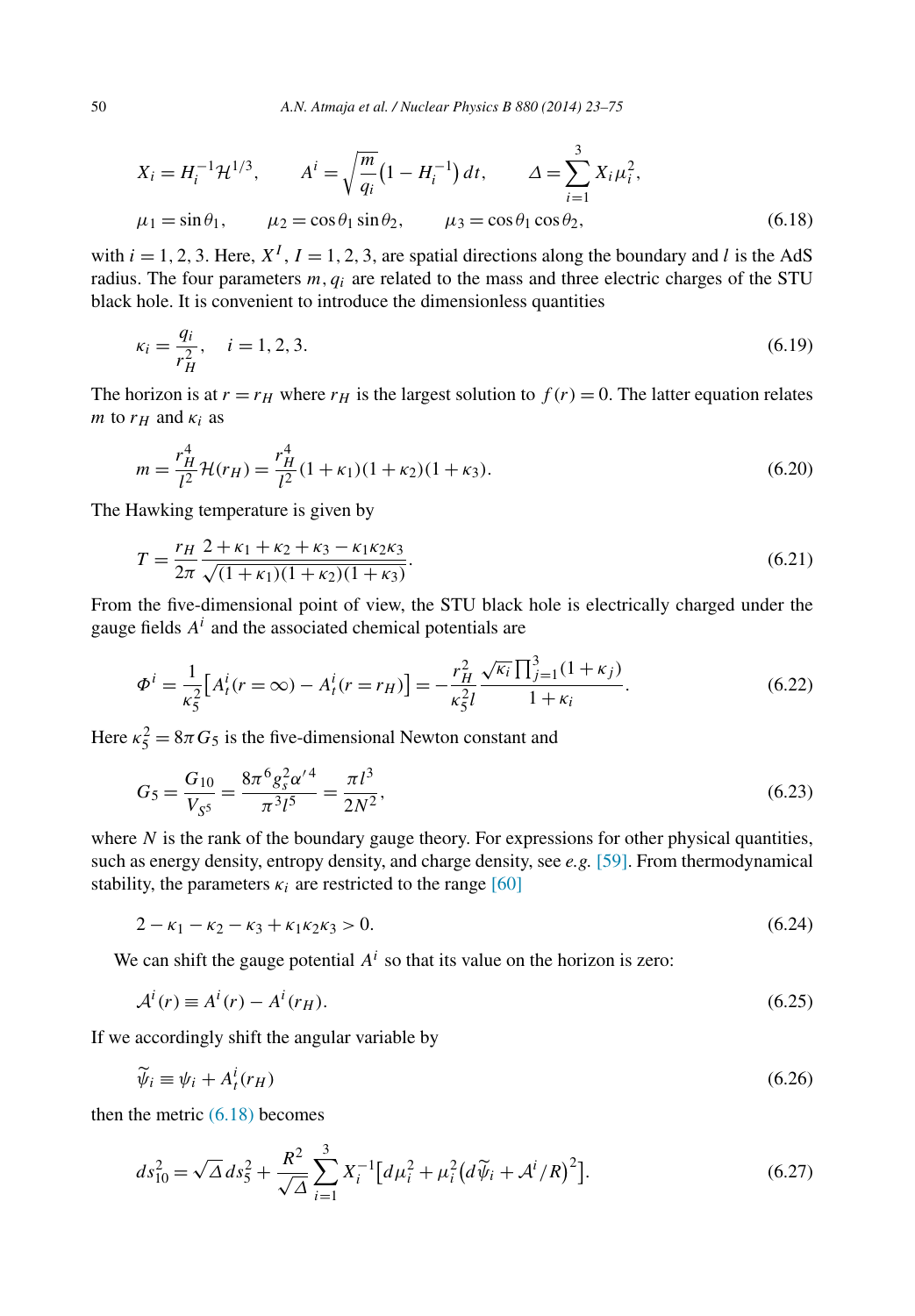#### <span id="page-29-0"></span>*6.2.2. Background configuration*

We first want to find a background configuration of a string in the 10-dimensional geometry [\(6.18\)](#page-28-0) or [\(6.27\),](#page-28-0) so that we can start expanding the Nambu–Goto action around it. If we restrict ourselves to configurations with trivial  $\theta_a$  dependence, the relevant line element can be written as

$$
ds^{2} = -\alpha dt^{2} + \beta dr^{2} + \gamma (dX^{I})^{2} + \sum_{i=1}^{3} \epsilon_{i} (d\widetilde{\psi}_{i} + \phi_{i} dt)^{2}.
$$
 (6.28)

Here  $\alpha$ ,  $\beta$ ,  $\gamma$ ,  $\epsilon_i$ ,  $\phi_i$  are functions of *r* and  $\theta_a$  which can be read off from [\(6.27\).](#page-28-0) For example,  $\alpha = \Delta^{1/2} f \mathcal{H}^{-2/3}$ . Parametrize the worldsheet by *t, r* and take the following ansatz:

$$
X^{I}(t,r) = 0, \qquad \widetilde{\psi}_{i}(t,r) = \widetilde{\omega}_{i}t + \varphi_{i}(r). \qquad (6.29)
$$

The string is straight in the  $AdS_5$  part of the spacetime. On the other hand, the angular momenta in the  $S^5$  directions are expected to drag the string in these directions and  $\tilde{\omega}_i$ ,  $\varphi_i$  correspond to nontrivial drifting/trailing of the string [\[11,42,43\].](#page-51-0) The Euler–Lagrange equation for  $\varphi(r)$  states that  $\pi^r_{\varphi_i} \equiv \partial L_{\text{NG}}/\partial(\partial_r \widetilde{\psi}_i) = \partial L_{\text{NG}}/\partial \varphi_i$  is constant along the string. The quantity  $\pi^r_{\varphi_i}$  corresponds to the inflow of angular momenta (or, from the five-dimensional point of view, electric charges) from the "flavor D-brane" at the UV cutoff  $r = r_c$ , and how to choose them depends on the physical situation one would like to consider  $[43]$ . Here, let us focus on the case where the string endpoint on the "flavor D-brane" is free and there is no inflow, *i.e.*,  $\pi^r_{\varphi_i} = 0$ . This corresponds to a boundary Brownian particle neutral under the *R*-symmetry. This is physically appropriate because we want to compute the random force correlators unbiased by the effects of the charge of the probe itself. It is not difficult to see that setting  $\pi_{\varphi_i}^r = 0$  leads to  $\varphi_i = 0$  by examining the Euler–Lagrange equations.

Let us next turn to the angular velocity  $\tilde{\omega}_i$ . Given  $\varphi_i = 0$ , the induced metric on the worldsheet is

$$
ds_{ind}^2 = -\alpha dt^2 + \beta dr^2 + \sum_{i=1}^3 \epsilon_i (\widetilde{\omega}_i + \phi_i)^2 dt^2.
$$
 (6.30)

The determinant of this induced metric is

$$
\det g \propto -\alpha + \sum_{i=1}^{3} \epsilon_i (\widetilde{\omega}_i + \phi_i)^2.
$$
\n(6.31)

This must be always non-positive for the configuration to physically make sense. This condition is most stringent at the horizon  $r = r_H$  where  $\alpha \propto f = 0$ ,  $\phi_i = \mathcal{A}_t^i(r_H)/l = 0$ . So, we need

$$
\sum_{i} \epsilon_i \widetilde{\omega}_i^2 \leqslant 0. \tag{6.32}
$$

Since  $\epsilon_i \geqslant 0$ , this means that

$$
\widetilde{\omega}_i = 0. \tag{6.33}
$$

Namely, the background configuration is simply

$$
X^{I}(t,r) = \tilde{\psi}_{i}(t,r) = 0.
$$
\n
$$
(6.34)
$$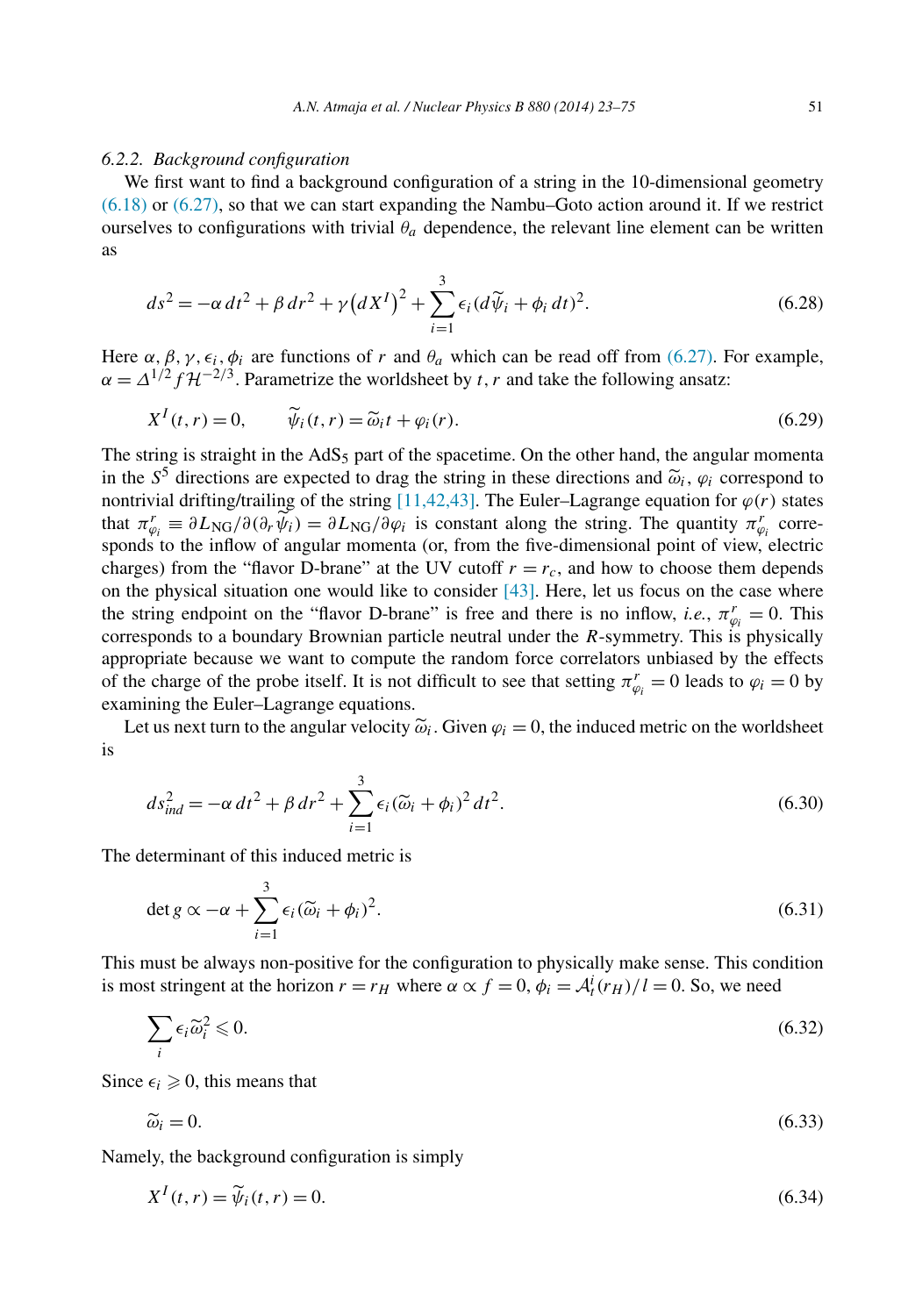Note that the angular motion is trivial only in the  $\psi_i$  coordinates and in the original  $\psi_i$  coordinates there is non-vanishing angular drift.

So far we have been treating  $\theta_a$  as constant. However, this is not correct and an arbitrary choice of  $\theta_a$  will not satisfy the full equations of motion. Below, we will consider the following three cases:

- (i) 1-charge case:  $\kappa_1 = \kappa \neq 0$ ,  $\kappa_2 = \kappa_3 = 0$ ;  $\theta_1 = \pi/2$ ,
- (ii) 2-charge case:  $\kappa_1 = 0$ ,  $\kappa_2 = \kappa_3 = \kappa \neq 0$ ;  $\theta_1 = 0$ ,
- (iii) 3-charge case:  $\kappa_1 = \kappa_2 = \kappa_3 = \kappa \neq 0$ ;  $\theta_1$ ,  $\theta_2$ : arbitrary.

It can be shown [\[43\]](#page-52-0) that the above values of  $\theta_a$  are necessary for all the equations of motion to be satisfied. These values make sense physically since, if the angular momentum around an axis is nonvanishing, the string wants to orbit along the circle of the largest possible radius around that axis. This is achieved by the above choices of  $\theta_a$ .

#### *6.2.3. Friction coefficient*

Before proceeding to the computation of the mean-free-path time, let us check that the lowfrequency friction coefficient for the STU black hole that we can compute using the formula  $(2.48)$  is consistent with the result found in the literature [\[43\].](#page-52-0) In the present case of the metric  $(6.28)$ , the formula  $(2.48)$  gives

$$
\mu(\omega) = \frac{2m\pi\alpha'}{\gamma(r_H)} + \mathcal{O}(\omega). \tag{6.35}
$$

On the other hand, the drag force computed in  $[43]$  is<sup>12</sup>

$$
\mathcal{F} = -\frac{\gamma(r_{ws})}{2\pi\alpha'}v,\tag{6.36}
$$

where *v* is the velocity of the quark and  $r_{ws}$  is the solution to  $\alpha(r_{ws}) - v^2 \gamma(r_{ws}) = 0$ . In the non-relativistic limit,  $v \rightarrow 0$ , the admittance read off from (6.36) should become the same as the low-frequency result (6.35). Using the fact that  $r_{ws} \rightarrow r_H$  and  $p = mv$  in the  $v \rightarrow 0$  limit, it is easy to see that (6.36) indeed reproduces the admittance (6.35).

#### *6.2.4. Mean-free-path time*

For the three cases  $(i)$ – $(iii)$  described above, let us use the formula  $(6.17)$  and compute  $t_{\text{mfp}}$ . Consider the *n*-charge case ( $n = 1, 2, 3$ ). For the background configuration [\(6.34\),](#page-29-0) the 10-dimensional metric of the STU black hole [\(6.27\)](#page-28-0) induces the following metric:

$$
ds^{2} = -fH^{-\frac{n+1}{2}}\left(1 - f^{-1}H^{2}\mathcal{A}_{t}^{2}\right)dt^{2} + H^{\frac{n-1}{2}}\left(\frac{dr^{2}}{f} + r^{2}\left(dX^{I}\right)^{2}\right),\tag{6.37}
$$

$$
\mathcal{A}_t = \sqrt{mq} \left( \frac{1}{r^2 + q} - \frac{1}{r_H^2 + q} \right), \qquad H = 1 + \frac{q}{r^2},\tag{6.38}
$$

where  $q = \kappa r_H^2$ . Here, in addition to the *t*, *r* part, we kept the *X<sup>I</sup>* part of the metric [\(6.34\)](#page-29-0) also, because we would like to consider the transverse fluctuations along  $X<sup>I</sup>$  directions. Comparing this metric with the general expression  $(2.36)$ , we find

<sup>&</sup>lt;sup>12</sup> This is the drag force for the "non-torque string" of  $[43]$  which corresponds to no inflow of at the flavor D-brane; see the discussion below [\(6.29\).](#page-29-0) See Refs. [\[11,42,43\]](#page-51-0) for the relation between the strings with and without inflow.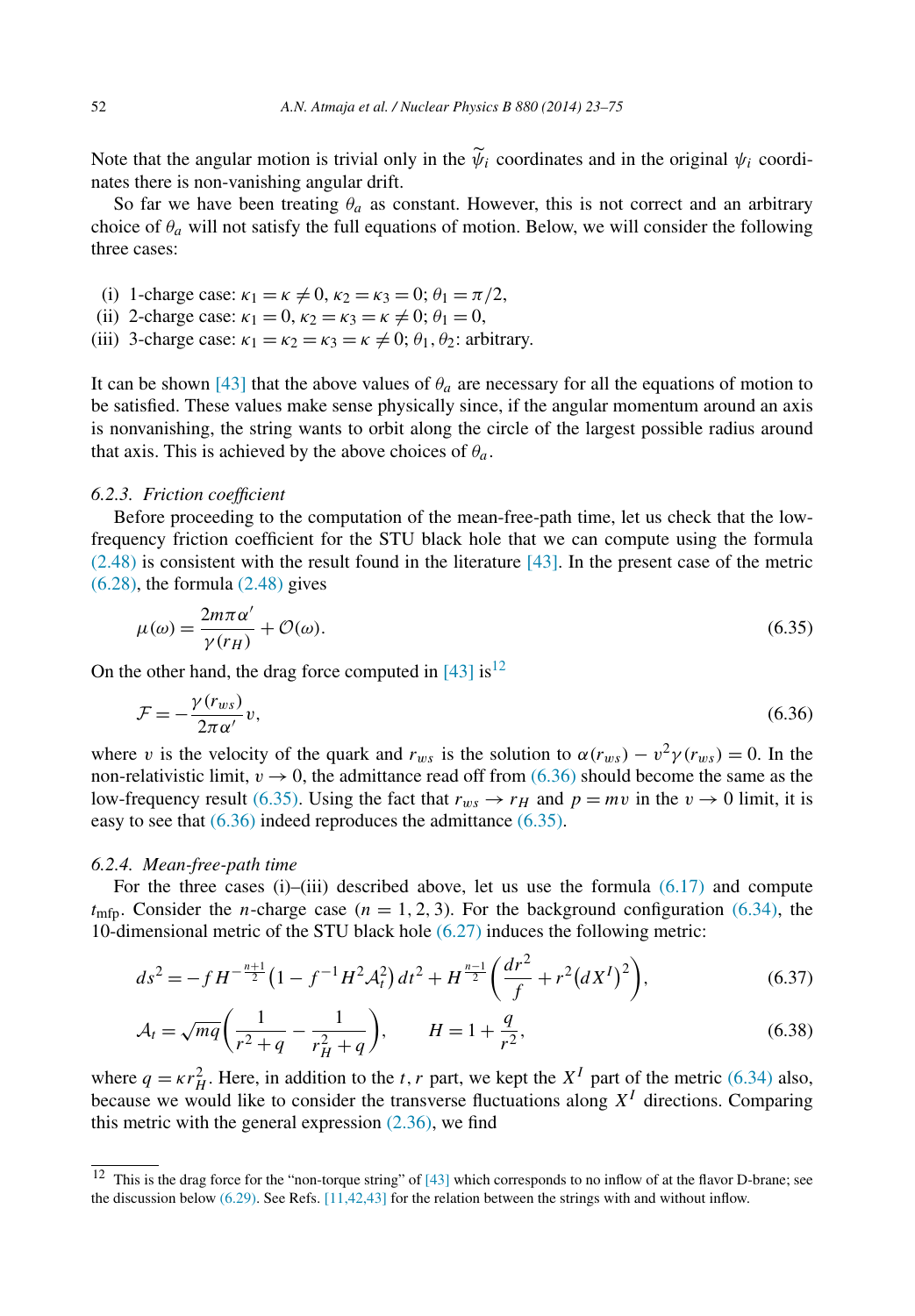<span id="page-31-0"></span>

Fig. 4. Behavior of *η* versus *κ*, for the 1-charge (solid red), 2-charge (dashed green), and 3-charge (dotted blue) cases. The range of *κ* is determined by the condition  $T > 0$  and the thermodynamical stability [\(6.24\)](#page-28-0) to be  $\kappa < 2$  for the 1- and 3-charge cases and  $\kappa$  < 1 for the 2-charge case. (For interpretation of the references to color in this figure legend, the reader is referred to the web version of this article.)

$$
h_t = H^{-\frac{n+1}{2}} \left( 1 - f^{-1} H^2 \mathcal{A}_t^2 \right), \qquad h_r = H^{\frac{n-1}{2}}, \qquad G = r^2 H^{\frac{n-1}{2}}.
$$
 (6.39)

Therefore, from [\(6.17\),](#page-27-0)

$$
t_{\rm mfp} \sim \frac{1}{T \log(\eta \sqrt{\lambda})}, \quad \eta = \frac{L_H}{T \sqrt{H(r_H)}} = \frac{L_H}{T \sqrt{1 + \kappa}}.
$$
\n(6.40)

The computation of  $\eta$ , particularly  $L_H$  in it, is slightly complicated. So, we delegate the details of the calculation to [Appendix E](#page-50-0) and simply present the results. For 1-, 2-, and 3-charge cases, *η* is given respectively by

$$
\eta = \frac{4\pi}{2+\kappa} \exp\left\{-2(2+\kappa) \int_{\infty}^{1} \frac{d\rho}{\rho^2 - 1} \left[ \frac{1}{\sqrt{(\rho^2 + 1 + \kappa)((1+\kappa)\rho^2 + 1)}} - \frac{1}{2+\kappa} \right] \right\}, (6.41)
$$

$$
\eta = \frac{2\pi}{\sqrt{1+\kappa}} \exp\left\{-4\sqrt{1+\kappa} \int_{-\infty}^{1} \frac{d\rho}{\rho^2 - 1} \left[ \frac{1}{\sqrt{(\rho^2 + 1)(\rho^2 + 1 + 2\kappa)}} - \frac{1}{2\sqrt{1+\kappa}} \right] \right\}, (6.42)
$$

$$
\eta = \frac{4\pi}{(1+\kappa)(2-\kappa)} \exp\left\{-2(1+\kappa)^{3/2}(2-\kappa)\int_{\infty}^{1} \frac{d\rho}{\rho^2 - 1} \times \left[\frac{\rho}{\sqrt{(\rho^2 + 1 + \kappa - \kappa^2)(\rho^4 + (1+3\kappa)\rho^2 - \kappa^3)}} - \frac{1}{(1+\kappa)^{3/2}(2-\kappa)}\right]\right\}.
$$
 (6.43)

The small  $\kappa$  expansion of  $\eta$  is presented in [\(E.5\)–\(E.7\).](#page-51-0)

In Fig. 4, we have plotted the behavior of  $\eta$  as we change  $\kappa$ . Because  $\eta$  appears in the denominator of the expression for  $t_{\text{mfp}}$ , we observe the following: for the 1- and 2-charge cases,  $t_{\text{mfp}}$ gets longer as we increase the chemical potential keeping *T* fixed, while for the 3-charge case, *t*mfp gets shorter as we increase the chemical potential keeping *T* fixed.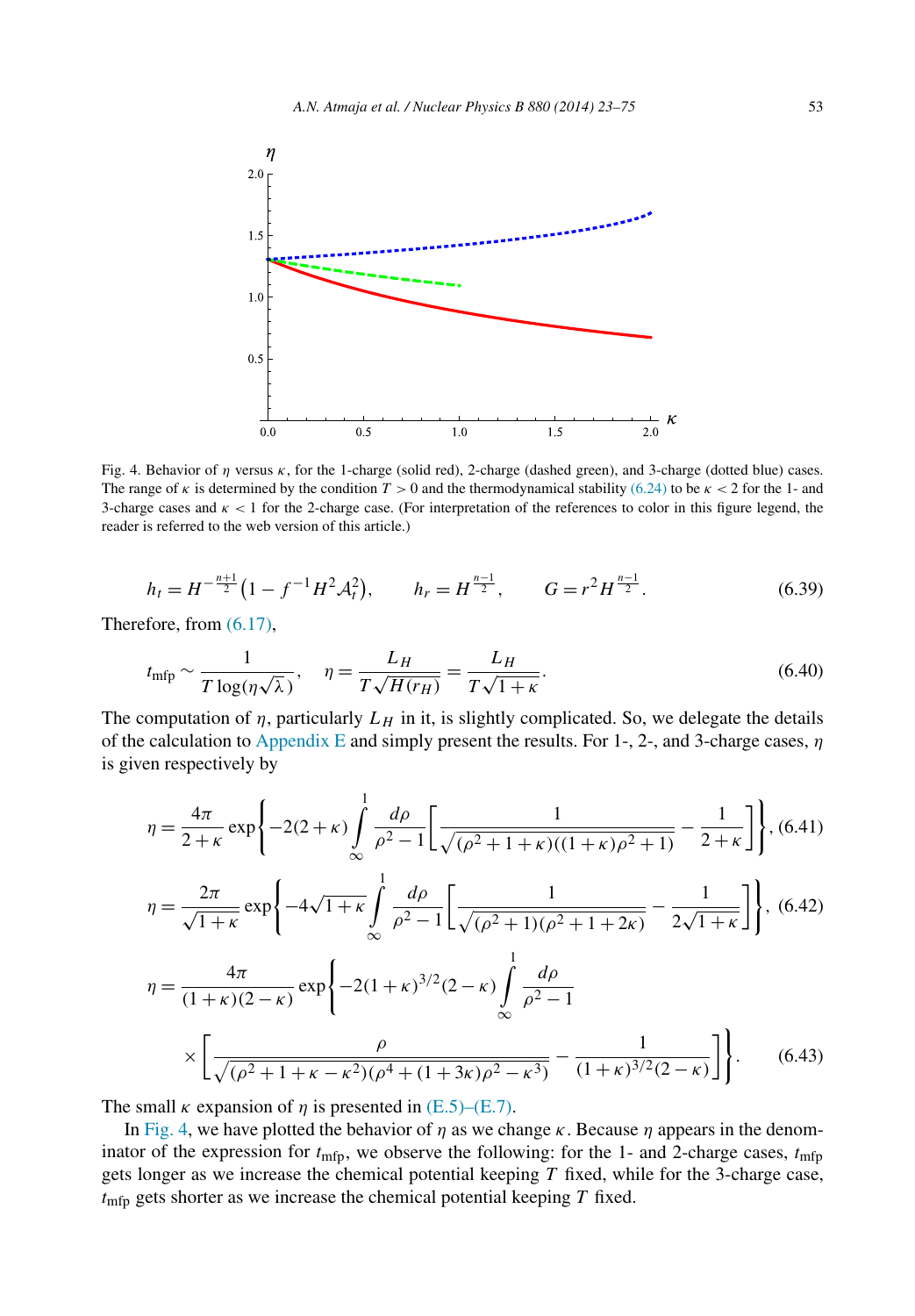<span id="page-32-0"></span>One may find it counter-intuitive that  $t_{\text{mfp}}$  increases as we increase chemical potential with *T* fixed in the 1- and 2-charge cases, based on the intuition that a larger chemical potential means higher charge density and thus more constituents to obstruct the motion of the Brownian particle. However, such intuition is not correct. What we know instead is that, if we increase the charge with the mass fixed, then the entropy decreases, as one can see from the entropy formula for charged black holes. So, if we interpret entropy as the number of "active" degrees of freedom which can obstruct the motion of the Brownian particle, then this suggests that  $t_{\text{mfp}}$ should increase as we increase the charge with the mass fixed. We did numerically check that this is indeed true for all the 1-, 2- and 3-charge cases.

# **7. Discussion**

We studied Brownian motion in the AdS/CFT setup and computed the time scales characterizing the interaction between the Brownian particle and the CFT plasma, such as the meanfree-path time *t*mfp, by relating them to the 2- and 4-point functions of random force. We found that there is an IR divergence in the computation of *t*mfp which we regularized by introducing an IR cutoff near the horizon. Here let us discuss the issues involved in the procedure and the implication of the result.

First, we note that the relation between  $t_{\text{mfp}}$  and random force correlators was derived using a simple classical model that we proposed in Section [3.2.](#page-13-0) As discussed in that subsection, because the model is based on a kinetic theory picture that is valid for weak coupling, its applicability to strongly coupled plasmas is not obvious. However, because of the simplicity of the model, we believe that it captures the essential physics of the system and gives a qualitatively correct value of  $t_{\text{mfp}}$ . This must be kept in mind when interpreting the resulting expression for  $t_{\text{mfp}}$ .

A natural question that arises about our result is: *t*mfp is the mean-free-path time for what particle? First of all, one can wonder whether this is really a mean-free-path time in the first place, because the nontrivial 4-point function was obtained by expanding the Nambu–Goto action to the next leading order, which is a relativistic correction to the motion of the bulk string. So, isn't this a relativistic correction to the kinetic term in the Langevin equation, not to the random force? However, recall the "cloud" picture of the Brownian particle mentioned before; the very massive quark we inserted is dressed with a cloud of polarized plasma constituents. The position of the quark corresponds to the boundary endpoint of the bulk string, while the cloud degrees of freedom correspond to the fluctuation modes of the bulk string. So, we are incorporating relativistic corrections to these cloud degrees freedom (fluctuations) but not to the quark which gets very heavy in the large *m* limit and thus remains non-relativistic.

So, what is happening is the following. First, the constituents of the background plasma kick the cloud degrees of freedom randomly and, consequently, those cloud degrees of freedom undergo random motion, to which we have incorporated relativistic corrections. Then these cloud degrees of freedom, in turn, kick the quark, which is recorded as the random force *F* felt by the quark. *F* is non-Gaussian, or has a nontrivial 4-point function, because the cloud that is interacting with the quark is relativistic. The quark's motion, which is what is observed in experiments, is certainly governed by the non-Gaussian random *F* and the frequency of collision events is given by  $1/t_{\text{mfp}}$ . However, it is worth emphasizing that this  $t_{\text{mfp}}$  is not a mean-free-path time for the plasma constituents themselves. $13$ 

<sup>13</sup> Ref. [\[61\]](#page-53-0) estimates the mean-free-path of the plasma constituents to be *l*mfp ∼ 1*/T* from the parameters of the hydrodynamics that one can read off from the bulk gravity.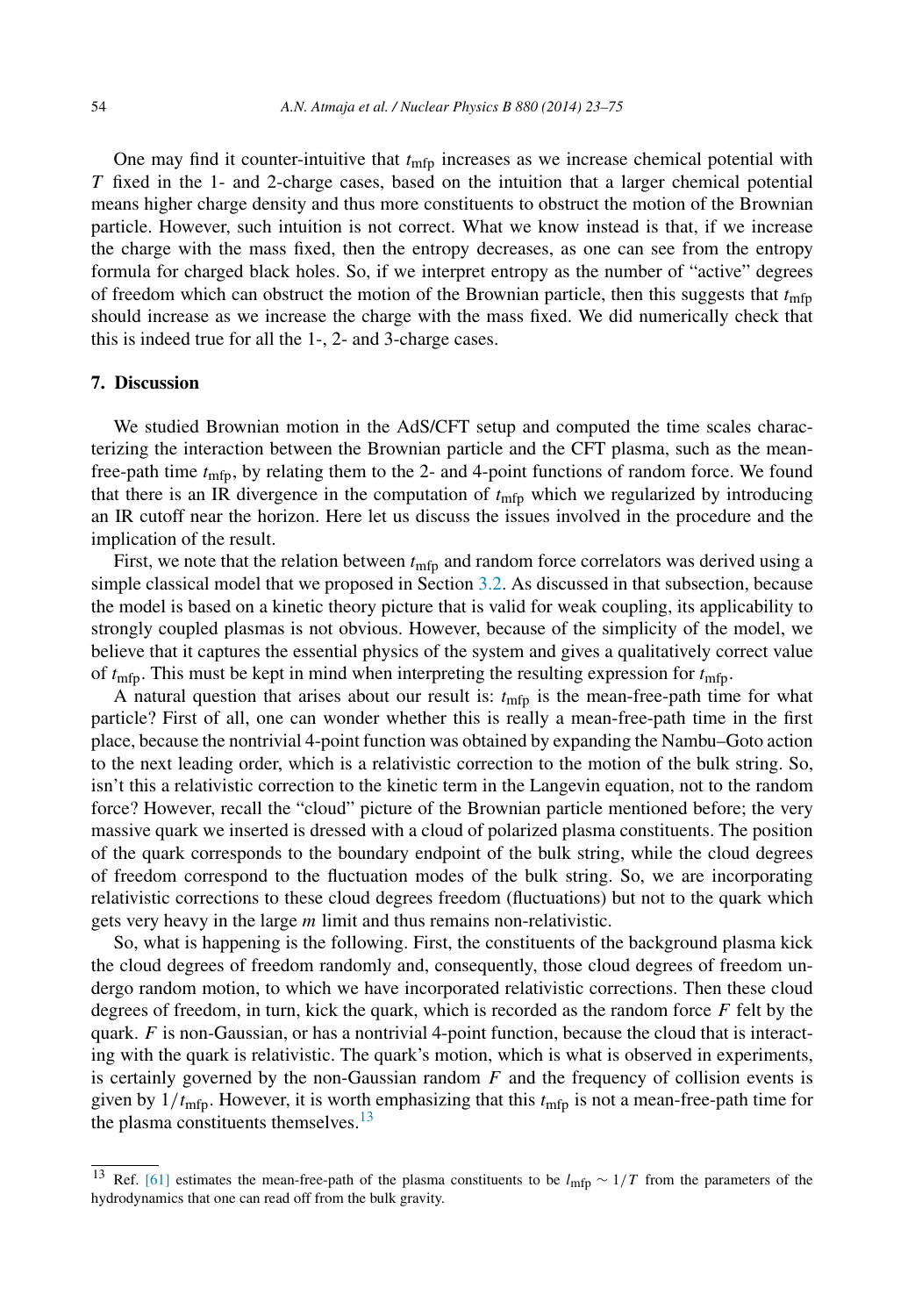We focused on the fluctuations in the noncompact AdS directions. However, for example, in the case of STU black holes, the full spacetime is  $AdS_5 \times S^5$  and the string can fluctuate in the internal  $S<sup>5</sup>$  directions as well. Let us denote the fluctuations of the string in the internal directions by *Y* , while the fluctuations in the AdS directions continue to be denoted by *X*. One may wonder if the computations of the random force correlators such as  $\langle \mathcal{O}_X \mathcal{O}_X \mathcal{O}_X \mathcal{O}_X \rangle$  are affected by the *Y* fields. Here, we denoted the force by  $\mathcal{O}_X$  to remind ourselves that the force is an operator conjugate to the bulk field *X*. The *Y* fields do contribute to such quantities, because the Nambu–Goto action expanded up to quartic order involves terms of the form  $X^2Y^2$ . However, as long as we are interested in quantities with all external lines being  $O_X$ , such as  $\langle O_X O_X O_X O_X \rangle$ , they only make loop contributions, which are down by factors of *α* . Therefore, our leading order results do not change.

In the present paper, we focused on the case where the plasma has no net momentum. More generally, one can consider the case where the plasma carries net amount of momentum and insert a quark in it. The Brownian motion in such situations were studied in [\[23,25\]](#page-52-0) (see also [\[24\]\)](#page-52-0) in AdS/CFT setups. It is interesting to generalize our computation of  $t_{\text{tmp}}$  to such cases. Note the following, however: in general, in the presence of a net background momentum, the string will "trail back" because it is pushed by the flow. Unless one applies an external force, the string will start to move and ultimately attain the same velocity as the background plasma. This final state is simply a boost of the static situation studied in the present paper. So, the result of the current paper applies to this last situation too (after rescaling due to Lorentz contraction).

The resulting expression for the mean-free-path time, *e.g.* [\(5.12\),](#page-24-0) is quite interesting because of the logarithm. As mentioned around  $(5.14)$ , this means that the Brownian particle is experiencing ∼ log *λ* collision events at the same time. Because *λ* ∝ *N*, this is reminiscent of the fast scrambler proposal [\[62,63\]](#page-53-0) which claims that, in theories that have gravity dual, ∼ log*N* degrees of freedom are in interaction with each other simultaneously.

In our previous paper [\[21\],](#page-52-0) we claimed that  $t_{\text{mfp}} \sim 1/T$  based on dimensional analysis, but [\(5.12\)](#page-24-0) says that there is an extra factor which cannot be deduced on dimensional grounds. Of course, we have to note the fact that  $t_{\text{mfp}}$  we computed in the present paper is not the time scale of the constituents but of the Brownian particle (see also footnote [13\)](#page-32-0). In our previous paper of the constituents out of the Browman particle (see also foothole 15). In our previous paper [\[21\],](#page-52-0) we had  $t_{relax}^{old} \sim m/(T^2\sqrt{\lambda})$ ,  $t_{mfp}^{old} \sim 1/(T\sqrt{\lambda})$  instead, which were nice because if we set  $m \to T$  in  $t_{\text{relax}}^{\text{old}}$  we get  $t_{\text{mfp}}^{\text{old}}$ . In the [\(5.12\),](#page-24-0) this is no longer the case, but now the relation between  $t_{\text{relax}}$  and  $t_{\text{mfp}}$  is not so simple as we can see from the fact that there is a nontrivial  $\lambda$  dependence in the impact per collision,  $P(\omega = 0)$  (Eq. [\(5.12\)\)](#page-24-0). It would be interesting to find an improved microscopic toy model which can relate *t*relax and *t*mfp.

Probably the most controversial issue in our computations is the IR cutoff. When regulating integrals such as [\(5.1\),](#page-22-0) we cut off the geometry at a proper distance  $s \sim l_s$  away from the horizon, assuming that the contribution from the rest of the integral is of the same order. This seems physically reasonable, but we do not have a proof. One could also have tried to put a cutoff at the point where the backreaction of the fundamental string on the black hole geometry becomes important. Since the interaction of the string with the background is suppressed by additional powers of the string coupling constant, the resulting cutoff is presumably closer to the Planck length than the string length.

One might wonder whether the divergences disappear if we use a different basis for correlation functions, such as the *r*–*a* basis mentioned in Section [4.4.](#page-22-0) However, one can show that, after adding appropriate counter terms near the boundary, the  $r-a$  basis correlators are all UV finite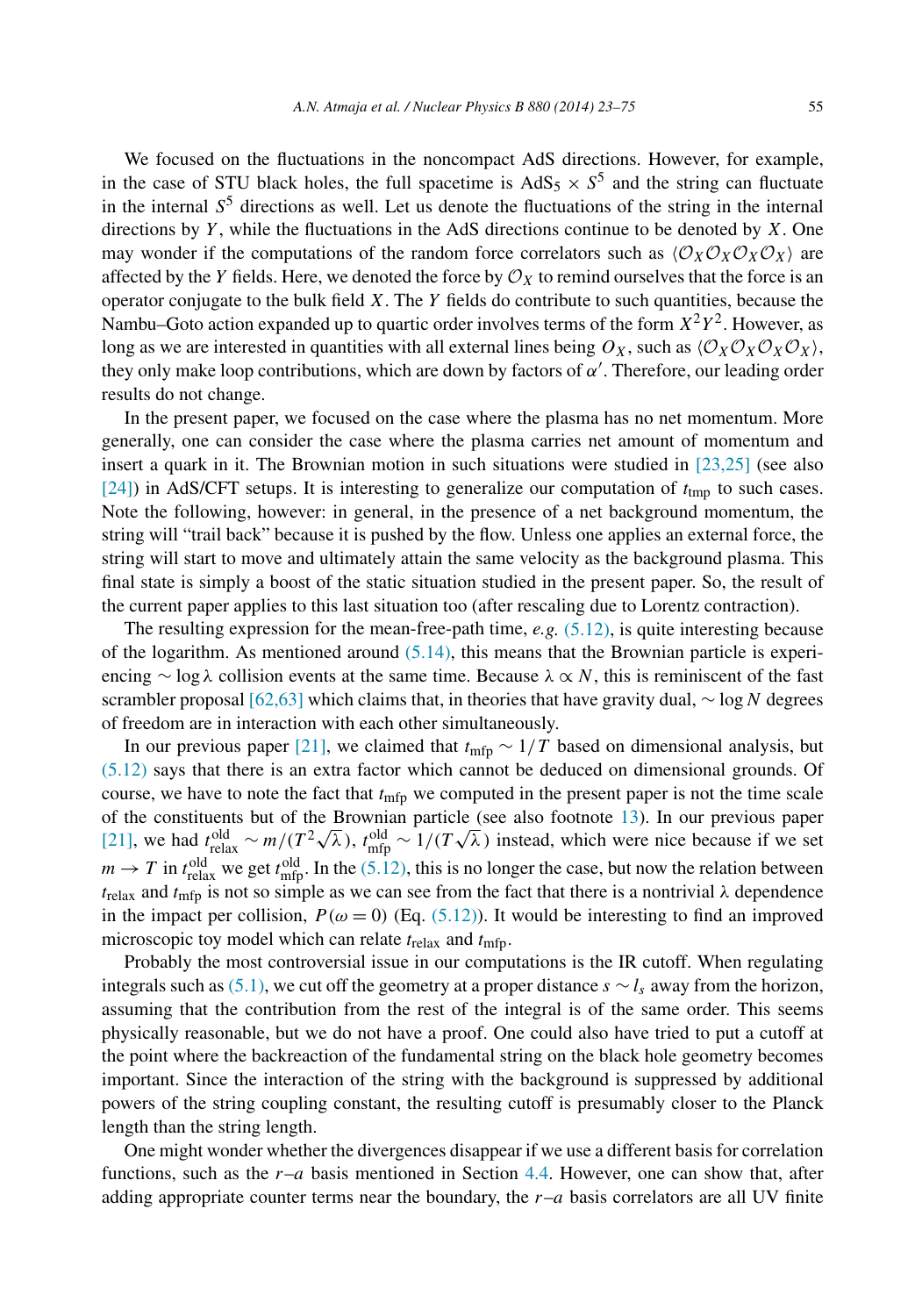<span id="page-34-0"></span>but are still IR divergent.<sup>14</sup> This again suggests that the IR divergence is not an artifact but of a physical origin.

Related to the above statements, it is interesting to note that the mean-free-path at weak coupling  $[65]$ 

$$
\lambda_{\rm mfp, weak} \sim \frac{1}{g_{\rm YM}^4 T \ln(1/g_{\rm YM}^2)}\tag{7.1}
$$

has a form tantalizingly similar to  $(5.10)$ . In particular, the log in  $(7.1)$  is coming from an IR divergence cut off by non-perturbative magnetic effects  $[65]$ , while the log in  $(5.10)$  was also coming from an IR divergence that we regularized by introducing an IR cutoff. It would be interesting to study whether there is a relation between the weakly and strongly coupled descriptions of the IR divergences and the physical interpretation of the IR cutoffs.

# **Acknowledgements**

We would like to thank J. Casalderrey-Solana, C.P. Herzog, V. Hubeny, E. Laenen, K. Papadodimas, M. Rangamani, K. Skenderis, S. Sugimoto, T. Takayanagi, D. Teaney, and E. Verlinde for valuable discussions. We also thank K. Schalm and B. van Rees for collaboration in the early stage of the project. M.S. would like to thank the organizers of the workshops "Tenth Workshop on Non-Perturbative Quantum Chromodynamics" at l'Institut Astrophysique de Paris for stimulating environments, and IPMU and Yukawa Institute for Theoretical Physics where part of the current work was done, for hospitality. The work of M.S. was supported by an NWO Spinoza grant. The work of J.d.B. and M.S. is partially supported by the FOM Foundation. The work of A.N.A. was supported in part by a VIDI Innovative Research Incentive Grant from NWO.

# **Appendix A. Normalizing solutions to the wave equation**

As explained in Section [2.2](#page-5-0) or more generally in Section [2.3,](#page-9-0) the normalized modes  $\{u_{\omega}\}\$ are proportional to  $f_{\omega}$  of the form [\(2.22\);](#page-8-0) namely,  $u_{\omega}(t, r) \propto e^{-i\omega t} f_{\omega}(r)$ . Here, we fix the normalization and derive the expansion  $(2.23)$  or more generally  $(2.47)$ .

The analogue of the Klein–Gordon inner product for functions  $f(t, r)$ ,  $g(t, r)$  satisfying the equation of motion  $(2.42)$  is [\[21\]](#page-52-0)

$$
(f,g)_{\Sigma} = -\frac{i}{2\pi\alpha'} \int\limits_{\Sigma} \sqrt{\tilde{g}} n^{\mu} G(f \partial_{\mu} g^* - \partial_{\mu} f g^*), \tag{A.1}
$$

where  $\Sigma$  is a Cauchy surface in the *t*, *r* part of the metric [\(2.36\).](#page-10-0)  $\widetilde{g}$  is the induced metric on  $\Sigma$ and  $n^{\mu}$  is the future-pointing unit normal to  $\Sigma$ .

We want to normalize  $f_{\omega}$  using this norm  $(A.1)$ . In the present case, there is the following simplification to this procedure. Near the horizon  $r \sim r_H$ , the action [\(2.41\)](#page-11-0) reduces to

$$
S_0 \approx \frac{G(r_H)}{4\pi\alpha'} \int dt dr_* \left[ (\partial_t X)^2 - (\partial_{r_*} X)^2 \right].
$$
 (A.2)

<sup>&</sup>lt;sup>14</sup> More specifically, the divergence of the 4-point functions in the  $r-a$  basis depends only on the number of  $r$ ,  $a$  indices and *Grrrr,Grrra,Grraa,Graaa* are all IR divergent although the degree of divergence becomes lower in the this order, while  $G_{aaaa}$  vanishes. Note that there  $r-a$  correlators are related to one another by the fluctuation–dissipation relations (see *e.g.*, [\[64\]\)](#page-53-0).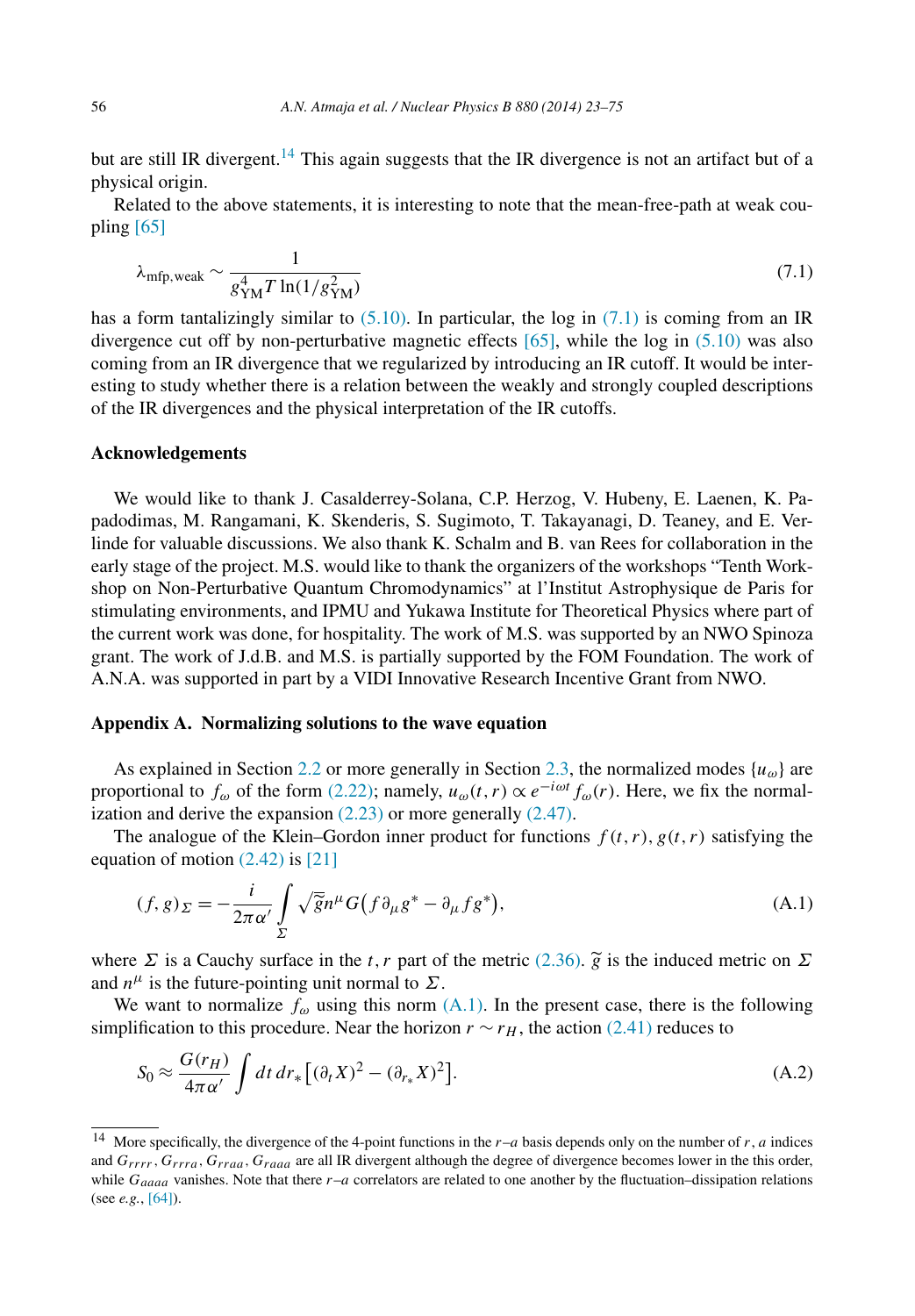<span id="page-35-0"></span>Therefore, in this region and in the tortoise coordinate system, *X* is just like a massless Klein– Gordon scalar in flat space. Correspondingly, the contribution to the norm  $(A.1)$  from the near horizon region is

$$
-\frac{iG(r_H)}{2\pi\alpha'}\int\limits_{r_*\sim-\infty}dr_*\left(f\partial_t g^*-\partial_t fg^*\right),\tag{A.3}
$$

where as *Σ* we took the constant *t* surface. This is the usual Klein–Gordon inner product for the theory [\(A.2\),](#page-34-0) up to overall normalization. Of course, there is a contribution to the inner product from regions away from the horizon. However, because the near-horizon region is semi-infinite in the tortoise coordinate  $r_*$  (recall that  $r = r_H$  corresponds to  $r_* = -\infty$ ), the normalization of solutions is completely determined by this region where the inner product is simply  $(A.3)$ . This means that the canonically normalized mode expansion is given by

$$
X(t,r) = \sqrt{\frac{2\pi\alpha'}{G(r_H)}} \int_{0}^{\infty} \frac{d\omega}{2\pi} \frac{1}{\sqrt{2\omega}} \Big[ f_{\omega}(r) e^{-i\omega t} a_{\omega} + f_{\omega}(r)^* e^{i\omega t} a_{\omega}^{\dagger} \Big], \tag{A.4}
$$

where  $f_{\omega}(r)$  behaves near the horizon as

$$
f_{\omega}(r) \to e^{i\omega r_*} + e^{i\theta_{\omega}} e^{-i\omega r_*}, \quad r \to r_H \ (r_* \to -\infty)
$$
 (A.5)

with some  $\theta_{\omega} \in \mathbb{R}$ . If we can find such  $f_{\omega}(r)$ , then  $a, a^{\dagger}$  satisfy the canonically normalized commutation relation [\(2.15\).](#page-7-0)

# **Appendix B. Low energy solutions to the wave equation**

Here, we study the solution to the wave equation  $(2.13)$ , or more generally  $(2.42)$ , satisfying an appropriate boundary condition (the Neumann boundary condition  $(2.16)$  or normalizable boundary condition at infinity), for very small frequencies *ω*. We see that the solutions become trivial plane waves in the limit.

The general wave equation  $(2.42)$  can be written in the frequency space as

$$
\left[\omega^2 + \sqrt{\frac{h_t}{h_r}} \frac{f}{G} \partial_r \left(\sqrt{\frac{h_t}{h_r}} f G \partial_r\right)\right] X_\omega(r) = 0.
$$
\n(B.1)

Very close to the horizon, this becomes

$$
\left[\omega^2 + 16\pi^2 T^2 (r - r_H) \partial_r \left( (r - r_H) \partial_r \right) \right] X_\omega(r) = 0. \tag{B.2}
$$

This means that the linearly independent solutions are

$$
g_{\pm\omega} = \exp\left[\pm i \frac{\omega}{4\pi T} \log\left(\frac{r - r_H}{L_1}\right)\right]
$$
(B.3)

where  $L_1$  is a length scale which is arbitrary at this point. The  $\pm$  signs here correspond to outgoing and ingoing waves. We are considering the small  $\omega$  limit but, no matter how small  $\omega$  is, we can always consider a region very close to the horizon so that  $\frac{\omega}{4\pi T} \log(\frac{r-r_H}{L_1}) = \mathcal{O}(1)$ , namely  $\frac{r-r_H}{L_1} \lesssim e^{-4\pi T/\omega}$ . In such a region, we cannot expand the exponential and should keep the full exponential expression  $(B.3)$ . In other words, the precise limit we are taking is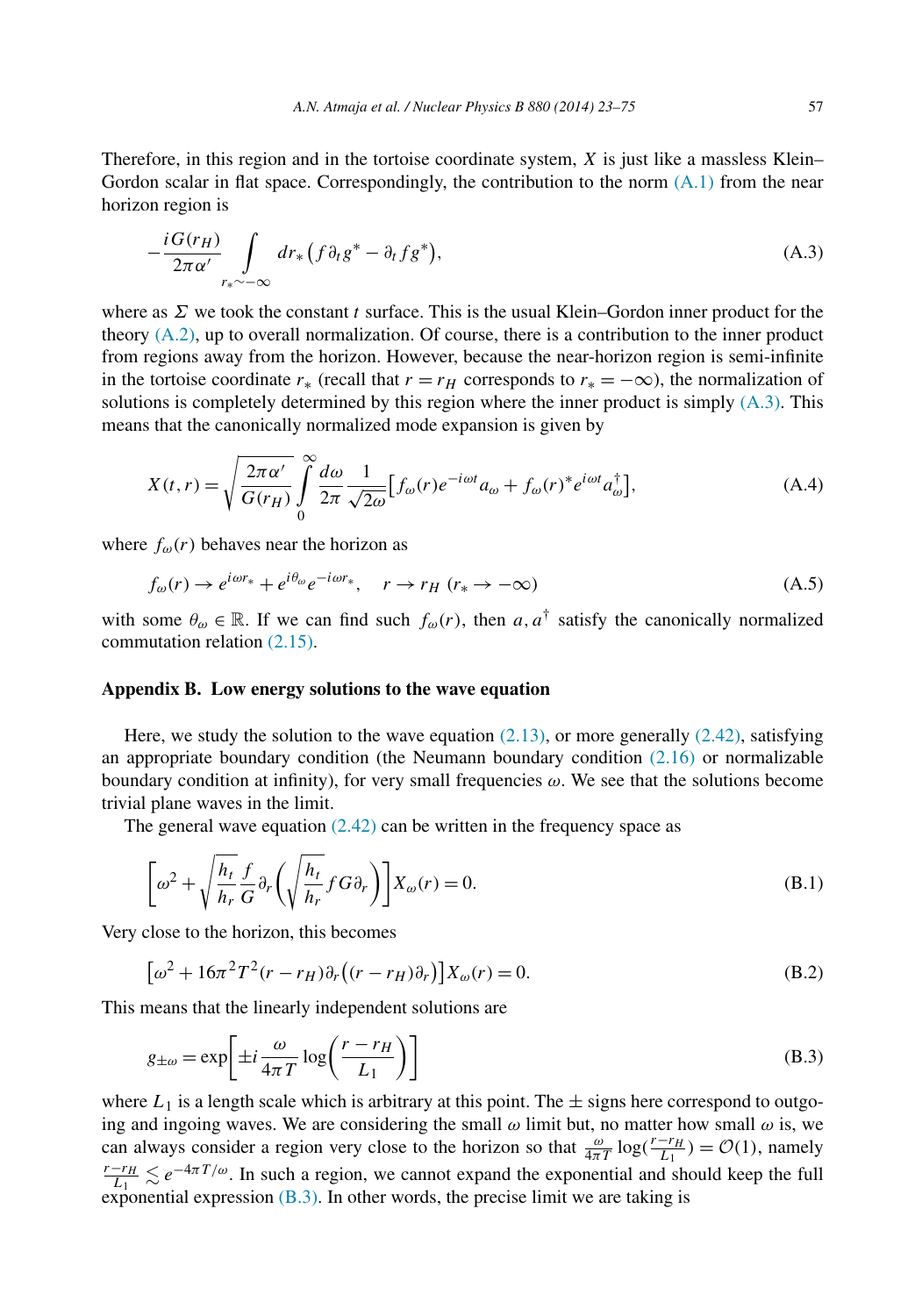$$
\omega \to 0,
$$
\n $\frac{\omega}{T} \log \left( \frac{r - r_H}{L_1} \right)$ : fixed. (B.4)

Now, consider the region not so close to the horizon. For small  $\omega$ , we can ignore the  $\omega^2$  term in [\(B.1\),](#page-35-0) obtaining

$$
X_{\omega} = B_1 + B_2 \int_{\infty}^{r} \frac{dr'}{f(r')G(r')} \sqrt{\frac{h_r(r')}{h_t(r')}} + \mathcal{O}(\omega^2), \tag{B.5}
$$

where  $B_1, B_2$  are constant. For  $r \approx r_H$ , this gives

$$
X_{\omega} = B_1 + \frac{B_2}{4\pi T G(r_H)} \log\left(\frac{r - r_H}{L_H}\right) + \mathcal{O}(r - r_H) \quad (r \sim r_H). \tag{B.6}
$$

Here, we defined the constant  $L_H$  by

$$
\int_{\infty}^{r} \frac{dr}{fG} \sqrt{\frac{h_r}{h_t}} = \frac{1}{4\pi T G(r_H)} \log \left( \frac{r - r_H}{L_H} \right) + \mathcal{O}(r - r_H). \tag{B.7}
$$

Because it will turn out to be convenient to choose  $L_H = L_1$ , we will set  $L_H = L_1$  henceforth. On the other hand, for large *r*, (B.5) gives (assuming the large *r* behavior [\(2.39\),](#page-11-0) [\(2.40\)](#page-11-0) of functions  $h_t$ ,  $h_r$ ,  $G$ ),

$$
X_{\omega} = B_1 - \frac{B_2}{3r^3} + \mathcal{O}(\omega^2).
$$
 (B.8)

We can determine  $B_1$ ,  $B_2$  by comparing these small-frequency solutions between the verynear-horizon region and the not-so-near-horizon region. For small frequencies *ω*, [\(B.3\)](#page-35-0) becomes

$$
X_{\omega} \approx 1 \pm i \frac{\omega}{4\pi T} \log \left( \frac{r - r_H}{L_H} \right) + \mathcal{O}(\omega^2). \tag{B.9}
$$

Comparing this with (B.6), we determine

$$
B_1 = 1 + \mathcal{O}(\omega^2), \qquad B_2 = \pm i\omega G(r_H) + \mathcal{O}(\omega^2). \tag{B.10}
$$

Therefore, the linearly independent (outgoing/ingoing) solutions are

$$
g_{\pm\omega}(r) = \begin{cases} \exp\left[\pm i \frac{\omega}{4\pi T} \log\left(\frac{r - r_H}{L_H}\right)\right], & r \sim r_H, \\ 1 \pm \frac{i \omega G(r_H)}{3r^3}, & r \gg r_H. \end{cases}
$$
(B.11)

The general solution  $X_{\omega}$  is given by the linear combination of the outgoing and ingoing solutions  $g_{\pm\omega}$ . If we want to construct a normalizable solution that vanishes as  $r \to \infty$  then, from the  $r \gg r_H$  behavior of (B.11), the linear combination to take is

$$
X_{\omega}^{(\text{norm})} = g_{\omega} - g_{-\omega}.
$$
\n(B.12)

If we did not take  $L_1 = L_H$ , the two terms would be multiplied by  $\exp[\mp i \frac{\omega}{4\pi T} \log(\frac{L_H}{L_1})]$  respectively. Note that our expressions are correct up to  $\mathcal{O}(\omega^2)$  terms. The near-horizon behavior of this is

$$
X_{\omega}^{(\text{norm})} \approx \exp\left[i\frac{\omega}{4\pi T}\log\left(\frac{r-r_H}{L_H}\right)\right] - \exp\left[-i\frac{\omega}{4\pi T}\log\left(\frac{r-r_H}{L_H}\right)\right].\tag{B.13}
$$

<span id="page-36-0"></span>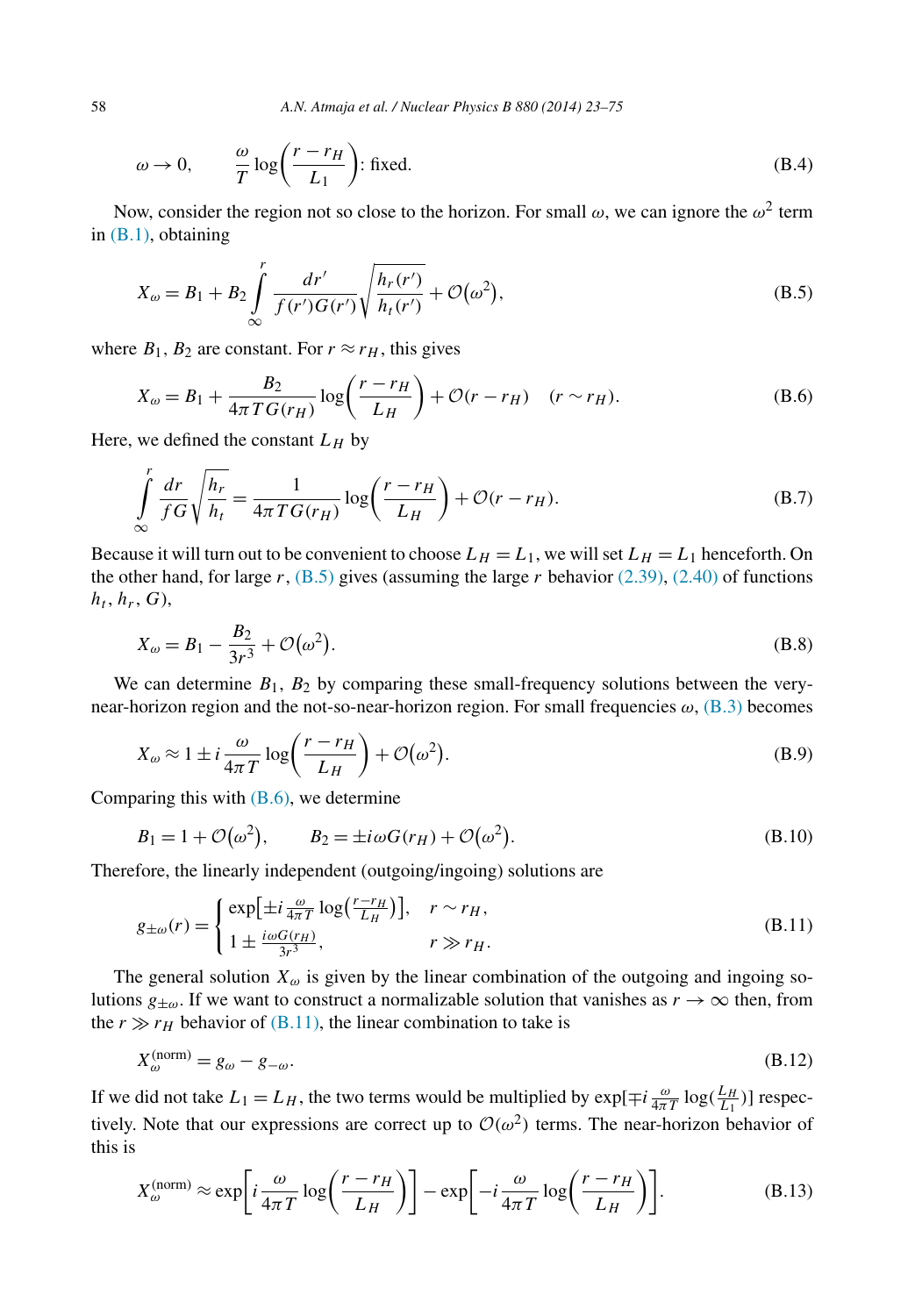<span id="page-37-0"></span>Therefore, if define the tortoise coordinate *r*∗ to have the following behavior the horizon:

$$
r_* \approx \frac{1}{4\pi T} \log \left( \frac{r - r_H}{L_H} \right) \tag{B.14}
$$

then the near-horizon behavior  $(B.13)$  simply becomes

$$
X_{\omega}^{(\text{norm})} \approx e^{i\omega r_*} - e^{-i\omega r_*} \quad (r \approx r_H). \tag{B.15}
$$

Let us elaborate on this point slightly more. In the near horizon region, in general we can have

$$
X_{\omega}^{(\text{norm})} \approx e^{i\omega r_*} - e^{i\alpha_{\omega}} e^{-i\omega r_*},\tag{B.16}
$$

where  $\alpha_{\omega}$  is some phase. The fact that (B.15) is correct up to  $\mathcal{O}(\omega)$  means is that, if we take  $r_*$ to be given by (B.14), then  $\alpha_{\omega} = \mathcal{O}(\omega^2)$  as  $\omega \to 0$ . In particular, unless we choose  $L_H$  to be the one given by [\(B.7\),](#page-36-0) the  $\omega \to 0$  behavior of  $\alpha_{\omega}$  will contain an  $\mathcal{O}(\omega)$  term.

Next, let us consider imposing a Neumann boundary condition  $\partial_r X = 0$  at  $r = r_c \gg r_H$  instead. Set the general solution to be

$$
X_{\omega} = g_{\omega} + C g_{-\omega},\tag{B.17}
$$

then the Neumann boundary condition  $X'_{\omega}(r_c) = 0$  gives

$$
C = -\frac{g'_{\omega}(r_c)}{g'_{-\omega}(r_c)} = -\frac{-\frac{i\omega G(r_H)}{r_c^4} + \mathcal{O}(\omega^2)}{\frac{i\omega G(r_H)}{r_c^4} + \mathcal{O}(\omega^2)} = 1 + \mathcal{O}(\omega),
$$
 (B.18)

where we used the second equation in  $(B.11)$ . Comparing this result with  $(2.21)$  and  $(2.24)$ , we find that the modes *fω* satisfying the Neumann boundary condition are given by, at low frequencies,

$$
g_{\omega}(r) = e^{i\omega r_*}, \qquad \theta_{\omega} = 0, \qquad f_{\omega}(r) = e^{i\omega r_*} + e^{-i\omega r_*}.
$$
 (B.19)

This is consistent with the explicit result for AdS<sub>3</sub> in [\(2.30\),](#page-9-0) [\(2.32\).](#page-9-0) So, for very small  $\omega$ , the solution  $f_{\omega}(r)$  is a simple sum of outgoing and ingoing waves, which are just plane waves.<sup>15</sup> Because  $g_{+}(r) \rightarrow 1$  as  $r \rightarrow \infty$ , we have

$$
f_{\omega}(r = r_c) \approx 2. \tag{B.20}
$$

Because of the  $\mathcal{O}(\omega)$  ambiguity in (B.18),  $\theta_{\omega} = \mathcal{O}(\omega)$  as  $\omega \to 0$  (*cf*. comments below (B.16)). In the tortoise coordinate, the limit  $(B.4)$  we are taking can be written as

$$
\omega \to 0, \qquad \beta, \omega r_* \text{: fixed.} \tag{B.21}
$$

## **Appendix C. Various propagators and their low frequency limit**

The quadratic action for a string embedded in the  $AdS_d$  black hole spacetime

$$
ds^{2} = -h_{t}(r)f(r) dt^{2} + \frac{h_{r}(r)}{f(r)} dr^{2} + G(r) dX^{2}
$$
 (C.1)

 $(Eq. (2.36))$  $(Eq. (2.36))$  is given by

 $15$  For related observations on the triviality of the solution in the low frequency limit, see [\[66\].](#page-53-0)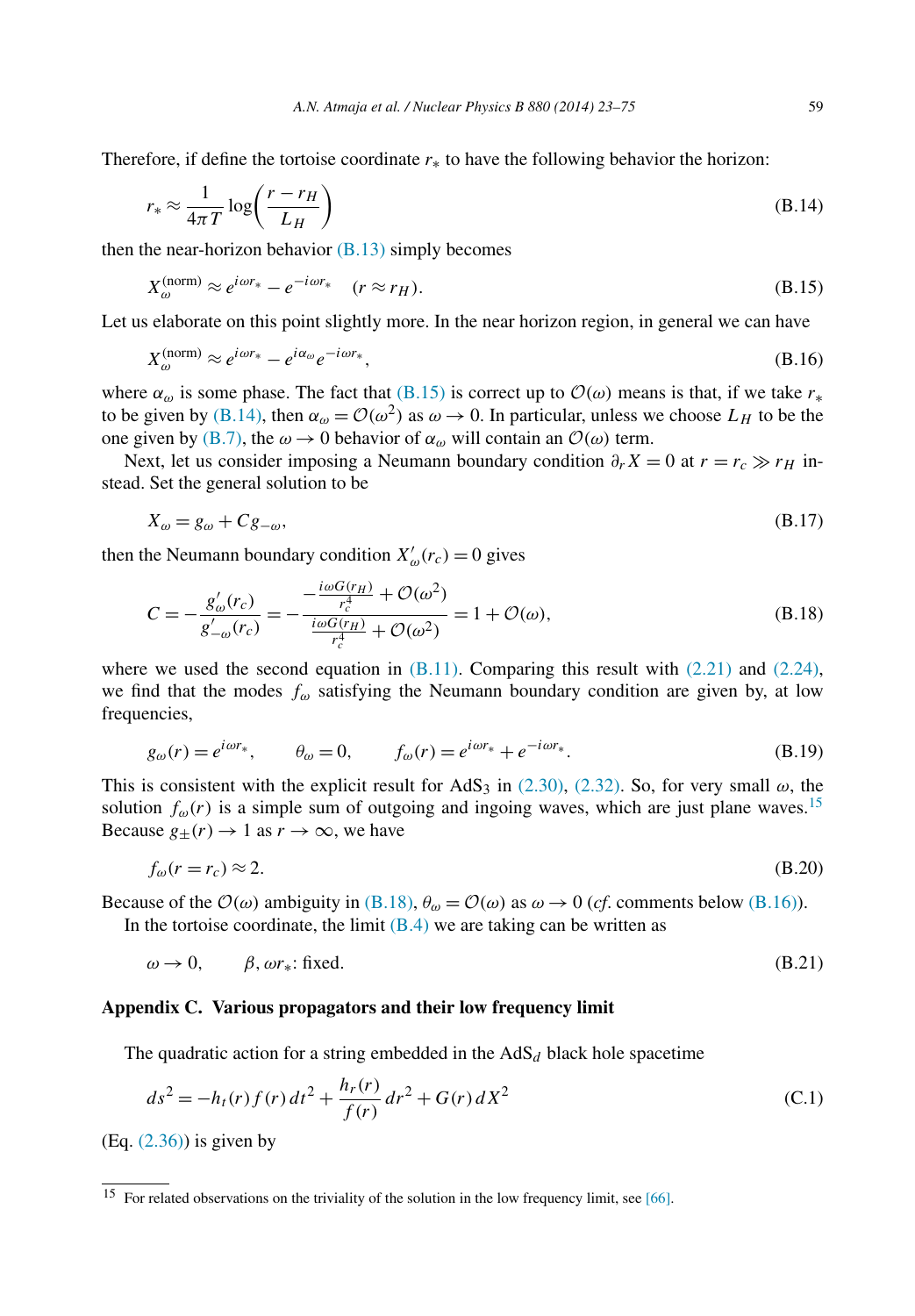$$
S_0 = \frac{1}{4\pi\alpha'} \int dt \, dr \left[ \sqrt{\frac{h_r}{h_t}} \frac{G}{f} (\partial_t X)^2 - \sqrt{\frac{h_t}{h_r}} G f (\partial_r X)^2 \right]. \tag{C.2}
$$

We would like to regard this system as a thermal field theory at temperature  $T$ , and derive the relation among various propagators (Green functions) and the solutions to the wave equation. We present the result for the general metric [\(2.36\),](#page-10-0) but if one wants the results for the simpler neutral case [\(2.10\),](#page-5-0) set  $f = r^2h$ ,  $h_t = h_r = 1$ ,  $G = r^2$ .

Let us define Wightman, Feynman, retarded, and advanced propagators as

$$
D_{W}(t - t', r, r') = \langle X(t, r)X(t', r') \rangle,
$$
  
\n
$$
D_{F}(t - t', r, r') = \langle \mathcal{T}[X(t, r)X(t', r')] \rangle,
$$
  
\n
$$
D_{\text{ret}}(t - t', r, r') = \theta(t - t') \langle [X(t, r), X(t', r')] \rangle,
$$
  
\n
$$
D_{\text{adv}}(t - t', r, r') = -\theta(t' - t) \langle [X(t, r), X(t', r')] \rangle.
$$
 (C.3)

We impose a Neumann boundary condition for  $X(r, t)$  at  $r = r_c$ , so the propagators satisfy the same Neumann boundary condition. Using the wave equation

$$
\left[-\frac{G}{h_t f}\partial_t^2 + \frac{1}{\sqrt{h_t h_r}}\partial_r \left(\sqrt{\frac{h_t}{h_r}} G f \partial_r\right)\right] X = 0
$$
\n(C.4)

and the canonical commutation relation

$$
\[X(t,r),\partial_t X(t,r')\] = 2\pi i \alpha' \sqrt{\frac{h_t}{h_r}} \frac{f}{G} \delta(r-r'),\tag{C.5}
$$

we can show that these propagators satisfy

$$
\left[-\frac{G}{h_t f}\partial_t^2 + \frac{1}{\sqrt{h_t h_r}}\partial_r \left(\sqrt{\frac{h_t}{h_r}} G f \partial_r\right)\right] D_W\left(t - t', r, r'\right) = 0,\tag{C.6}
$$

$$
\left[-\frac{G}{h_t f}\partial_t^2 + \frac{1}{\sqrt{h_t h_r}}\partial_r \left(\sqrt{\frac{h_t}{h_r}} G f \partial_r\right)\right] D_{\text{F,ret,adv}}(t - t', r, r') = \frac{2\pi i \alpha'}{\sqrt{-g}} \delta(t - t') \delta(r - r'),\tag{C.7}
$$

where  $\sqrt{-g} = \sqrt{h_t h_r}$ .

As in [\(A.4\),](#page-35-0) the field *X* can be expanded as

$$
X(t,r) = \sqrt{\frac{2\pi\alpha'}{G(r_H)}} \int_{0}^{\infty} \frac{d\omega}{2\pi} \frac{1}{\sqrt{2\omega}} \Big[ f_{\omega}(r) e^{-i\omega t} a_{\omega} + f_{\omega}(r)^* e^{i\omega t} a_{\omega}^{\dagger} \Big],
$$
 (C.8)

where

$$
f_{\omega}(r) = g_{\omega}(r) + e^{i\theta_{\omega}}g_{-\omega}(r)
$$
\n(C.9)

and  $g_{\omega}(r)$  behaves near the horizon as

$$
g_{\omega}(r) \approx e^{i\omega r_*} \quad (r \sim r_H). \tag{C.10}
$$

The phase  $\theta_{\omega}$  is determined by the Neumann boundary condition at  $r = r_c$  that  $f_{\omega}$  satisfies. Since the system is at temperature *T*, the expectation value of *a*,  $a^{\dagger}$  is given by [\(2.25\).](#page-8-0) It is then easy to show that the Wightman propagator can be written as

<span id="page-38-0"></span>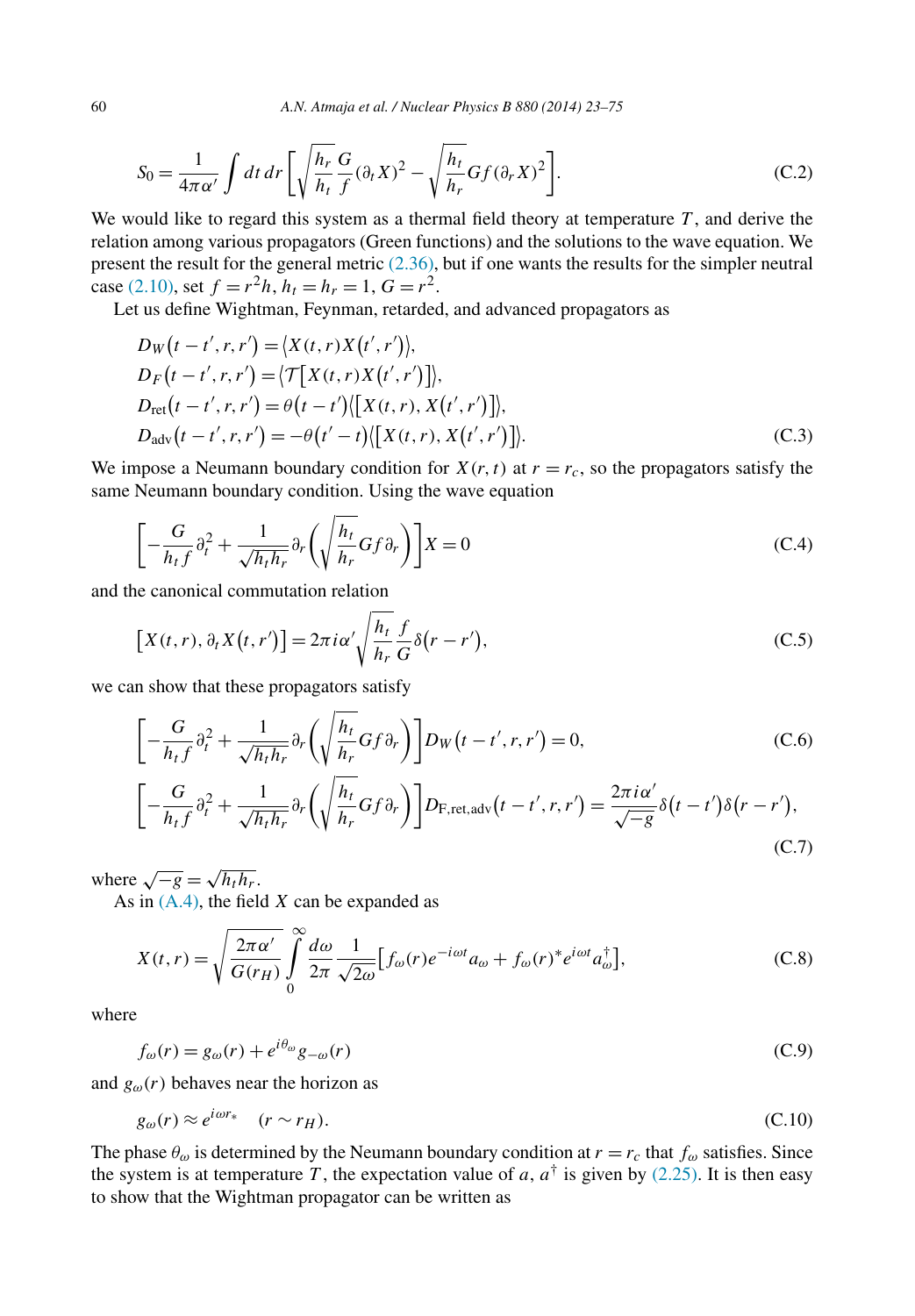<span id="page-39-0"></span>
$$
D_W(\omega, r, r') = \frac{2\pi\alpha'}{G(r_H)} \frac{f_{\omega}(r)f_{-\omega}(r')}{2\omega(1 - e^{-\beta\omega})},
$$
\n(C.11)

where  $f_{-\omega} = f_{\omega}^*$ .

We would like to express other propagators  $D_{\text{adv, ret, F}}$  in terms of  $f_{\omega}$ ,  $g_{\omega}$ . Note that

$$
D_F(\omega, r, r') = D_W(\omega, r, r') + D_{adv}(\omega, r, r') = D_W(-\omega, r', r) + D_{ret}(\omega, r, r'). \tag{C.12}
$$

Because we have already obtained  $D_W$  in (C.11), if we know one of  $D_F$ ,  $D_{\text{ret}}$ , and  $D_{\text{adv}}$ , we can obtain all other propagators. Here, let us consider *D*adv. From [\(C.7\),](#page-38-0) *D*adv*(ω,r,r )* should satisfy

$$
\left[\frac{G}{h_t f}\omega^2 + \frac{1}{\sqrt{h_t h_r}}\partial_r\left(\sqrt{\frac{h_t}{h_r}} G f \partial_r\right)\right] D_{\text{adv}}(\omega, r, r') = \frac{2\pi i \alpha'}{\sqrt{-g}} \delta(r - r'). \tag{C.13}
$$

If  $r \neq r'$ , this is the same as the wave equation that  $f_{\omega}$ ,  $g_{\omega}$  satisfy. Therefore, take the ansatz

$$
D_{\text{adv}}(\omega, r, r') = A \big[ \theta \big( r - r' \big) g_{\omega} \big( r' \big) f_{\omega} \big( r \big) + \theta \big( r' - r \big) g_{\omega} \big( r \big) f_{\omega} \big( r' \big) \big]. \tag{C.14}
$$

This satisfies the correct boundary condition (Neumann) at  $r, r' = r_c$  and furthermore satisfies the purely outgoing boundary condition at the horizon, which is appropriate for an advanced correlator. Using the fact that both  $f, g$  satisfy the wave equation, we find

$$
\left[\frac{G}{h_{t}f}\omega^{2} + \frac{1}{\sqrt{h_{t}h_{r}}}\partial_{r}\left(\sqrt{\frac{h_{t}}{h_{r}}}Gf\partial_{r}\right)\right]D_{\text{adv}} = \frac{A\delta(r-r')}{\sqrt{-g}}\sqrt{\frac{h_{t}}{h_{r}}}Gf(g_{\omega}\partial_{r}f_{\omega} - \partial_{r}g_{\omega}f_{\omega}).
$$
\n(C.15)

Therefore,

$$
A = 2\pi i \alpha' \sqrt{\frac{h_r}{h_t}} \frac{1}{Gf} \frac{1}{g_\omega \partial_r f_\omega - \partial_r g_\omega f_\omega} = \frac{2\pi i \alpha'}{G(r_H)(g_\omega \partial_{r_*} f_\omega - \partial_{r_*} g_\omega f_\omega)}.
$$
(C.16)

Using the wave equation for  $f_{\omega}$ ,  $g_{\omega}$ , it is easy to show that this expression does not depend on *r*. By taking  $r \rightarrow r_H$  and using [\(C.9\),](#page-38-0) [\(C.10\),](#page-38-0)

$$
A = -\frac{\pi \alpha' e^{-i\theta_{\omega}}}{G(r_H)\omega}.
$$
\n(C.17)

So, the advanced propagator is given by

$$
D_{\text{adv}}(\omega, r, r') = -\frac{\pi \alpha' e^{-i\theta_{\omega}}}{G(r_H)\omega} \left[ \theta(r - r') g_{\omega}(r') f_{\omega}(r) + \theta(r' - r) g_{\omega}(r) f_{\omega}(r') \right]. \tag{C.18}
$$

In the low frequency limit, the expressions for the propagators simplify, as we saw in [Ap](#page-35-0)[pendix B.](#page-35-0) The precise limit we are considering is  $(B.21)$ . First, the Wightman propagator  $(C.11)$ becomes, because of [\(B.19\),](#page-37-0)

$$
D_W(\omega, r, r') = \frac{\pi \alpha'}{G(r_H)} \frac{(e^{i\omega r_*} + e^{-i\omega r_*})(e^{i\omega r_*'} + e^{-i\omega r_*'})}{\omega (1 - e^{-\beta \omega})} \quad \text{(small } \omega\text{)}.
$$

Similarly, the advanced propagator  $(C.18)$  becomes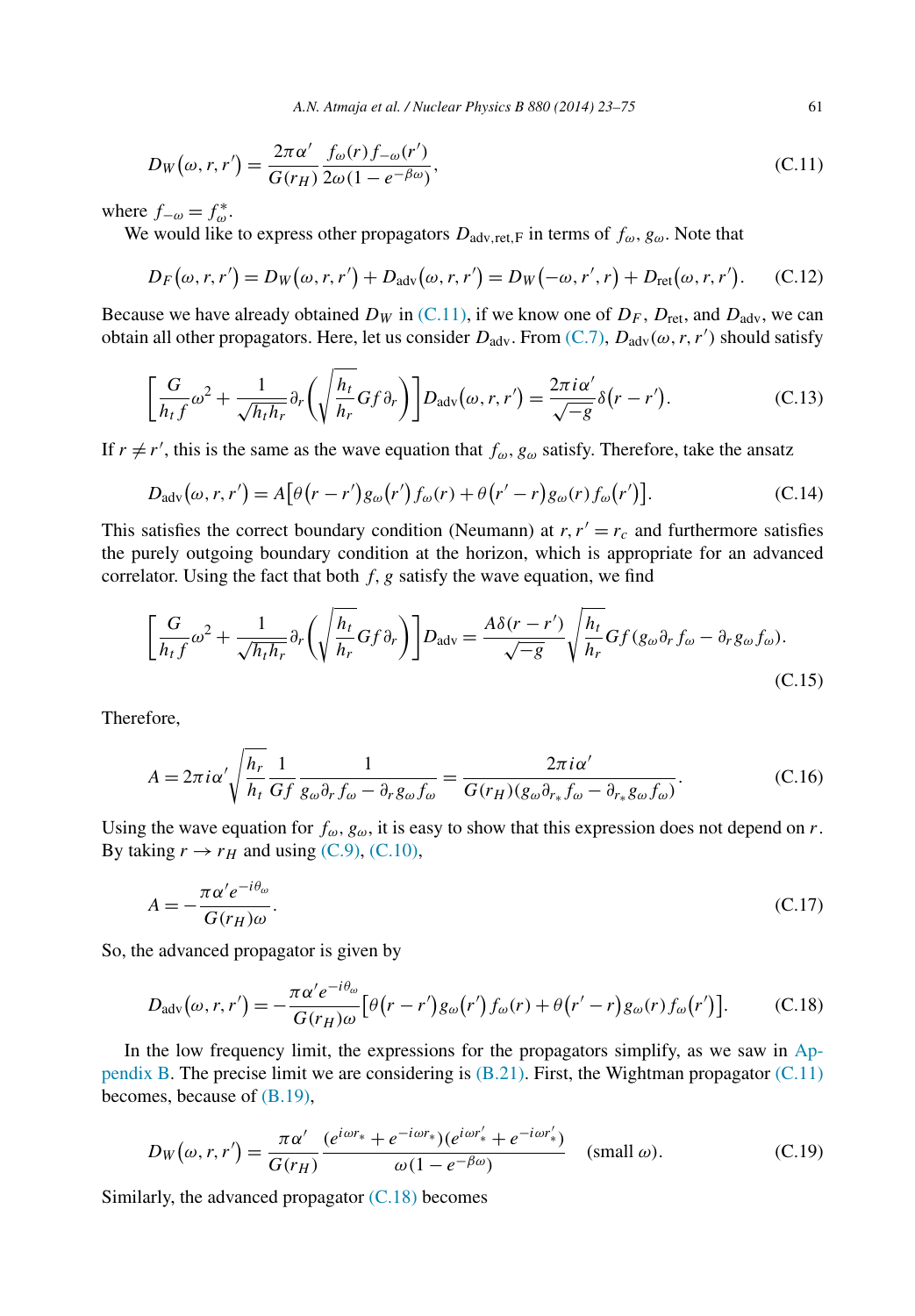<span id="page-40-0"></span>
$$
D_{adv}(\omega, r, r') = -\frac{\pi \alpha'}{G(r_H)\omega} \left[ \theta(r_* - r'_*) e^{i\omega r'_*} (e^{i\omega r_*} + e^{-i\omega r_*}) + \theta(r'_* - r_*) e^{i\omega r_*} (e^{i\omega r'_*} + e^{-i\omega r'_*}) \right]
$$
  

$$
= -\frac{\pi \alpha'}{G(r_H)} \frac{e^{i\omega(r_* + r'_*)} + e^{-i\omega|r_* - r'_*|}}{\omega} \text{ (small } \omega). \tag{C.20}
$$

Using the relation  $(C.12)$ , the Feynman propagator is

$$
D_F(\omega, r, r') = \frac{\pi \alpha'}{G(r_H)} \left[ \frac{(e^{i\omega r_*} + e^{-i\omega r_*})(e^{i\omega r'_*} + e^{-i\omega r'_*)}}{\omega (1 - e^{-\beta \omega})} - \frac{e^{i\omega (r_* + r'_*)} + e^{-i\omega |r_* - r'_*|}}{\omega} \right] \quad (\text{small } \omega). \tag{C.21}
$$

In particular, consider the case where one of the points is at the UV cutoff,  $r' = r_c$ . From [\(B.20\),](#page-37-0) we have

$$
D_F(\omega, r, r_c) = \frac{2\pi\alpha'}{G(r_H)} \left[ \frac{e^{i\omega r_*} + e^{-i\omega r_*}}{\omega(1 - e^{-\beta\omega})} - \frac{e^{i\omega r_*}}{\omega} \right],
$$
  
\n
$$
D_W(\omega, r, r_c) = \frac{2\pi\alpha'}{G(r_H)} \frac{e^{i\omega r_*} + e^{-i\omega r_*}}{\omega(1 - e^{-\beta\omega})}.
$$
\n(C.22)

# **Appendix D. Holographic renormalization and Lorentzian AdS/CFT**

In this appendix, we discuss how to compute correlation function using the AdS/CFT dictionary for the total force *F* which is dual to the worldsheet field *X*. As we explained in Section [4.2,](#page-20-0) this involves holographic renormalization (see *e.g.* [\[27\]\)](#page-52-0) of the worldsheet action. Furthermore, if we want to compute real time correlation functions in a black hole (finite temperature) geometry, we should apply the rules of Lorentzian AdS/CFT [\[28,29\].](#page-52-0)

## *D.1. Holographic renormalization*

First, let us consider the holographic renormalization of the worldsheet action. For this, only the asymptotic behavior of the action near the boundary is relevant. Therefore, as the background geometry, we can consider the Poincaré AdS geometry obtained by setting  $T = 0$  [\(2.10\):](#page-5-0)

$$
ds^{2} = -r dt^{2} + \frac{dr^{2}}{r^{2}} + r^{2} (dX^{I})^{2},
$$
\n(D.1)

for which the worldsheet action becomes

$$
S_{\text{bare}} = S_0 + S_{\text{int}},\tag{D.2}
$$

$$
S_0 = \frac{1}{4\pi\alpha'} \int\limits_{\Sigma} dt \, dr \, (\dot{X}^2 - r^4 X'^2), \qquad S_{\text{int}} = \frac{1}{16\pi\alpha'} \int\limits_{\Sigma} dt \, dr \, (\dot{X}^2 - r^4 X'^2)^2. \tag{D.3}
$$

Here, we considered only one of the polarizations, say  $X^1$ , and denoted it by *X*. *Σ* is the worldsheet,

$$
\Sigma = \{(t, r) \mid t \in \mathbb{R}, 0 \leqslant r \leqslant r_c\},\tag{D.4}
$$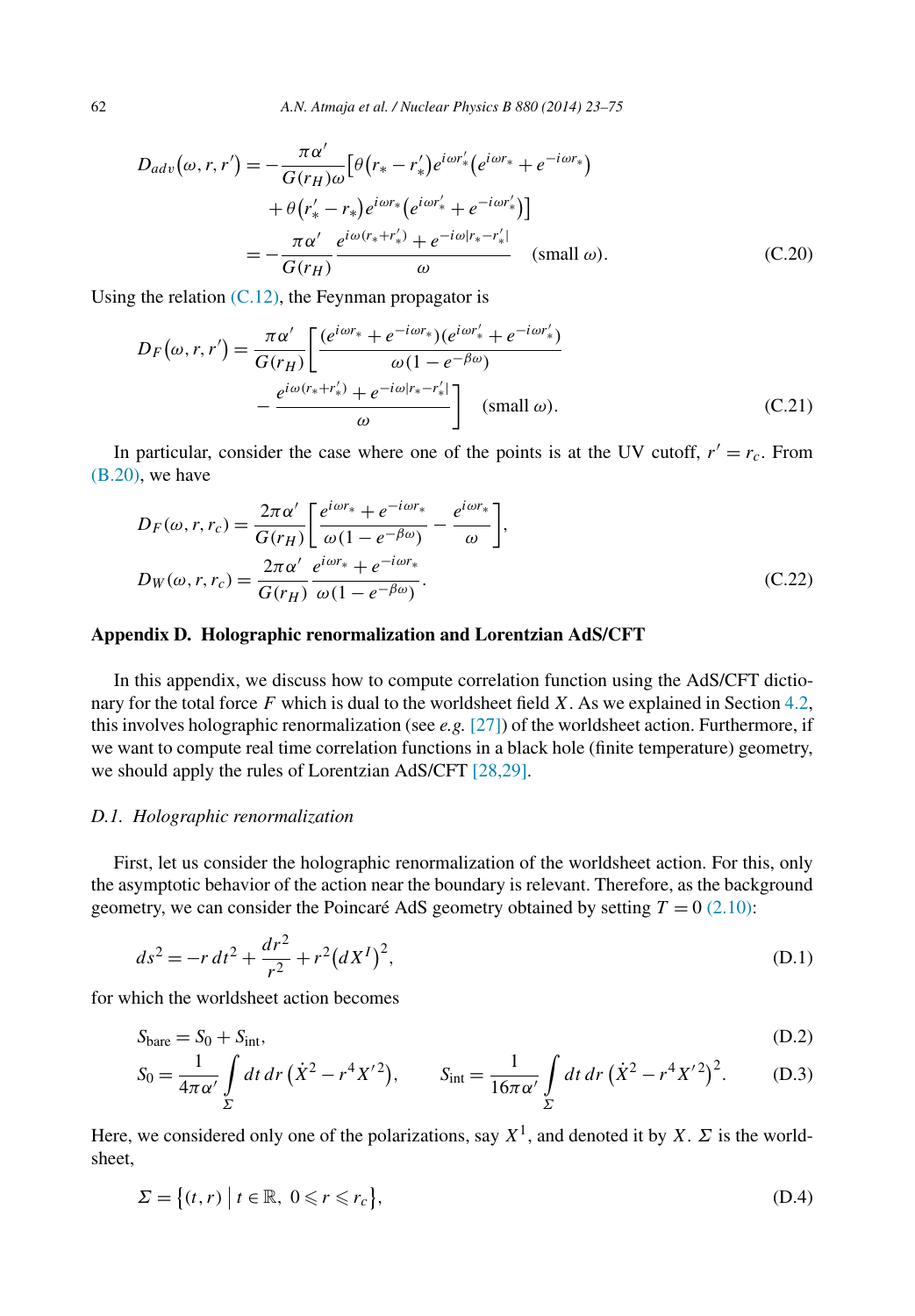<span id="page-41-0"></span>and  $\dot{\theta} = \partial_t$ ,  $\dot{\theta} = \partial_r$ .  $r_c$  is a UV cutoff. For computational convenience, let us we rescale *X*  $\rightarrow$  $\overline{2\pi\alpha'}X$  and set  $\kappa = \pi\alpha'$ , so that

$$
S_0 = \frac{1}{2} \int\limits_{\Sigma} dt \, dr \, (\dot{X}^2 - r^4 X'^2), \qquad S_{\text{int}} = \frac{\kappa}{4} \int\limits_{\Sigma} dt \, dr \, (\dot{X}^2 - r^4 X'^2)^2. \tag{D.5}
$$

The equation of motion is

$$
-\partial_t^2 X + \partial_r (r^4 \partial_r X) = \kappa \big[ -\partial_t (H \partial_t X) + \partial_r (H r^4 \partial_r X) \big], \quad H \equiv -\dot{X}^2 + r^4 X'^2. \tag{D.6}
$$

Let us solve the equation of motion (D.6) by expanding  $X(t, r)$  in the coupling  $\kappa$  as

$$
X(t, r) = Y(t, r) + \kappa Z(t, r) + \mathcal{O}(\kappa^2)
$$
 (D.7)

and furthermore expanding *Y*, *Z* around  $r = \infty$  as

$$
Y(t, r) = y_{(0)}(t) + \frac{y_{(1)}(t)}{r} + \frac{y_{(2)}(t)}{r^2} + \frac{y_{(3)}(t)}{r^3} + \cdots,
$$
  
\n
$$
Z(t, r) = z_{(0)}(t) + \frac{z_{(1)}(t)}{r} + \frac{z_{(2)}(t)}{r^2} + \frac{z_{(3)}(t)}{r^3} + \cdots.
$$
\n(D.8)

Henceforth, we will ignore quantities of  $\mathcal{O}(\kappa^2)$ . The expansion for *X* itself is

$$
X(t,r) = x_{(0)}(t) + \frac{x_{(1)}(t)}{r} + \frac{x_{(2)}(t)}{r^2} + \frac{x_{(3)}(t)}{r^3} + \cdots, \quad x_{(i)} = y_{(i)} + \kappa z_{(i)}.
$$
 (D.9)

By substituting this expansion into  $(D.6)$  and comparing coefficients, one readily finds that the following is a solution:

$$
y_{(0)} = \text{any} \equiv J, \qquad y_{(1)} = 0, \qquad y_{(2)} = -\frac{1}{2}\ddot{J}, \qquad y_{(3)} = \text{any},
$$
 (D.10a)

$$
z_{(0)} = 0,
$$
  $z_{(1)} = 0,$   $z_{(2)} = -\dot{J}^2 \ddot{J},$   $z_{(3)} = \text{any}.$  (D.10b)

The expression for *X* is

$$
x_{(0)} = J,
$$
  $x_{(1)} = 0,$   $x_{(2)} = -\frac{1}{2}\ddot{J} - \kappa \dot{J}^2 \ddot{J},$   $x_{(3)} = \text{any.}$  (D.11)

Note that  $X(r, t) \to J(t)$  as  $r \to \infty$ ; namely, *J* is the non-normalizable mode which can be thought of as a source for the dual operator  $\mathcal{O}_X = F$  on the boundary. On the other hand,  $x_{(3)}$ is the normalizable mode which roughly corresponds to the expectation value of the operator *F*. We will make this latter statement more precise below.

If we plug the solution  $(D.11)$  into the action  $(D.5)$ , we obtain the following on-shell action:

$$
S_{\text{bare,on-shell}} = \frac{\kappa}{2} \int_{\Sigma} d^2 x J \dot{J}^2 \ddot{J} + \int_{\partial \Sigma} dt \left[ \left( -\frac{1}{2} r J \ddot{J} - \kappa r J \dot{J}^2 \ddot{J} \right) - \frac{\kappa}{4} r J \dot{J}^2 \ddot{J} \right] \sim \int_{\partial \Sigma} dt \left[ -\frac{1}{2} r J \ddot{J} - \frac{3\kappa}{4} r J \dot{J}^2 \ddot{J} \right] + (\text{finite}) \sim \int_{\partial \Sigma} dt \left[ \frac{1}{2} r \dot{J}^2 + \frac{\kappa}{4} \dot{J}^4 \right] + (\text{finite}). \tag{D.12}
$$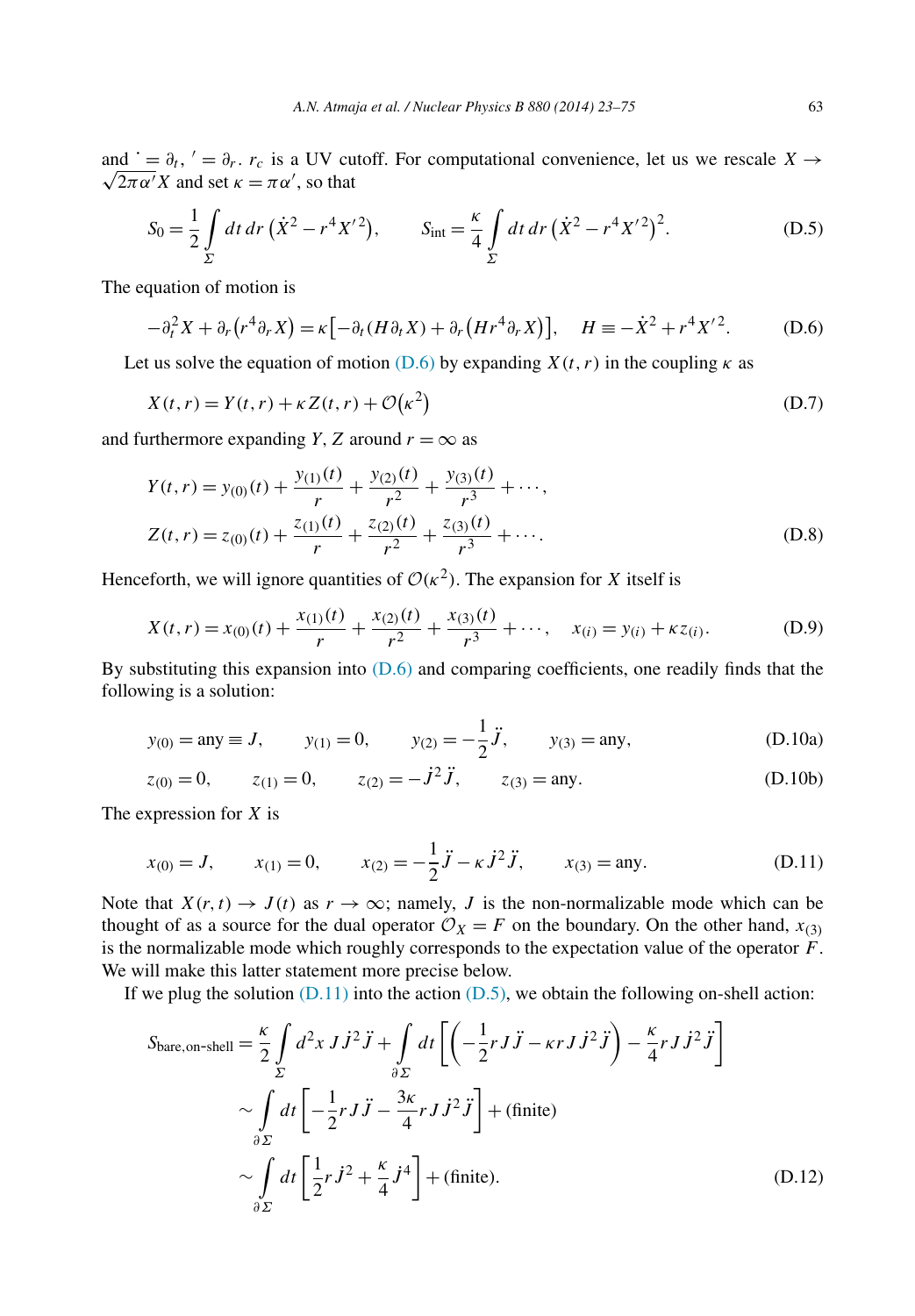<span id="page-42-0"></span>In going to the second line we performed the *r* integration, and in going to the last line we integrated by parts. This is divergent, but the divergence can be canceled by introducing the following counter terms:

$$
S_{\rm ct} = \int\limits_{\partial \Sigma} dt \sqrt{-\gamma} \left[ \frac{1}{2} r^2 (\nabla_\gamma X)^2 - \frac{\kappa}{4} \left( r^2 (\nabla_\gamma X)^2 \right)^2 \right],\tag{D.13}
$$

where  $\Box_{\gamma} = -\frac{1}{r^2} \partial_t^2$  is the Laplacian for the metric  $\gamma$  induced on the boundary  $r = r_c$ . Likewise,  $(\nabla_{\gamma} X)^2 = -\frac{1}{r^2} (\partial_t X)^2$ . If we define the metric *γ*' induced on the boundary of the worldsheet at *r*, then  $\gamma'_{tt} = -r^2(1 - \dot{X}^2)$  and  $\int dt \sqrt{-\gamma'_{tt}}$  reproduces (D.13) (also recall that we have rescaled  $X \rightarrow \sqrt{2\pi \alpha'} X$ .

To remove the divergence from the "bare" action [\(D.5\),](#page-41-0) we take  $S_{ren} = S_{bare} + S_{ct}$  as our total action. The on-shell variation of this total action evaluates to

$$
\delta S_{\text{ren,on-shell}} = \int_{\partial \Sigma} dt \sqrt{-\gamma} \left( -r^2 (\partial_n X + \Box_{\gamma} X) + \kappa r^4 \left[ (\nabla X)^2 \partial_n X + 3 (\nabla_{\gamma} X)^2 \Box_{\gamma} X \right] \right) \delta X,
$$
\n(D.14)

where *∂n* is the normal derivative with respect to the worldsheet boundary *∂Σ*. Therefore,

$$
\frac{\delta S_{\text{ren,on-shell}}}{\delta J} = \sqrt{-\gamma} \left( -G(\partial_n X + \Box_Y X) + \kappa G^2 \left[ (\nabla X)^2 \partial_n X + 3(\nabla_Y X)^2 \Box_Y X \right] \right)
$$
  
= 3x(3) (1 + \kappa \dot{J}^2) + \mathcal{O}(1/r). (D.15)

In the second equality, we plugged in the explicit expansion  $(D.11)$ . Therefore, by the GKPW rule [\[5,6\],](#page-51-0) the expectation value of the operator  $\mathcal{O}_X = F$  dual to *X* in the presence of source  $x_{(0)} \equiv J$  is given by, up to  $\mathcal{O}(\kappa^2)$  terms,

$$
\langle F \rangle_J = 3x_{(3)}(1 + \kappa \dot{J}^2) = 3y_{(3)} + 3\kappa (z_{(3)} + y_{(3)} \dot{J}^2). \tag{D.16}
$$

The  $\dot{J}^2$  term may appear strange, but we will see that this term gets canceled in the final expression for the 4-point function. Actually, there is a further contribution to (D.16), but we will discuss it later (see below [\(D.40\)\)](#page-45-0).

Although our discussion above was based on the pure AdS space  $(D.1)$  for the simplicity of the argument, the final expression  $(D.16)$  is valid for general asymptotically AdS space, including the AdS black hole  $(2.10)$ . Below, we will use  $(D.16)$  to compute correlation functions for the AdS black hole background [\(2.10\).](#page-5-0)

#### *D.2. Propagators and correlators*

To compute the expectation value  $\langle F \rangle_I$  using the formula (D.16), we need to know  $x_{(3)} =$  $y_{(3)} + \kappa z_{(3)} + \mathcal{O}(\kappa^2)$ . This can be determined if we know the propagators that satisfy appropriate boundary conditions in the inside of the AdS space as we discuss below.

If we substitute the expansion  $(D.7)$  into the wave equation  $(2.13)$  and compare the coefficients, we obtain

$$
[-h^{-1}\partial_t^2 + \partial_r (r^4 h \partial_r)]Y = 0,
$$
\n(D.17a)

$$
[-h^{-1}\partial_t^2 + \partial_r (r^4 h \partial_r)]Z = \rho, \tag{D.17b}
$$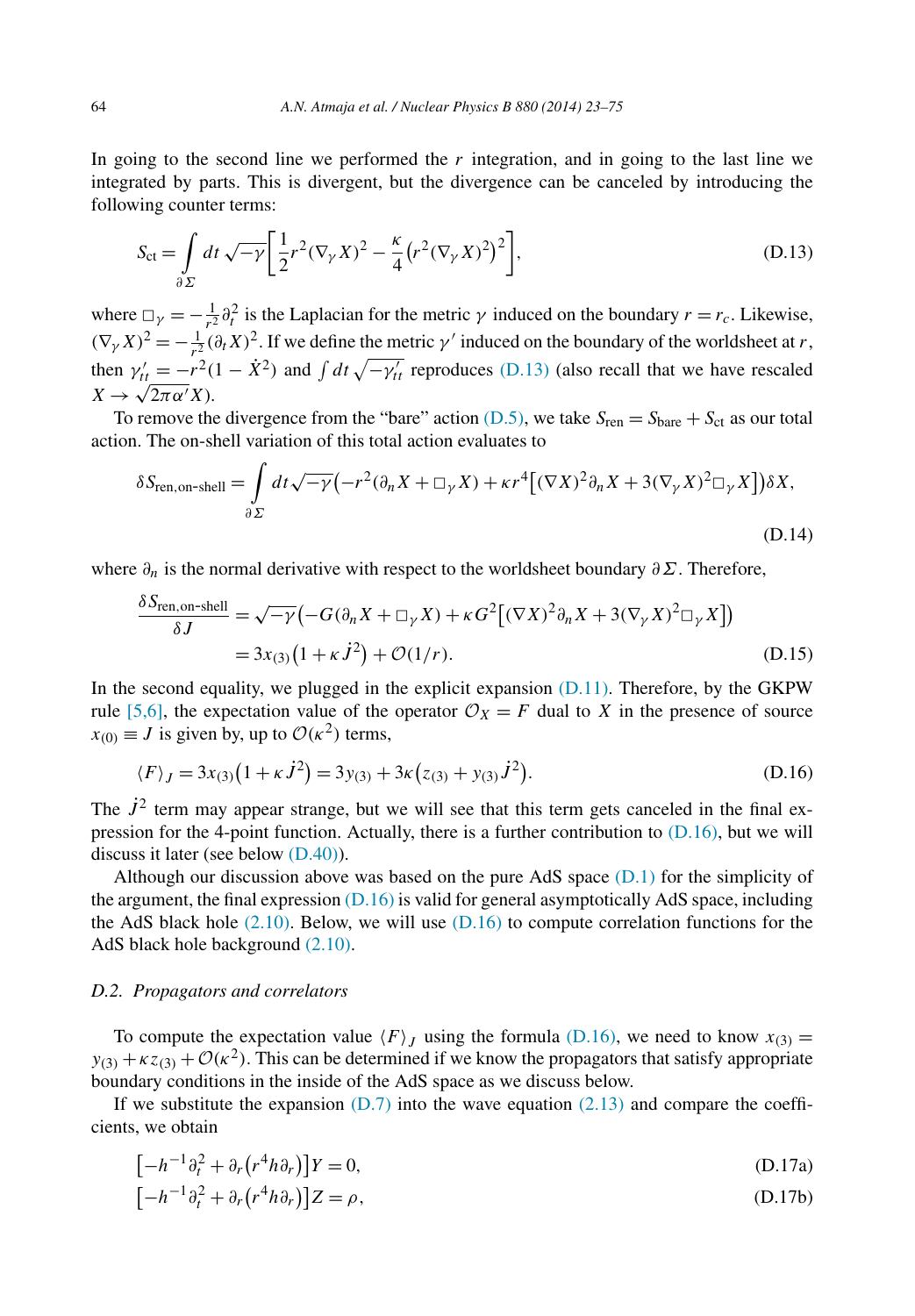<span id="page-43-0"></span>
$$
\rho \equiv -\partial_t \left( H_0 h^{-1} \partial_t Y \right) + \partial_r \left( H_0 r^4 h \partial_r Y \right), \quad H_0 \equiv -h^{-1} (\partial_t Y)^2 + r^4 h (\partial_r Y)^2. \tag{D.18}
$$

We solve [\(D.17a\)](#page-42-0) under the asymptotic condition  $Y(r, t) \rightarrow J(t)$  as  $r \rightarrow \infty$  and [\(D.17b\)](#page-42-0) under the condition  $Z(r, t) \to 0$  as  $r \to \infty$ . Let us solve these using propagators. First, let  $K(r, t|t')$ be the boundary-bulk propagator, namely the solution to the zeroth-order wave equation [\(D.17a\)](#page-42-0) satisfying the boundary condition

$$
K(r, t|t') \to \delta(t - t') \quad \text{as } r \to \infty.
$$
 (D.19)

Then the solution to [\(D.17a\)](#page-42-0) is

$$
Y(t,r) = \int dt' K(r,t|t')J(t').
$$
\n(D.20)

From this, we can read off *y(*3*)* as

$$
y_{(3)}(t) = \int dt' [K(r, t|t')]|_{r^{-3}} J(t'), \tag{D.21}
$$

where  $[\ ]_{r^{-3}}$  means to take the coefficient of the  $r^{-3}$  term in the  $1/r$  expansion.

Let us move on to the next order equation [\(D.17b\)](#page-42-0) to determine  $z_{(3)}$ . Let  $D(r, t|r', t')$  be the bulk propagator, namely the solution to

$$
[-h^{-1}\partial_t^2 + \partial_r(r^4h\partial_r)]D(t,r|t',r') = \delta(t-t')\delta(r-r')
$$
 (D.22)

that vanishes as  $r, r' \rightarrow \infty$ . Then the solution to the next order equation [\(D.17b\)](#page-42-0) can be written as

$$
Z(t,r) = \int dt' dr' D(t,r|t',r')\rho(t',r').
$$
 (D.23)

It is easy to see that the *Z* given by (D.23) has the expected behavior [\(D.10b\).](#page-41-0) To see it, let us explicitly construct the bulk propagator satisfying  $(D.22)$ , or in the frequency space,

$$
[h^{-1}\omega^2 + \partial_r (r^4 h \partial_r)]D(\omega, r, r') = \delta(r - r').
$$
 (D.24)

The solution to this can be constructed<sup>16</sup> from the solution to  $(D.17a)$ , which can be written in the frequency space as

$$
[h^{-1}\omega^2 + \partial_r (r^4 h \partial_r)]Y_{\omega} = 0. \tag{D.25}
$$

As discussed above Eq.  $(2.18)$ , this wave equation  $(D.25)$  has two solutions; let us denote them by  $\phi_{\pm\omega}(r)$ .<sup>17</sup> These are related to each other by  $\phi_{\omega}(r)^* = \phi_{-\omega}(r)$ . As one can see from [\(D.10a\),](#page-41-0) we can take them to have the following large *r* expansion:

$$
\phi_{\pm\omega}(r) = 1 + \frac{\omega^2}{r^2} + \frac{c_{\pm\omega}}{r^3} + \cdots,
$$
\n(D.26)

<sup>&</sup>lt;sup>16</sup> The following argument is analogous to the one given around  $(C.13)$ .

<sup>&</sup>lt;sup>17</sup>  $\phi_{\pm\omega}(r)$  are different from  $g_{\pm\omega}(r)$  defined around [\(2.18\)](#page-7-0) only by normalization;  $\phi_{\pm\omega}(r) \rightarrow 1$  as  $r \rightarrow \infty$ , while  $g_{\pm\omega}(r) \rightarrow e^{\pm i\omega r_*}$  as  $r \rightarrow r_c$  ( $r_* \rightarrow -\infty$ ). These agree in the small  $\omega$  limit.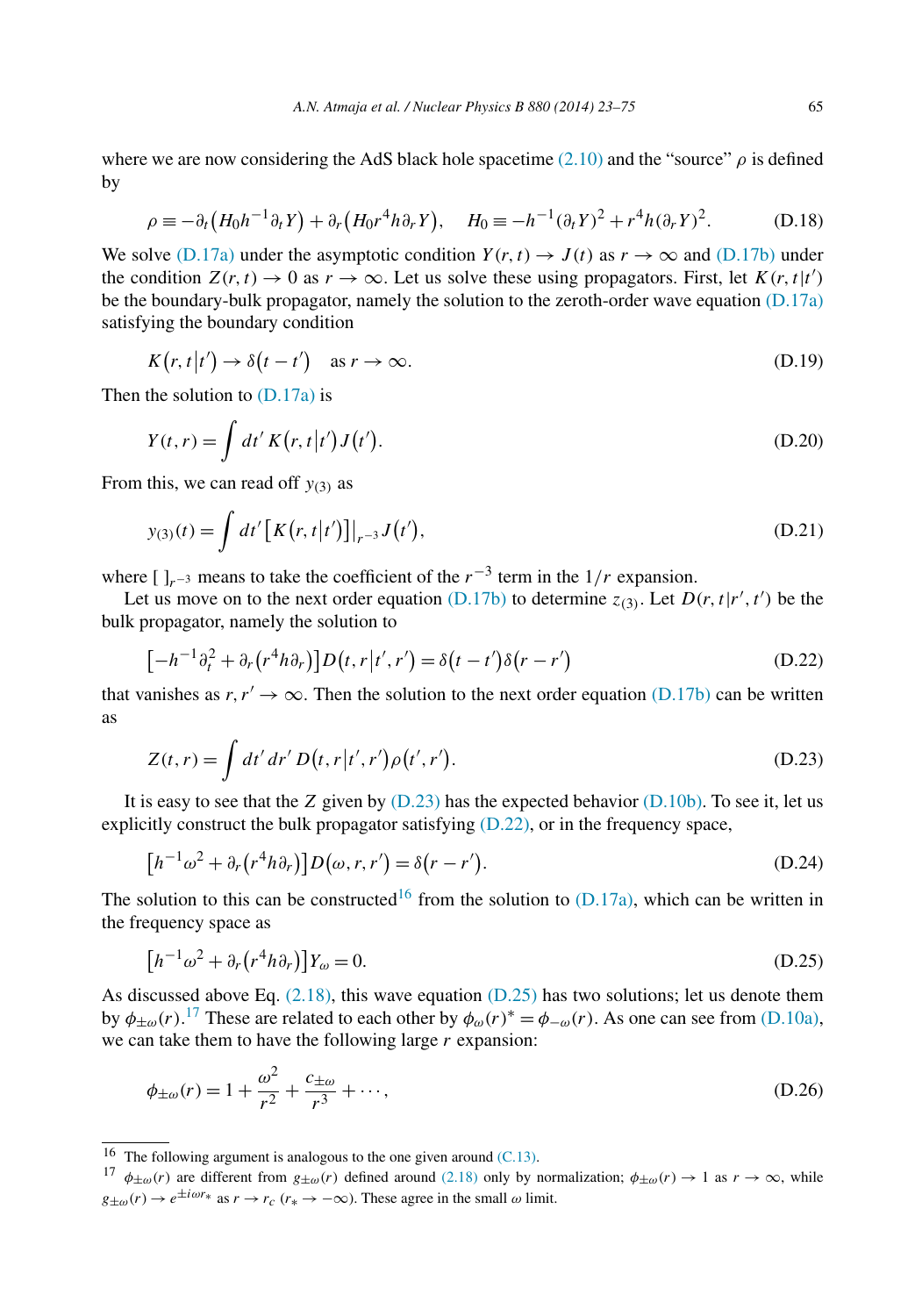<span id="page-44-0"></span>where  $c_{\pm\omega}$  are some constants ( $c_{\omega}^* = c_{-\omega}$ ). For example, in the AdS<sub>3</sub> case ( $d = 3$ ),

$$
\phi_{\pm\omega}(r) = \left(1 \pm \frac{i\omega}{r}\right) \left(\frac{r - r_H}{r + r_H}\right)^{i\omega/2r_H} = 1 + \frac{\omega^2}{2r^2} \mp \frac{i\omega(r_H^2 + \omega^2)}{3r^3} + \cdots. \tag{D.27}
$$

For  $r \neq r'$ , Eq. [\(D.24\)](#page-43-0) is the same as [\(D.25\)](#page-43-0) and therefore  $D(\omega, r, r')$  is given by a linear combination of  $\phi_{\omega}(r)$  and  $\phi_{-\omega}(r)$ . Taking into account the  $r \leftrightarrow r'$  symmetry, the bulk propagator *D* can be written as

$$
D(\omega, r, r') = A[\phi_{\omega}^{>}(r)\phi_{\omega}^{<}(r')\theta(r-r') + \phi_{\omega}^{>}(r')\phi_{\omega}^{<}(r)\theta(r'-r)].
$$
 (D.28)

Here *A* is constant and we defined

$$
\phi_{\omega}^{>}(r) \equiv \phi_{\omega}(r) - \phi_{-\omega}(r) = \frac{c_{\omega} - c_{-\omega}}{r^3} + \mathcal{O}(r^{-4}),
$$
\n
$$
\phi_{\omega}^{<}(r) \equiv \alpha \phi_{\omega}(r) + (1 - \alpha)\phi_{-\omega}(r) = 1 + \frac{\omega^2}{2r^2} + \frac{\alpha c_{\omega} + (1 - \alpha)c_{-\omega}}{r^3} + \mathcal{O}(r^{-4}).
$$
\n(D.29)

The fact that  $\phi_{\omega}^>(r) \to 0$  as  $r \to 0$  correctly gives the asymptotic condition for *D*, namely  $D \to 0$ as  $r, r' \rightarrow \infty$ . On the other hand, we do not specify the boundary condition of *D* as  $r, r' \rightarrow r_H$ . The unknown number  $\alpha$  parametrizes possible boundary conditions which is to be determined by some physical requirement. But we leave  $\alpha$  arbitrary and therefore (D.28) is valid regardless of the boundary condition. Because  $\phi_{\omega}^{\leq}(r) \to 1$  as  $r \to \infty$ , it is actually equal to the bulk-boundary propagator in the frequency space;

$$
\phi_{\omega}^{<}(r) = K(\omega, r). \tag{D.30}
$$

By substituting  $(D.28)$  into Eq.  $(D.24)$ , we obtain

$$
A = \frac{1}{r^4 h[\phi_{\omega}^>(\partial_r \phi_{\omega}^<) - (\partial_r \phi_{\omega}^>) \phi_{\omega}^<]}
$$
(D.31)

(this is the same as [\(C.16\)\)](#page-39-0). Since this does not depend on *r* (see below (C.16)), by taking  $r \to \infty$ and using the asymptotic behavior (D.29), we find  $A = (c_{\omega} - c_{-\omega})^{-1}$ . Therefore, the bulk propagator is found to be

$$
D(\omega, r, r') = (c_{\omega} - c_{-\omega})^{-1} \left[ \phi_{\omega}^{>}(r) \phi_{\omega}^{<}(r') \theta(r - r') + \phi_{\omega}^{>}(r') \phi_{\omega}^{<}(r) \theta(r' - r) \right], \quad (D.32)
$$

where we used (D.30). The  $r \to \infty$  behavior of this is, using the asymptotic behavior (D.29),

$$
D(\omega, r, r') = -\frac{1}{3r^3} K(\omega, r') \theta(r - r') - \frac{1}{3r'^3} \theta(r' - r) + \mathcal{O}(r^{-4}) \quad (r \to \infty).
$$
 (D.33)

Using [\(D.10a\),](#page-41-0) we can show that the source  $\rho$  (defined in Eq. [\(D.18\)\)](#page-43-0) goes as  $\rho = 2\dot{J}^2\ddot{J}$  +  $O(r^{-2})$ . Then, from [\(D.23\)](#page-43-0) and (D.33) we can read off  $z_{(3)}$  as follows:

$$
z_{(3)}(t) = \lim_{r \to \infty} \left[ -\frac{1}{3} \int_{r_H}^r dt' dt' K(t', r'|t) \rho(t', r') + \frac{2}{3} r J(t)^2 \ddot{J}(t) \right].
$$
 (D.34)

The second term cancels the divergent contribution corresponding to  $z_{(2)}$  in [\(D.10b\).](#page-41-0)

So, we succeeded in expressing  $y_{(3)}$ ,  $z_{(3)}$  appearing in the formula [\(D.16\)](#page-42-0) using propagators; the resulting expressions are  $(D.21)$  and  $(D.34)$ . Using these, we can compute the boundary correlators for *F*. First, at the first order in  $\kappa$  that we are working in, the 2-point function gets contribution only from  $y_{(3)}$  in [\(D.21\)](#page-43-0) and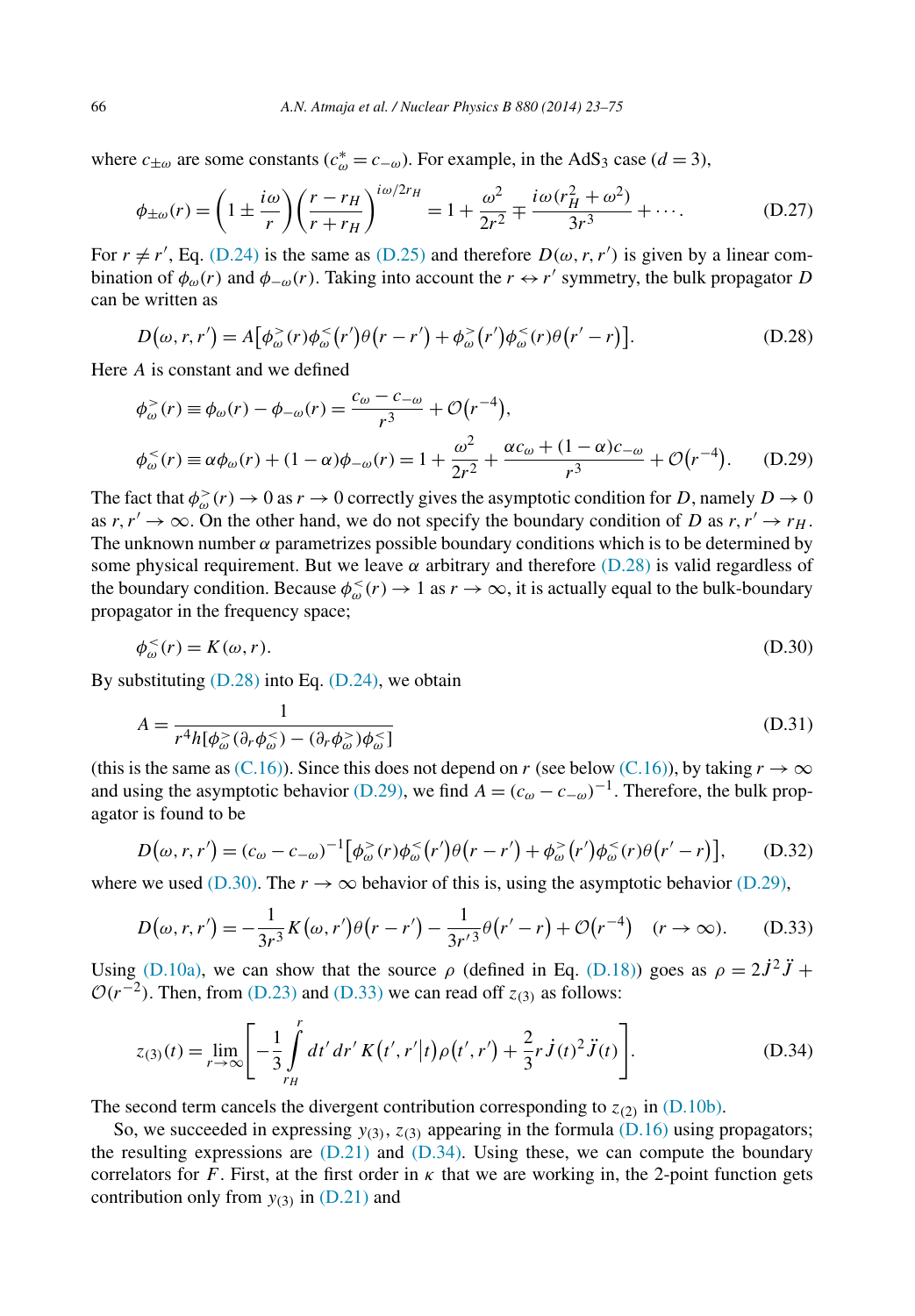<span id="page-45-0"></span>
$$
\left\langle \mathcal{T}\big[F(t_1)F(t_2)\big]\right\rangle = \frac{\delta}{\delta J(t_2)} \left\langle F(t_1)\right\rangle|_{J=0} = 3 \frac{\delta}{\delta J(t_2)} y_{(3)}(t_1) = 3 \big[K(t_1, r|t_2)\big]\big|_{r^{-3}}.\tag{D.35}
$$

In the frequency space,

$$
\langle F(\omega_1) F(\omega_2) \rangle = 2\pi \delta(\omega_1 + \omega_2) 3K(\omega_2, r)|_{r^{-3}}.
$$
\n(D.36)

To obtain 4-point functions, we take functional derivatives of  $(D.16)$  three times. Therefore, only the second term  $3\kappa(z_{(3)} + y_{(3)})\dot{J}^2$  in [\(D.16\)](#page-42-0) is relevant for the computation. Let us write the source *ρ* appearing in [\(D.34\)](#page-44-0) as

$$
\rho = \partial_t \rho^t + \partial_r \rho^r, \qquad \rho^t \equiv -H_0 h^{-1} \partial_t Y, \qquad \rho^r \equiv H_0 r^4 h \partial_r Y. \tag{D.37}
$$

Then, by partial integration, [\(D.34\)](#page-44-0) becomes

$$
z_{(3)}(t) = \lim_{r \to \infty} \left\{ \frac{1}{3} \int_{r_H}^{r} dt' dr' \left[ \rho^t(t', r') \partial_{t'} K(t', r'|t) + \rho^r(t', r') \partial_{r'} K(t', r'|t) \right] - \frac{1}{3} \int dt' \left[ K(t', r|t) \rho^r(t', r) - K(t', r_H|t) \rho^r(t', r_H) \right] + \frac{2}{3} r J(t)^2 J(t) \right\}.
$$
\n(D.38)

We dropped the boundary terms at  $t = \pm \infty$ . The first term in the second line can be evaluated using the expansion

$$
K(t',r|t) = \delta(t-t') + \mathcal{O}(r^{-2}), \qquad \rho^{r}(t,r) = r\dot{J}^{2}\ddot{J} + 3y_{(3)}\dot{J}^{2} + \mathcal{O}(r^{-1}). \tag{D.39}
$$

As a result, in the combination appearing in  $(D.16)$ , the term involving  $y_{(3)}j^2$  cancels out:

$$
3\kappa [z_{(3)}(t) + y_{(3)}(t) \dot{J}(t)^{2}]
$$
  
=  $\kappa \lim_{r \to \infty} \left\{ \int_{r_{H}}^{r} dt' dr' \left[ \rho^{t}(t', r') \partial_{t'} K(t', r'|t) + \rho^{r}(t', r') \partial_{r'} K(t', r'|t) \right] + \int dt' K(t', r_{H}|t) \rho^{r}(t', r_{H}) + r \partial_{t} [\dot{J}(t)^{3}] \right\}.$  (D.40)

The second last term in  $(D.40)$  gets canceled by the extra contribution alluded to below  $(D.16)$ . Let us now discuss what this extra contribution is. The on-shell variation of the action, which we used to compute the expectation value  $\langle F \rangle_I$ , is given by [\(D.14\).](#page-42-0) Because we are regarding the region  $r_H \le r \le r_c$  as our spacetime, there actually is contribution from the "boundary"  $r = r_H$  to this expression. In the AdS black hole spacetime, this extra contribution to  $\delta S_{\text{ren.} \text{on-shell}}$  becomes

$$
\delta S_{\text{ren,on-shell}} \supset -\int_{r=r_H} dt \, r^4 h(\partial_r Y + \kappa H_0 \partial_r Y) \delta Y,\tag{D.41}
$$

where we dropped  $O(\kappa^2)$  terms and " $\sup$ " means that the left hand side includes the expression on the right hand side. Note that, because the counter term  $S_{\text{ct}}$  [\(D.13\)](#page-42-0) was added only for the boundary at infinity, the second and the fourth terms in  $(D.14)$  did not contribute to this expression. Since  $h \to 0$  as  $r \to r_H$ , this becomes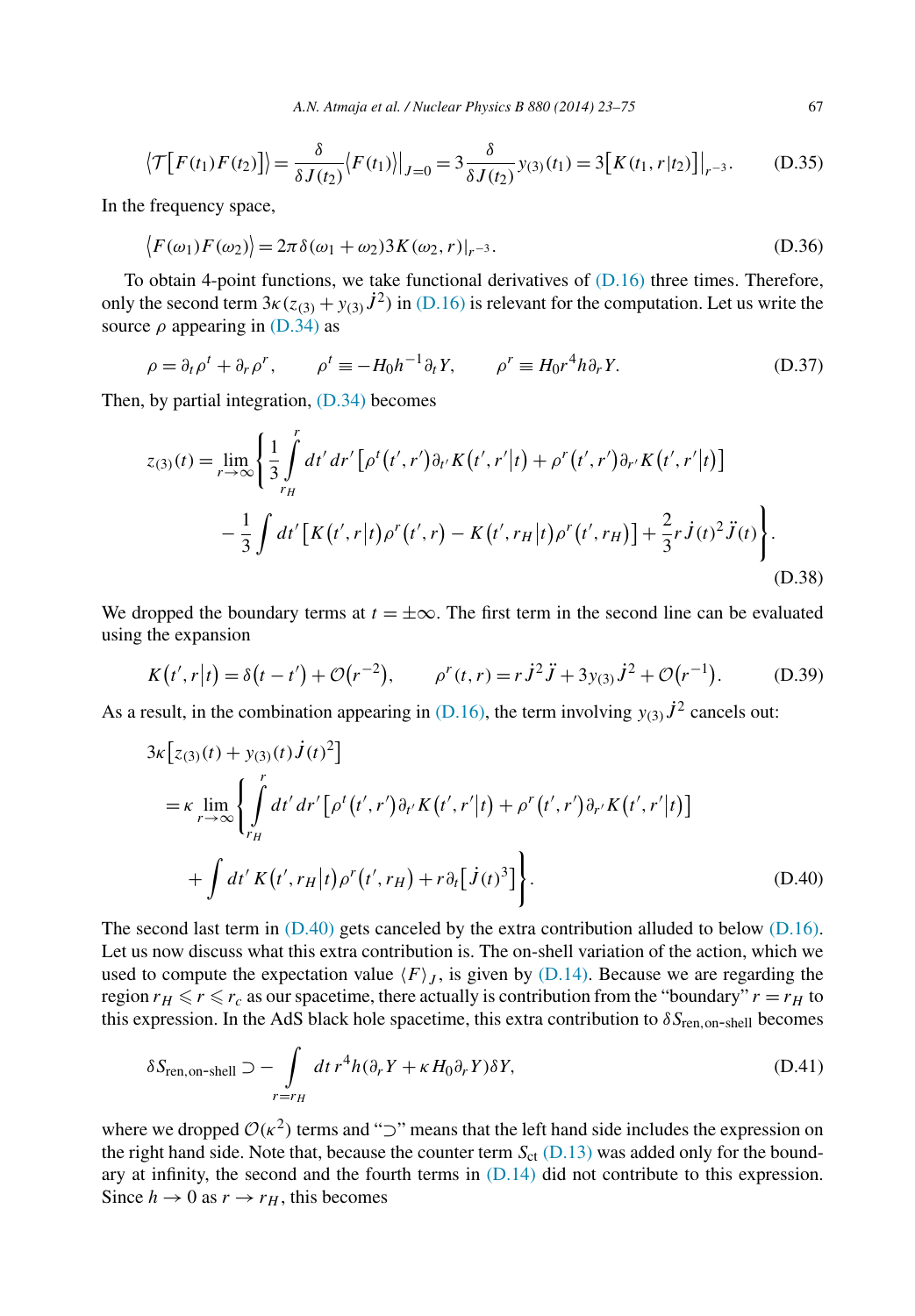$$
\delta S_{\text{ren,on-shell}} \supset -\kappa \int_{r=r_H} dt r^4 h H_0 \partial_r Y \delta Y \tag{D.42}
$$

(note that *H*<sup>0</sup> involves *h*<sup>−</sup>1). Therefore, by taking functional derivative, we find that there is the following extra contribution to  $\langle F \rangle_j$ :

$$
\langle F(t) \rangle_J = \frac{\delta S_{\text{ren,on-shell}}}{\delta J(t)} \supset -\kappa \int_{r'=r_H} dt' r'^4 h H_0 \partial_r Y K(t', r'|t). \tag{D.43}
$$

This precisely cancels the second last term in  $(D.40)$ . Therefore, the terms relevant for computing 4-point functions is

$$
\langle F(t) \rangle_{J} \supset \kappa \lim_{r \to \infty} \left\{ \int_{r_{H}}^{r} dt' dr' \left[ j_{t}(t', r') \partial_{t'} K(t', r'|t) + j_{r}(t', r') \partial_{r'} K(t', r'|t) \right] + r \partial_{t} \left[ j(t)^{3} \right] \right\}.
$$
\n(D.44)

By taking functional derivatives of  $(D.44)$ , we find that

$$
G^{F}(t_{1}, t_{2}, t_{3}, t_{4}) = \langle \mathcal{T}[F(t_{1})F(t_{2})F(t_{3})F(t_{4})] \rangle = \frac{\delta^{3}}{\delta J(t_{2})\delta J(t_{3})\delta J(t_{4})} \langle F(t_{1}) \rangle_{J}|_{J=0}
$$
  

$$
= \kappa \left\{ \frac{1}{4} \sum \int_{r_{H}}^{r} dt \, dr \left( -\frac{1}{h} \dot{K}_{i} \dot{K}_{j} + r^{4} h K'_{i} K'_{j} \right) \left( -\frac{1}{h} \dot{K}_{k} \dot{K}_{l} + r^{4} h K'_{k} K'_{l} \right) + 6r \partial_{t_{1}} \left[ \dot{\delta}(t_{1} - t_{2}) \dot{\delta}(t_{1} - t_{3}) \dot{\delta}(t_{1} - t_{4}) \right] \right\}, \tag{D.45}
$$

where the  $r \to \infty$  limit is understood. Also,  $K_i \equiv K(t, r|t_i)$  and the summation is over permutations *(ijkl)* of *(*1234*)*. The expression in the Fourier space is

$$
G^{F}(\omega_{1}, \omega_{2}, \omega_{3}, \omega_{4}) = 2\pi \kappa \delta(\omega_{1} + \omega_{2} + \omega_{3} + \omega_{4})
$$
  
\$\times \left\{ \frac{1}{4} \sum\_{\substack{\text{perm} \\ (ijkl) \, r}} \int\_{r}^{r} dr \left( \omega\_{i} \omega\_{j} K\_{i} K\_{j} + r^{4} h K'\_{i} K'\_{j} \right) \right\}\$  
\$\times (\omega\_{k} \omega\_{l} K\_{k} K\_{l} + r^{4} h K'\_{k} K'\_{l}) - 6r \omega\_{1} \omega\_{2} \omega\_{3} \omega\_{4} \right\}\$, (D.46)

where now  $K_i \equiv K(\omega_i, r)$ . Note that the first term in (D.46) is the expression for the 4-point function we would obtain from the naive GKPW rule. The last term is there to cancel the UV divergence coming from the first term due to the fact that  $K_i = 1 + \mathcal{O}(r^{-2})$ .

#### *D.3. Lorentzian AdS/CFT*

So far we have not fully taken into account the fact that our spacetime is a Lorentzian spacetime, for which we have to use the Lorentzian AdS/CFT prescription [\[28,29\].](#page-52-0)

<span id="page-46-0"></span>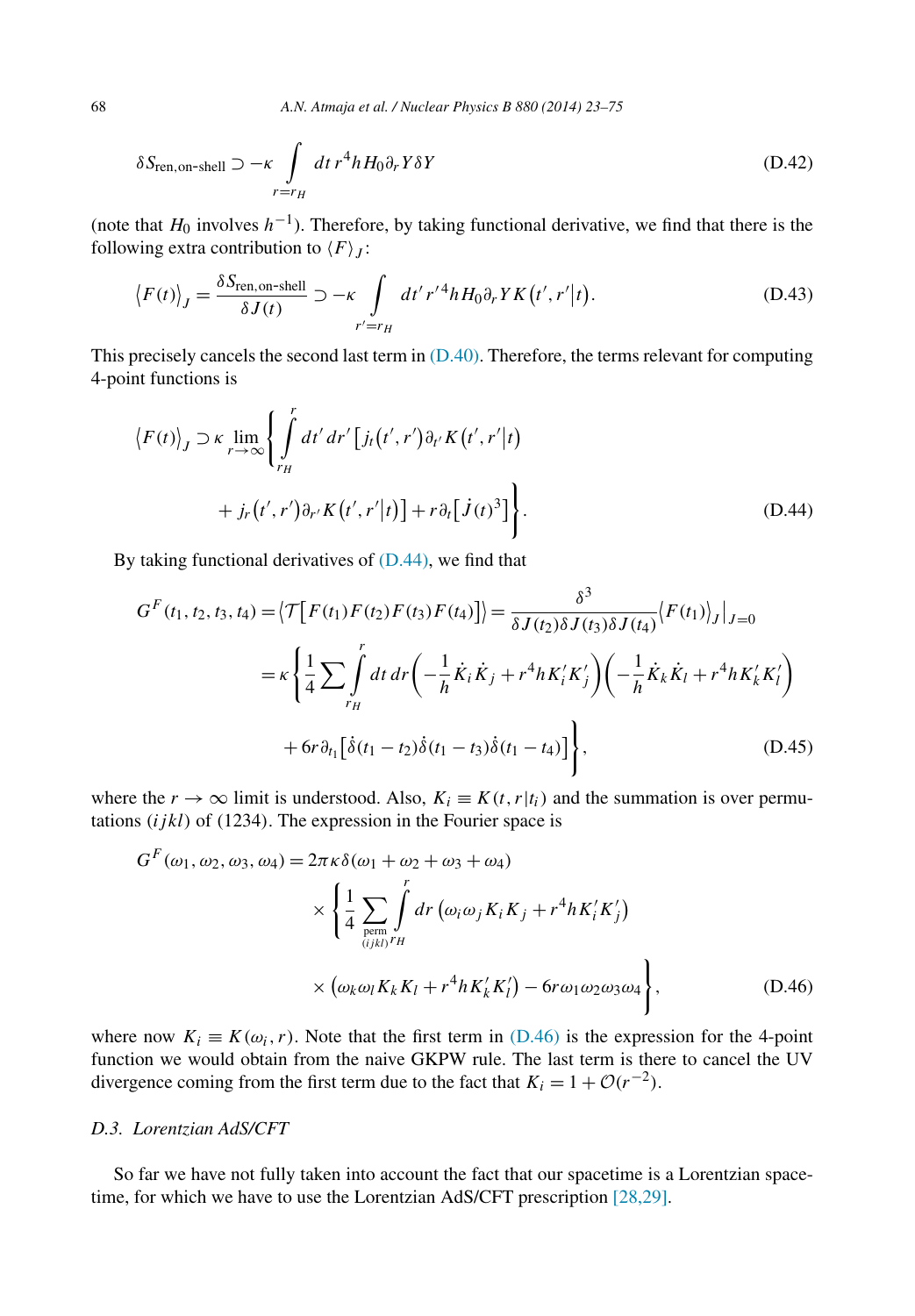

Fig. 5. The bulk geometry  $M = M_1 + M_2 + M_3$  that "fills in" the boundary contour  $C = C_1 + C_2 + C_3$ . For  $d > 3$ , the Penrose diagrams for the Lorentzian patches drawn above are not accurate because the zigzag singularity lines must actually be not horizontal but bent inwards [\[67\].](#page-53-0)



Fig. 6. How to patch together the bulk patches  $M_1, M_2, M_3$ .

On the boundary side, to compute real time correlators, we have to take the time to run along the contour on the complex place, as we discussed in Section [4.1;](#page-17-0) see [Fig. 3](#page-18-0) on p. [40.](#page-18-0) The Lorentzian AdS/CFT prescription is simply to consider a bulk spacetime which "fills in" this contour. Then the bulk spacetime will have no boundary and there is no ambiguity in boundary conditions (although we have to impose certain gluing condition for fields across different patches). Following  $[29]$ , we take the bulk spacetime to be the union of three patches  $M_i$  with  $i = 1, 2, 3$ , each of which fills in the corresponding contour  $C_i$  in [\(4.5\).](#page-18-0) First, we take  $M_1$  to be the  $-L \le t \le L$ ,  $r_H \le r < \infty$  part of the Lorentzian AdS black hole [\(2.10\).](#page-5-0)  $M_2$  is taken to be the same as  $M_1$  metric-wise, but the orientation is taken to be opposite to  $M_1$ , corresponding to the fact that  $C_1$  and  $C_2$  has opposite orientations.  $M_3$  is taken to be the Euclidean version of the black hole [\(2.10\),](#page-5-0)

$$
ds_E^2 = \frac{r^2}{l^2} \left[ h(r) \, d\tau^2 + \left( dX^I \right)^2 \right] + \frac{l^2}{r^2 h(r)} \, dr^2. \tag{D.47}
$$

The Euclidean time  $\tau$  is taken to be  $0 \leq \tau \leq \beta$  where  $\beta$  is the inverse Hawking temperature in [\(2.11\).](#page-5-0) For a schematic explanation of the patches *M*1*,*2*,*3, see Fig. 5. The way that three patches  $M_{1,2,3}$  are glued together is simply the bulk extension of the way that the contours  $C_{1,2,3}$  are glued together; see Fig. 6.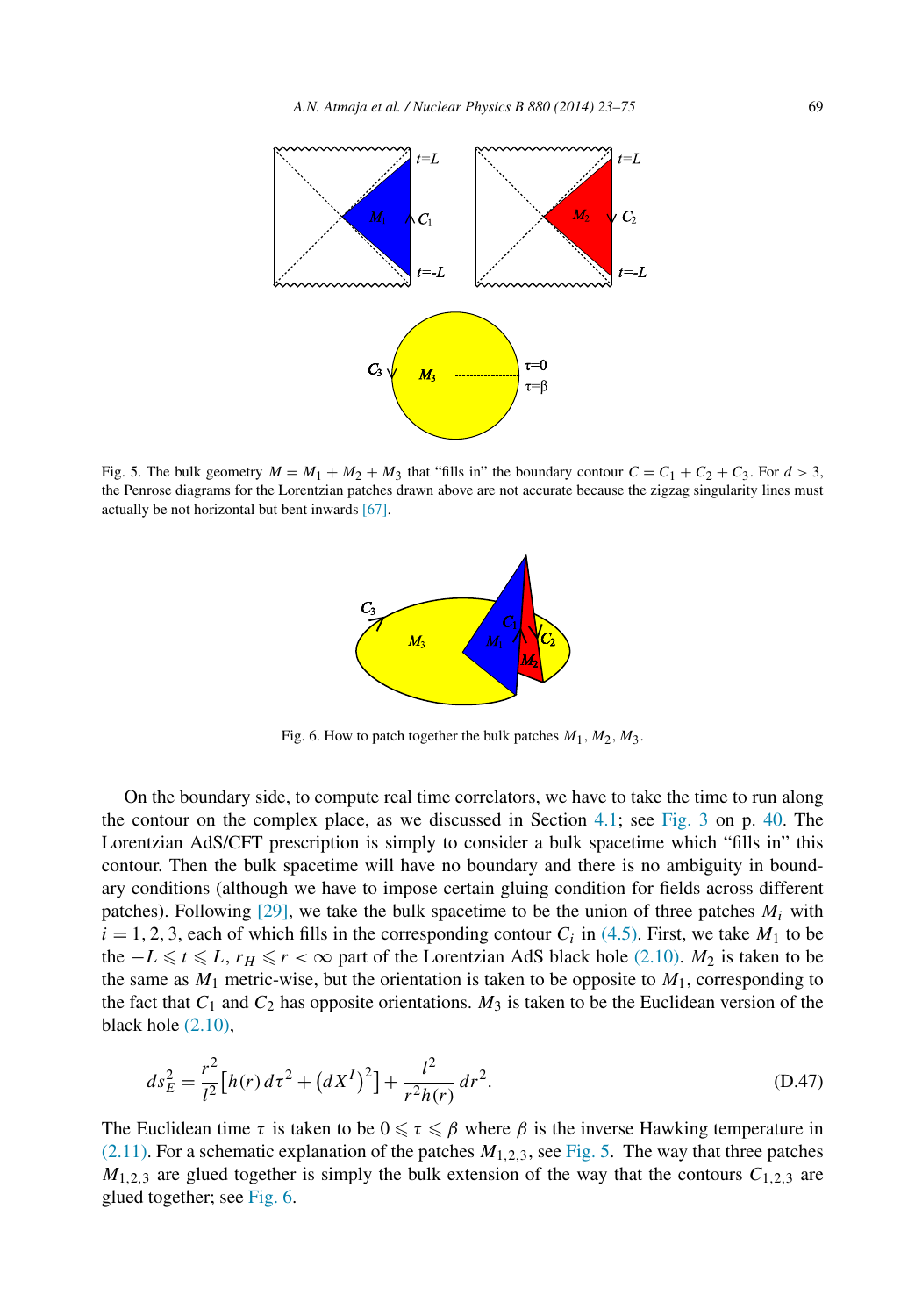<span id="page-48-0"></span>Because now our spacetime is not just  $M_1$  but  $M = M_1 + M_2 + M_3$ , the action have contributions from all of  $M_{1,2,3}$ , just as the boundary [\(4.8\).](#page-18-0) Therefore, the bulk integration appearing *e.g.* in  $(D.46)$  should be now over all  $M_i$ , with the signs correctly taken into account:

$$
G^{F}(\omega_{1}, \omega_{2}, \omega_{3}, \omega_{4}) = 2\pi \kappa \delta(\omega_{1} + \omega_{2} + \omega_{3} + \omega_{4})
$$
  
\n
$$
\times \left\{ \frac{1}{4} \sum_{\substack{\text{perm} \\ (ijk) \\ (ijk)}} \int_{H}^{r} dr \left[ \left( \frac{\omega_{i} \omega_{j} K_{[11]i} K_{[11]j}}{h} + r^{4} h K'_{[11]i} K'_{[11]j} \right) \right] \times \left( \frac{\omega_{k} \omega_{l} K_{[11]k} K_{[11]l}}{h} + r^{4} h K'_{[11]k} K'_{[11]l} \right) \right\}
$$
  
\n
$$
- \left( \frac{\omega_{i} \omega_{j} K_{[21]i} K_{[21]j}}{h} + r^{4} h K'_{[21]i} K'_{[21]j} \right)
$$
  
\n
$$
\times \left( \frac{\omega_{k} \omega_{l} K_{[21]k} K_{[21]l}}{h} + r^{4} h K'_{[21]k} K'_{[21]l} \right)
$$
  
\n
$$
- 6r \omega_{1} \omega_{2} \omega_{3} \omega_{4} \right]. \tag{D.48}
$$

Here,  $K_{[ab]i} = K_{[ab]}(\omega_i, r)$  and  $K_{[ab]}(\omega, r)$  is the boundary-bulk propagator from the boundary *∂M<sub>b</sub>* to the bulk *M<sub>a</sub>*. The second line corresponds to the integration over *M*<sub>1</sub> and the third line to the integration over  $M_2$ . Because we are taking the  $L \to \infty$  limit, the contribution from  $M_3$ has been dropped. The counter term  $-6r\omega_1\omega_2\omega_3\omega_4$  is added only for  $M_1$ , because the source is inserted only on  $\partial M_1$  ( $K_{[2]}\left(\omega, r\right)$  vanishes as  $r \to \infty$ ).

Because the spacetime  $M = M_1 + M_2 + M_3$  has no boundary inside, the boundary-bulk propagator can be determined without having to worry about boundary conditions. Carefully matching the values across different patches following  $[28,29]$ , we find the boundary-bulk propagators as follows:

$$
K_{[11]}(\omega, r) = \frac{1}{e^{\beta \omega} - 1} \left[ -\phi_{\omega}(r) + e^{\beta \omega} \phi_{-\omega}(r) \right],
$$
  
\n
$$
K_{[21]}(\omega, r) = \frac{e^{\beta \omega}}{e^{\beta \omega} - 1} \left[ -\phi_{\omega}(r) + \phi_{-\omega}(r) \right],
$$
  
\n
$$
K_{[31]}(\omega, r) = \frac{e^{(iL+\beta)\omega}}{e^{\beta \omega} - 1} \left[ -\phi_{\omega}(r) + \phi_{-\omega}(r) \right],
$$
  
\n(D.49)

where  $\phi_{\pm\omega}(r)$  is the solution to the wave equation [\(D.25\)](#page-43-0) satisfying the boundary condition [\(D.26\).](#page-43-0) By substituting these propagators into (D.48), we can finally obtain the 4-point function for *F*.

# *D.4. Low frequency correlators*

We are interested in the low frequency behavior of the correlation functions. As we discussed in [Appendix B,](#page-35-0) the solution  $\phi_{\pm\omega}(r)$  simplifies in the low frequency limit as<sup>18</sup>

$$
\phi_{\pm\omega}(r) \sim e^{\pm i\omega r_*}.\tag{D.50}
$$

<sup>&</sup>lt;sup>18</sup> Note that the precise limit we are taking is  $(B.21)$ .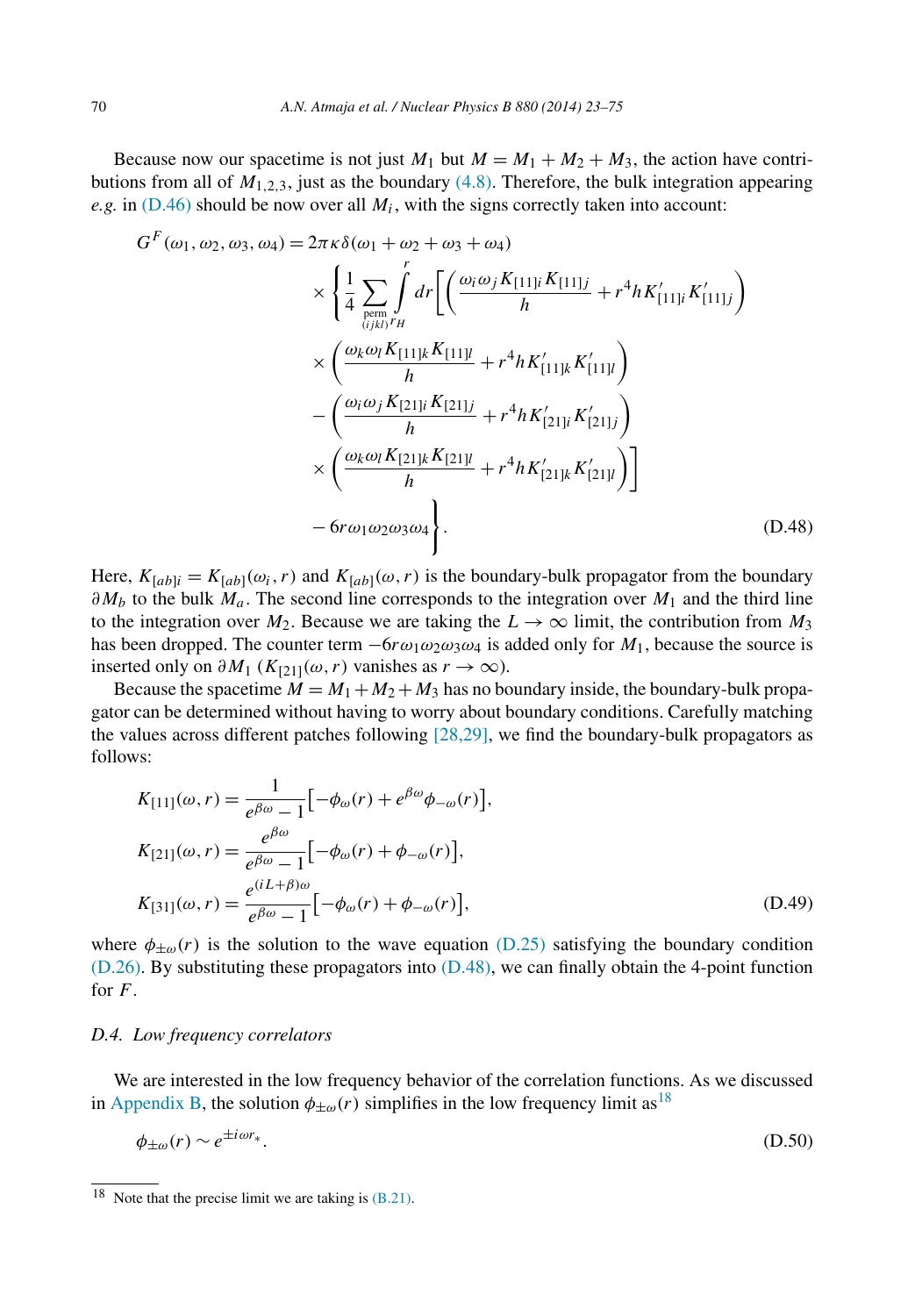<span id="page-49-0"></span>If we apply this to  $(D.48)$  and  $(D.49)$ , we obtain the following low frequency behavior:

$$
G^{F}(\omega_{1}, \omega_{2}, \omega_{3}, \omega_{4}) \sim \frac{\kappa}{\beta^{3}} \delta(\omega_{1} + \omega_{2} + \omega_{3} + \omega_{4}) \sum_{1 \leq i < j \leq 4} (\omega_{i} + \omega_{j})
$$
  

$$
\times \int_{-\infty}^{0} dr_{*} \frac{r^{2}}{h} e^{-2i(\omega_{i} + \omega_{j})r_{*}} + (\text{higher powers in } \omega), \tag{D.51}
$$

where we dropped numerical factors. Because we have rescaled  $X$  in  $(D.5)$ , to obtain the correlator for  $F = \mathcal{O}_X$  dual to the original *X* before rescaling, we have to rescale  $F \to \frac{F}{\sqrt{2\pi\alpha'}}$ . Therefore, in the end, the 4-point function for *F* is

$$
G^{F}(\omega_{1}, \omega_{2}, \omega_{3}, \omega_{4}) \sim \frac{1}{\alpha' \beta^{3}} \delta(\omega_{1} + \omega_{2} + \omega_{3} + \omega_{4}) \sum_{1 \leq i < j \leq 4} (\omega_{i} + \omega_{j})
$$
  
\$\times \int\_{-\infty}^{0} dr\_{\*} \frac{r^{2}}{h} e^{-2i(\omega\_{i} + \omega\_{j})r\_{\*}}. \tag{D.52}

This is exactly the same as the result  $(4.15)$  that we obtained by a more naive method. Namely, this has exactly the same IR divergence as [\(4.15\)](#page-20-0) that we studied in Section [5.](#page-22-0)

# *D.5. Retarded 4-point function*

In the above, we computed the time-ordered 4-point function for the force *F* which turned out to be IR divergence. We can also compute the retarded 4-point function using the above formalism. As was shown in [\[29\],](#page-52-0) for computing retarded correlators, one uses purely ingoing boundary condition for the boundary-bulk propagator:

$$
K_{\rm ret}(\omega, r) = \phi_{-\omega}(r). \tag{D.53}
$$

If we define

$$
G_{\text{ret}}^{F}(t_1, t_2, t_3, t_4) = \sum_{\substack{\text{perm} \\ (i j k l)}} \theta(t_i > t_j > t_k > t_l) \langle \left[ \left[ \left[ F(t_i), F(t_j) \right], F(t_k) \right], F(t_l) \right] \rangle \tag{D.54}
$$

then the prescription of [\[29\]](#page-52-0) gives

$$
G_{\text{ret}}^{F}(\omega_{1}, \omega_{2}, \omega_{3}, \omega_{4}) = 2\pi \kappa \delta(\omega_{1} + \omega_{2} + \omega_{3} + \omega_{4})
$$
  
\$\times \left\{ \frac{1}{4} \sum\_{\text{perm}} \int\_{(ijkl)^{r}H}^{r} dr(\omega\_{i}\omega\_{j}K\_{\text{ret},i}K\_{\text{ret},j} + r^{4}hK'\_{\text{ret},i}K'\_{\text{ret},j}) \right\}  
\$\times (\omega\_{k}\omega\_{l}K\_{\text{ret},k}K\_{\text{ret},l} + r^{4}hK'\_{\text{ret},k}K'\_{\text{ret},l})\$  
– 6r\omega\_{1}\omega\_{2}\omega\_{3}\omega\_{4} \right\}, \tag{D.55}

where  $K_{\text{ret},i} = K_{\text{ret}}(\omega_i, r)$ . The integration effectively becomes only over  $M_1$ . For definiteness, consider the  $AdS<sub>3</sub>$  case where the retarded correlator is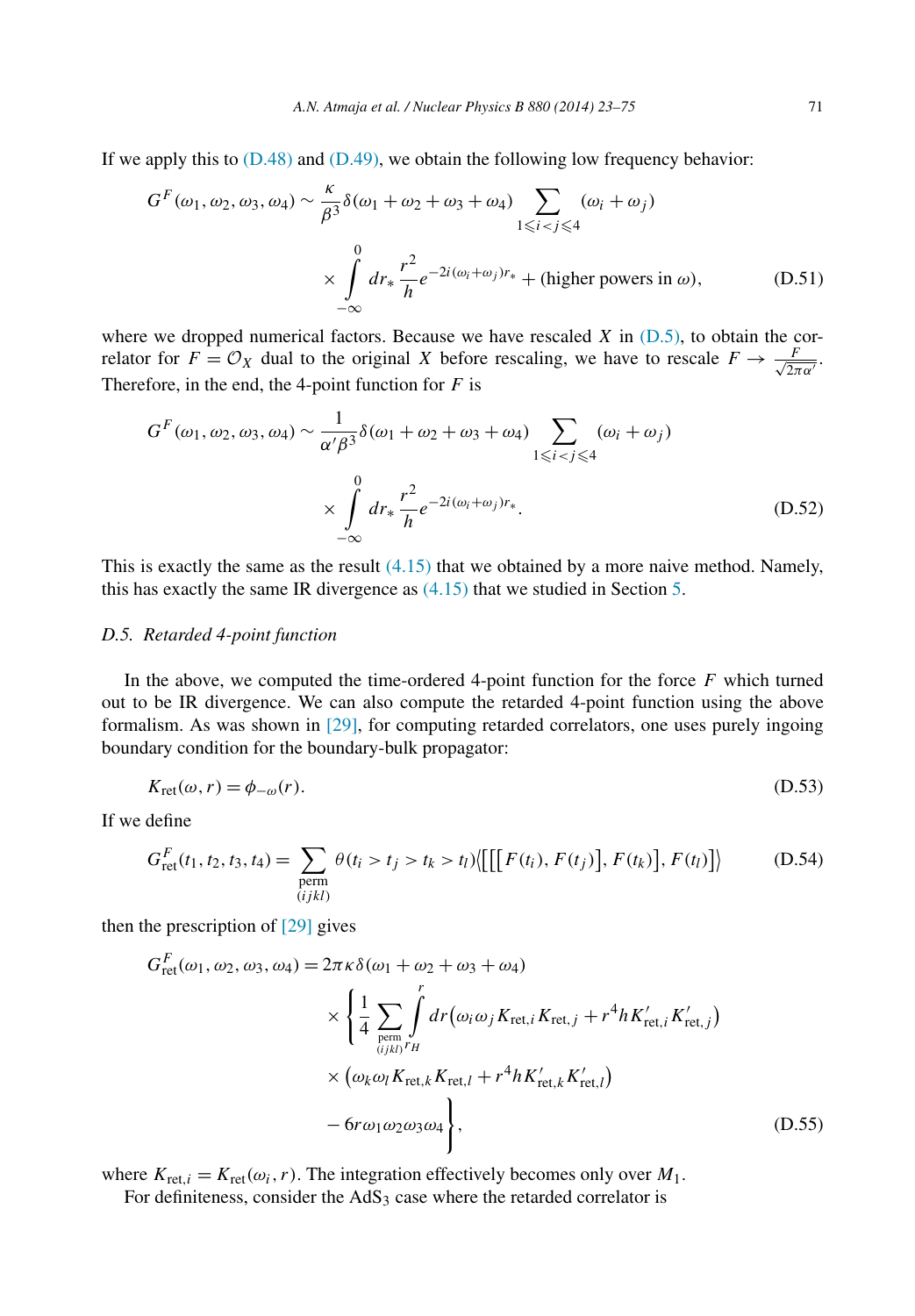$$
K_{\rm ret}(\omega, r) = \left(1 - \frac{i\omega}{r}\right) \left(\frac{r - r_H}{r + r_H}\right)^{-i\omega/2r_H}.
$$
\n(D.56)

For this case, Eq. [\(D.55\)](#page-49-0) gives

$$
G_{\rm ret}^F(\omega_1, \omega_2, \omega_3, \omega_4) = \kappa 2\pi \delta(\omega_1 + \dots + \omega_4) \omega_1 \omega_2 \omega_3 \omega_4 \left(2r_H - \frac{16\sum_{i < j} \omega_i \omega_j}{r_H}\right). \tag{D.57}
$$

Note that this is exact; we have not done low frequency approximation. This is both IR and UV finite.

# **Appendix E. Computation of** *η* **for the STU black hole**

In this appendix, we will compute the mean-free-path time for the STU black hole studied in [6.2.](#page-27-0) The final results have been presented in  $(6.40)$  and  $(6.41)$ – $(6.43)$ .

We will discuss the 1-charge case ( $\kappa_1 = \kappa$ ,  $\kappa_2 = \kappa_3 = 0$ ) only, because the 2- and 3-charge cases are similar. First, the relations [\(6.20\),](#page-28-0) [\(6.21\),](#page-28-0) and [\(6.22\)](#page-28-0) read, in this case,

$$
m = \frac{r_H^4}{l^2} (1 + \kappa), \qquad T = \frac{r_H}{2\pi} \frac{2 + \kappa}{\sqrt{1 + \kappa}}, \qquad \Phi = -\frac{r_H^2}{\kappa_5^2 l} \sqrt{\kappa}.
$$
 (E.1)

 $L_H$  in [\(6.40\)](#page-31-0) can be computed as follows. From the definition [\(6.13\)](#page-26-0) and [\(6.39\)](#page-31-0) for  $n = 1$ , we obtain

$$
\int_{\infty}^{r} dr \frac{H^{1/2}}{r^2 f} \frac{1}{\sqrt{1 - f^{-1} H^2 \mathcal{A}_t^2}} = \int_{\infty}^{r} \frac{dr}{r^2 - r_H^2} \sqrt{\frac{r_H^2 + \ell^2}{(r^2 + r_H^2 + \ell^2)((r_H^2 + \ell^2)r^2 + r_H^4)}}
$$
\n
$$
= \frac{1}{2r_H^3} \frac{\sqrt{1 + \kappa}}{(2 + \kappa)} \log \frac{r - r_H}{L_H} + \mathcal{O}(r - r_H). \tag{E.2}
$$

The integral in the first line diverges as  $r \rightarrow r_H$ . We can separate this divergent piece by subtracting and adding the term obtained by setting *r* to  $r_H$  in the square root. Further setting  $\rho = r/r_H$ and  $\kappa = \ell^2/r_H$ , we have

$$
\frac{1}{2r_H^3} \frac{\sqrt{1+\kappa}}{(2+\kappa)} \left\{ \log \frac{r-r_H}{r+r_H} + 2(2+\kappa) \int_{-\infty}^1 \frac{d\rho}{\rho^2 - 1} \right\}
$$

$$
\times \left[ \frac{1}{\sqrt{(\rho+1+\kappa)((1+\kappa)\rho^2+1)}} - \frac{1}{(2+\kappa)} \right] \right\}
$$

$$
\equiv \frac{1}{2r_H^3} \frac{\sqrt{1+\kappa}}{(2+\kappa)} \log \frac{r-r_H}{L_H} + \mathcal{O}(r-r_H). \tag{E.3}
$$

In the second term in the first line, we have set the upper limit of the integral to  $\rho \rightarrow 1$  (which is equivalent to  $r \rightarrow r_H$ ) because the integral is now convergent. By comparing both sides, we obtain

$$
L_H = 2r_H \exp\left\{-2(2+\kappa)\int_{\infty}^1 \frac{d\rho}{\rho^2 - 1} \left[\frac{1}{\sqrt{(\rho^2 + 1 + \kappa)((1+\kappa)\rho^2 + 1)}} - \frac{1}{2+\kappa}\right]\right\}.
$$
 (E.4)

<span id="page-50-0"></span>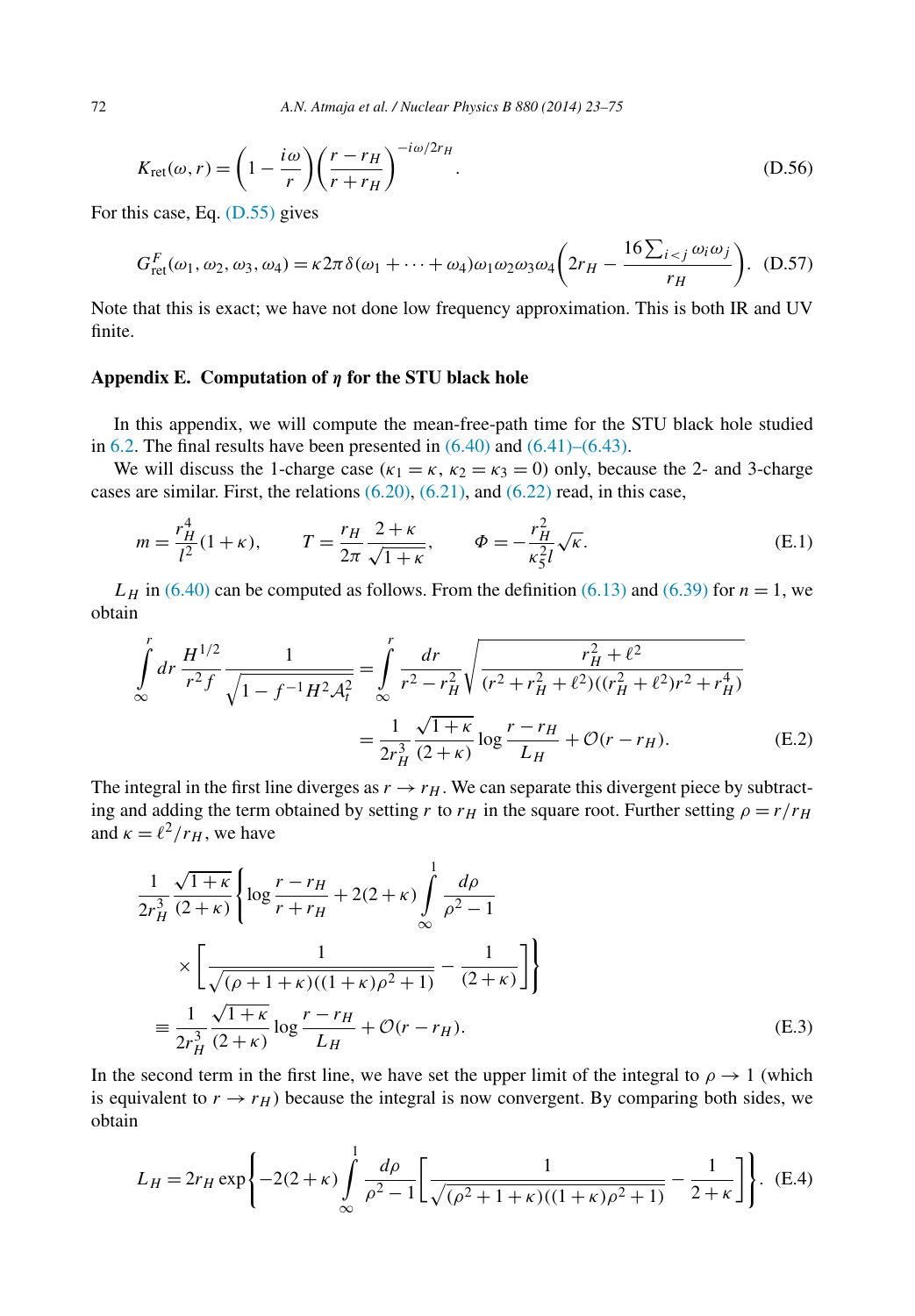<span id="page-51-0"></span>By using  $(E.1)$ , we obtain the final expression  $(6.41)$ . For small  $\kappa$ , it is easy to expand the integrand in [\(6.41\)](#page-31-0) in *κ*, and each integral converges. This leads to the following expansion of *η* in *κ*:

$$
\eta = e^{-\pi/2} \left[ 2\pi - \pi \kappa + \frac{(12 - \pi)\pi}{16} \kappa^2 \right] + \mathcal{O}(\kappa^3). \tag{E.5}
$$

This shows that, as  $\kappa$  increases with fixed *T*, the mean-free-path time  $t_{mfp}$  increases.

The 2- and 3-charge cases are similar and we obtain  $(6.42)$  and  $(6.43)$ . The small  $\kappa$  expansion of *η* is

$$
\eta = e^{-\pi/2} \bigg[ 2\pi - \frac{1}{2} (4 - \pi) \pi \kappa + \frac{1}{16} \pi (52 - 19\pi + \pi^2) \kappa^2 + O(\kappa^3) \bigg],
$$
 (E.6)

$$
\eta = e^{-\pi/2} \left[ 2\pi + (\pi - 3)\pi \kappa + \frac{1}{16}\pi \left( 140 - 57\pi + 4\pi^2 \right) \kappa^2 + O\left(\kappa^3\right) \right],\tag{E.7}
$$

for the 2- and 3-charge cases, respectively.

# **References**

- [1] [R. Brown, A brief account of microscopical observations made in the months of June, July and August, 1827, on the](http://refhub.elsevier.com/S0550-3213(13)00607-X/bib42726F776Es1) [particles contained in the pollen of plants; and on the general existence of active molecules in organic and inorganic](http://refhub.elsevier.com/S0550-3213(13)00607-X/bib42726F776Es1) [bodies, Philos. Mag. 4 \(1828\) 161; reprinted in Edinburgh New Philos. J. 5 \(1928\) 358.](http://refhub.elsevier.com/S0550-3213(13)00607-X/bib42726F776Es1)
- [2] [G.E. Uhlenbeck, L.S. Ornstein, On the theory of the Brownian motion, Phys. Rev. 36 \(1930\) 823;](http://refhub.elsevier.com/S0550-3213(13)00607-X/bib55686C656E6265636B3A313933307A7As1) S. Chandrasekhar, [Stochastic problems in physics and astronomy, Rev. Mod. Phys. 15 \(1943\) 1;](http://refhub.elsevier.com/S0550-3213(13)00607-X/bib55686C656E6265636B3A313933307A7As2) [M.C. Wang, G.E. Uhlenbeck, On the theory of the Brownian motion II, Rev. Mod. Phys. 17 \(1945\) 323.](http://refhub.elsevier.com/S0550-3213(13)00607-X/bib55686C656E6265636B3A313933307A7As3)
- [3] [B. Duplantier, Brownian Motion, 'Diverse and Undulating', in: Th. Damour, O. Darrigol, B. Duplantier, V. Ri](http://refhub.elsevier.com/S0550-3213(13)00607-X/bib4475706C616E74696572s1)vasseau [\(Eds.\), "Einstein, 1905–2005", Poincaré Seminar 2005, Birkhäuser Verlag, Basel, 2006, pp. 201–293,](http://refhub.elsevier.com/S0550-3213(13)00607-X/bib4475706C616E74696572s1) [arXiv:0705.1951 \[cond-mat.stat-mech\].](http://refhub.elsevier.com/S0550-3213(13)00607-X/bib4475706C616E74696572s1)
- [4] J.M. Maldacena, The large *N* limit of superconformal [field theories and supergravity, Adv. Theor. Math. Phys. 2](http://refhub.elsevier.com/S0550-3213(13)00607-X/bib4D616C646163656E613A313939377265s1) [\(1998\) 231, Int. J. Theor. Phys. 38 \(1999\) 1113, arXiv:hep-th/9711200.](http://refhub.elsevier.com/S0550-3213(13)00607-X/bib4D616C646163656E613A313939377265s1)
- [5] [S.S. Gubser, I.R. Klebanov, A.M. Polyakov, Gauge theory correlators from non-critical string theory, Phys. Lett. B](http://refhub.elsevier.com/S0550-3213(13)00607-X/bib4775627365723A313939386263s1) 428 (1998) 105, [arXiv:hep-th/9802109.](http://refhub.elsevier.com/S0550-3213(13)00607-X/bib4775627365723A313939386263s1)
- [6] [E. Witten, Anti-de Sitter space and holography, Adv. Theor. Math. Phys. 2 \(1998\) 253, arXiv:hep-th/9802150.](http://refhub.elsevier.com/S0550-3213(13)00607-X/bib57697474656E3A31393938716As1)
- [7] [P. Kovtun, D.T. Son, A.O. Starinets, Viscosity in strongly interacting quantum field theories from black hole physics,](http://refhub.elsevier.com/S0550-3213(13)00607-X/bib4B6F7674756E3A323030346465s1) Phys. [Rev. Lett. 94 \(2005\) 111601, arXiv:hep-th/0405231.](http://refhub.elsevier.com/S0550-3213(13)00607-X/bib4B6F7674756E3A323030346465s1)
- [8] [C.P. Herzog, A. Karch, P. Kovtun, C. Kozcaz, L.G. Yaffe, Energy loss of a heavy quark moving through](http://refhub.elsevier.com/S0550-3213(13)00607-X/bib4865727A6F673A323030366768s1) *N* = 4 [supersymmetric Yang–Mills plasma, J. High Energy Phys. 0607 \(2006\) 013, arXiv:hep-th/0605158.](http://refhub.elsevier.com/S0550-3213(13)00607-X/bib4865727A6F673A323030366768s1)
- [9] [H. Liu, K. Rajagopal, U.A. Wiedemann, Calculating the jet quenching parameter from AdS/CFT, Phys. Rev. Lett.](http://refhub.elsevier.com/S0550-3213(13)00607-X/bib4C69753A323030367567s1) 97 (2006) 182301, [arXiv:hep-ph/0605178.](http://refhub.elsevier.com/S0550-3213(13)00607-X/bib4C69753A323030367567s1)
- [10] [S.S. Gubser, Drag force in AdS/CFT, Phys. Rev. D 74 \(2006\) 126005, arXiv:hep-th/0605182.](http://refhub.elsevier.com/S0550-3213(13)00607-X/bib4775627365723A32303036627As1)
- [11] [C.P. Herzog, Energy loss of heavy quarks from asymptotically AdS geometries, J. High Energy Phys. 0609 \(2006\)](http://refhub.elsevier.com/S0550-3213(13)00607-X/bib4865727A6F673A323030367365s1) 032, [arXiv:hep-th/0605191.](http://refhub.elsevier.com/S0550-3213(13)00607-X/bib4865727A6F673A323030367365s1)
- [12] J. [Casalderrey-Solana, D. Teaney, Heavy quark diffusion in strongly coupled](http://refhub.elsevier.com/S0550-3213(13)00607-X/bib436173616C646572726579536F6C616E613A323030367271s1) *N* = 4 Yang Mills, Phys. Rev. D 74 [\(2006\) 085012, arXiv:hep-ph/0605199.](http://refhub.elsevier.com/S0550-3213(13)00607-X/bib436173616C646572726579536F6C616E613A323030367271s1)
- [13] [S.S. Gubser, Momentum fluctuations of heavy quarks in the gauge–string duality, Nucl. Phys. B 790 \(2008\) 175,](http://refhub.elsevier.com/S0550-3213(13)00607-X/bib4775627365723A323030366E7As1) [arXiv:hep-th/0612143.](http://refhub.elsevier.com/S0550-3213(13)00607-X/bib4775627365723A323030366E7As1)
- [14] H. Liu, K. [Rajagopal, U.A. Wiedemann, Wilson loops in heavy ion collisions and their calculation in AdS/CFT,](http://refhub.elsevier.com/S0550-3213(13)00607-X/bib4C69753A323030366865s1) J. High [Energy Phys. 0703 \(2007\) 066, arXiv:hep-ph/0612168.](http://refhub.elsevier.com/S0550-3213(13)00607-X/bib4C69753A323030366865s1)
- [15] [J. Casalderrey-Solana, D. Teaney, Transverse momentum broadening of a fast quark in a](http://refhub.elsevier.com/S0550-3213(13)00607-X/bib436173616C646572726579536F6C616E613A323030377177s1) *N* = 4 Yang Mills plasma, [J. High Energy Phys. 0704 \(2007\) 039, arXiv:hep-th/0701123.](http://refhub.elsevier.com/S0550-3213(13)00607-X/bib436173616C646572726579536F6C616E613A323030377177s1)
- [16] [S. Bhattacharyya, V.E. Hubeny, S. Minwalla, M. Rangamani, Nonlinear fluid dynamics from gravity, J. High Energy](http://refhub.elsevier.com/S0550-3213(13)00607-X/bib426861747461636861727979613A323030386A63s1) Phys. 0802 (2008) [045, arXiv:0712.2456 \[hep-th\].](http://refhub.elsevier.com/S0550-3213(13)00607-X/bib426861747461636861727979613A323030386A63s1)
- [17] [D.T. Son, A.O. Starinets, Viscosity, black holes, and quantum field theory, Annu. Rev. Nucl. Part. Sci. 57 \(2007\) 95,](http://refhub.elsevier.com/S0550-3213(13)00607-X/bib536F6E3A32303037766Bs1) [arXiv:0704.0240](http://refhub.elsevier.com/S0550-3213(13)00607-X/bib536F6E3A32303037766Bs1) [hep-th].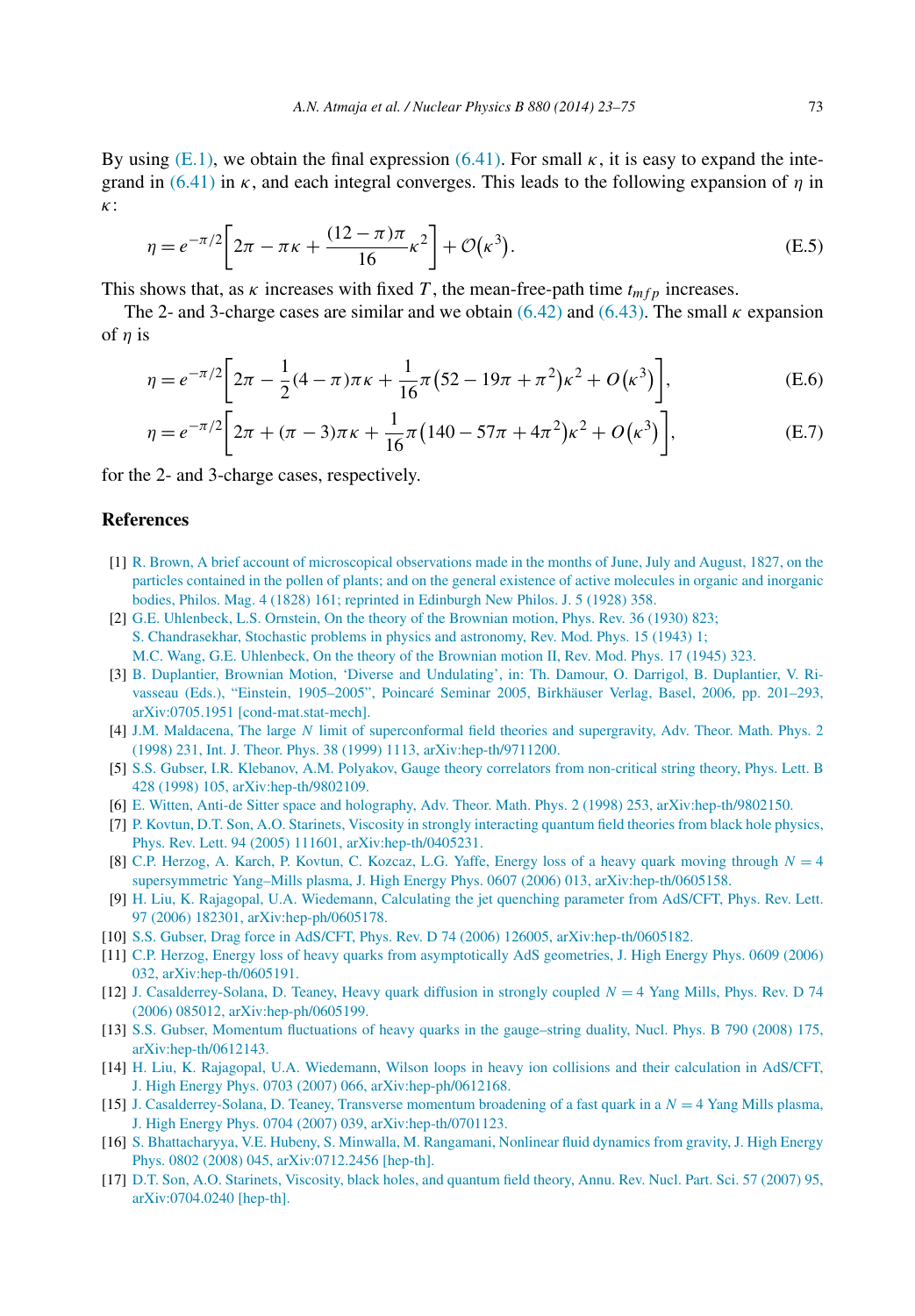- <span id="page-52-0"></span>[18] [A.E. Lawrence, E.J. Martinec, Black hole evaporation along macroscopic strings, Phys. Rev. D 50 \(1994\) 2680,](http://refhub.elsevier.com/S0550-3213(13)00607-X/bib4C617772656E63653A313939337367s1) [arXiv:hep-th/9312127.](http://refhub.elsevier.com/S0550-3213(13)00607-X/bib4C617772656E63653A313939337367s1)
- [19] [S.J. Rey, J.T. Yee, Macroscopic strings as heavy quarks in large](http://refhub.elsevier.com/S0550-3213(13)00607-X/bib5265793A31393938696Bs1) *N* gauge theory and anti-de Sitter supergravity, Eur. [Phys. J. C 22 \(2001\) 379, arXiv:hep-th/9803001.](http://refhub.elsevier.com/S0550-3213(13)00607-X/bib5265793A31393938696Bs1)
- [20] [R.C. Myers, A.O. Starinets, R.M. Thomson, Holographic spectral functions and diffusion constants for fundamental](http://refhub.elsevier.com/S0550-3213(13)00607-X/bib4D796572733A323030377765s1) matter, J. [High Energy Phys. 0711 \(2007\) 091, arXiv:0706.0162 \[hep-th\].](http://refhub.elsevier.com/S0550-3213(13)00607-X/bib4D796572733A323030377765s1)
- [21] [J. de Boer, V.E. Hubeny, M. Rangamani, M. Shigemori, Brownian motion in AdS/CFT, J. High Energy Phys. 0907](http://refhub.elsevier.com/S0550-3213(13)00607-X/bib6465426F65723A323030386775s1) (2009) 094, [arXiv:0812.5112 \[hep-th\].](http://refhub.elsevier.com/S0550-3213(13)00607-X/bib6465426F65723A323030386775s1)
- [22] [D.T. Son, D. Teaney, Thermal noise and stochastic strings in AdS/CFT, J. High Energy Phys. 0907 \(2009\) 021,](http://refhub.elsevier.com/S0550-3213(13)00607-X/bib536F6E3A323030397675s1) [arXiv:0901.2338](http://refhub.elsevier.com/S0550-3213(13)00607-X/bib536F6E3A323030397675s1) [hep-th].
- [23] G.C. [Giecold, E. Iancu, A.H. Mueller, Stochastic trailing string and Langevin dynamics from AdS/CFT, J. High](http://refhub.elsevier.com/S0550-3213(13)00607-X/bib476965636F6C643A323030396367s1) Energy Phys. [0907 \(2009\) 033, arXiv:0903.1840 \[hep-th\].](http://refhub.elsevier.com/S0550-3213(13)00607-X/bib476965636F6C643A323030396367s1)
- [24] [G.C. Giecold, Heavy quark in an expanding plasma in AdS/CFT, J. High Energy Phys. 0906 \(2009\) 002,](http://refhub.elsevier.com/S0550-3213(13)00607-X/bib476965636F6C643A323030397769s1) [arXiv:0904.1874](http://refhub.elsevier.com/S0550-3213(13)00607-X/bib476965636F6C643A323030397769s1) [hep-th].
- [25] J. [Casalderrey-Solana, K.Y. Kim, D. Teaney, Stochastic string motion above and below the world sheet horizon,](http://refhub.elsevier.com/S0550-3213(13)00607-X/bib436173616C646572726579536F6C616E613A32303039726Ds1) J. High [Energy Phys. 0912 \(2009\) 066, arXiv:0908.1470 \[hep-th\].](http://refhub.elsevier.com/S0550-3213(13)00607-X/bib436173616C646572726579536F6C616E613A32303039726Ds1)
- [26] [U. Gursoy, E. Kiritsis, L. Mazzanti, F. Nitti, Langevin diffusion of heavy quarks in non-conformal holographic](http://refhub.elsevier.com/S0550-3213(13)00607-X/bib477572736F793A323031306161s1) backgrounds, J. [High Energy Phys. 1012 \(2010\) 088, arXiv:1006.3261 \[hep-th\].](http://refhub.elsevier.com/S0550-3213(13)00607-X/bib477572736F793A323031306161s1)
- [27] [K. Skenderis, Lecture notes on holographic renormalization, Class. Quantum Gravity 19 \(2002\) 5849, arXiv:hep](http://refhub.elsevier.com/S0550-3213(13)00607-X/bib536B656E64657269733A323030327770s1)[th/0209067.](http://refhub.elsevier.com/S0550-3213(13)00607-X/bib536B656E64657269733A323030327770s1)
- [28] [K. Skenderis, B.C. van Rees, Real-time gauge/gravity duality: Prescription, renormalization and examples, J. High](http://refhub.elsevier.com/S0550-3213(13)00607-X/bib536B656E64657269733A323030386467s1) Energy Phys. [0905 \(2009\) 085, arXiv:0812.2909 \[hep-th\].](http://refhub.elsevier.com/S0550-3213(13)00607-X/bib536B656E64657269733A323030386467s1)
- [29] [B.C. van Rees, Real-time gauge/gravity duality and ingoing boundary conditions, Nucl. Phys. B, Proc. Suppl.](http://refhub.elsevier.com/S0550-3213(13)00607-X/bib76616E526565733A323030397277s1) 192–193 (2009) 193, [arXiv:0902.4010 \[hep-th\].](http://refhub.elsevier.com/S0550-3213(13)00607-X/bib76616E526565733A323030397277s1)
- [30] [R. Kubo, The fluctuation–dissipation theorem, Rep. Prog. Phys. 29 \(1966\) 255–284.](http://refhub.elsevier.com/S0550-3213(13)00607-X/bib4B75626F3A662D645F74686Ds1)
- [31] [H. Mori, Transport, collective motion, and Brownian motion, Prog. Theor. Phys. 33 \(1965\) 423.](http://refhub.elsevier.com/S0550-3213(13)00607-X/bib4D6F72693A67656E4C45s1)
- [32] R. Kubo, M. Toda, N. Hashitsume, Statistical Physics II Nonequilibrium Statistical Mechanics, Springer-Verlag.
- [33] [F. Dominguez, C. Marquet, A.H. Mueller, B. Wu, B.W. Xiao, Comparing energy loss and](http://refhub.elsevier.com/S0550-3213(13)00607-X/bib446F6D696E6775657A3A323030387664s1) *p*⊥-broadening in perturbative QCD with strong coupling  $\mathcal{N} = 4$  SYM theory, Nucl. Phys. A 811 (2008) 197, arXiv:0803.3234 [nucl-th].
- [34] [G. Beuf, C. Marquet, B.W. Xiao, Heavy-quark energy loss and thermalization in a strongly coupled SYM plasma,](http://refhub.elsevier.com/S0550-3213(13)00607-X/bib426575663A323030386570s1) [Phys. Rev. D 80 \(2009\) 085001, arXiv:0812.1051 \[hep-ph\].](http://refhub.elsevier.com/S0550-3213(13)00607-X/bib426575663A323030386570s1)
- [35] [M. Chernicoff, J.A. Garcia, A. Guijosa, A tail of a quark in](http://refhub.elsevier.com/S0550-3213(13)00607-X/bib436865726E69636F66663A323030396666s1) *N* = 4 SYM, J. High Energy Phys. 0909 (2009) 080, [arXiv:0906.1592 \[hep-th\].](http://refhub.elsevier.com/S0550-3213(13)00607-X/bib436865726E69636F66663A323030396666s1)
- [36] [V. Balasubramanian, P. Kraus, A.E. Lawrence, Bulk vs. boundary dynamics in anti-de Sitter spacetime, Phys. Rev.](http://refhub.elsevier.com/S0550-3213(13)00607-X/bib42616C6173756272616D616E69616E3A31393938736Es1) D 59 (1999) [046003, arXiv:hep-th/9805171.](http://refhub.elsevier.com/S0550-3213(13)00607-X/bib42616C6173756272616D616E69616E3A31393938736Es1)
- [37] [N.D. Birrell, P.C.W. Davies, Quantum Fields In Curved Space, Cambridge Univ. Press, Cambridge, UK, 1982,](http://refhub.elsevier.com/S0550-3213(13)00607-X/bib42697272656C6C3A313938326978s1) [340 pp.](http://refhub.elsevier.com/S0550-3213(13)00607-X/bib42697272656C6C3A313938326978s1)
- [38] K. Behrndt, [M. Cvetic, W.A. Sabra, Non-extreme black holes of five dimensional](http://refhub.elsevier.com/S0550-3213(13)00607-X/bib426568726E64743A313939386A64s1) *N* = 2 AdS supergravity, Nucl. [Phys. B 553 \(1999\) 317, arXiv:hep-th/9810227.](http://refhub.elsevier.com/S0550-3213(13)00607-X/bib426568726E64743A313939386A64s1)
- [39] [M. Cvetic, et al., Embedding AdS black holes in ten and eleven dimensions, Nucl. Phys. B 558 \(1999\) 96, arXiv:hep](http://refhub.elsevier.com/S0550-3213(13)00607-X/bib4376657469633A313939397870s1)[th/9903214.](http://refhub.elsevier.com/S0550-3213(13)00607-X/bib4376657469633A313939397870s1)
- [40] [P. Kraus, F. Larsen, S.P. Trivedi, The Coulomb branch of gauge theory from rotating branes, J. High Energy Phys.](http://refhub.elsevier.com/S0550-3213(13)00607-X/bib4B726175733A313939386876s1) 9903 (1999) 003, [arXiv:hep-th/9811120.](http://refhub.elsevier.com/S0550-3213(13)00607-X/bib4B726175733A313939386876s1)
- [41] [J.G. Russo, K. Sfetsos, Rotating D3 branes and QCD in three dimensions, Adv. Theor. Math. Phys. 3 \(1999\) 131,](http://refhub.elsevier.com/S0550-3213(13)00607-X/bib527573736F3A313939386279s1) [arXiv:hep-th/9901056.](http://refhub.elsevier.com/S0550-3213(13)00607-X/bib527573736F3A313939386279s1)
- [42] E. Caceres, A. Guijosa, Drag force in charged  $N = 4$  SYM plasma, [J. High Energy Phys. 0611 \(2006\) 077,](http://refhub.elsevier.com/S0550-3213(13)00607-X/bib436163657265733A32303036646As1) [arXiv:hep-th/0605235.](http://refhub.elsevier.com/S0550-3213(13)00607-X/bib436163657265733A32303036646As1)
- [43] [C.P. Herzog, A. Vuorinen, Spinning dragging strings, J. High Energy Phys. 0710 \(2007\) 087, arXiv:0708.0609](http://refhub.elsevier.com/S0550-3213(13)00607-X/bib4865727A6F673A323030376B68s1) [\[hep-th\].](http://refhub.elsevier.com/S0550-3213(13)00607-X/bib4865727A6F673A323030376B68s1)
- [44] [T. Harmark, J. Natario, R. Schiappa, Greybody factors for](http://refhub.elsevier.com/S0550-3213(13)00607-X/bib4861726D61726B3A323030376A79s1) *d*-dimensional black holes, Adv. Theor. Math. Phys. 14 [\(2010\) 727, arXiv:0708.0017 \[hep-th\].](http://refhub.elsevier.com/S0550-3213(13)00607-X/bib4861726D61726B3A323030376A79s1)
- [45] [J. Dunkel, P. Hänggi, Relativistic Brownian motion, Phys. Rep. 471 \(2009\) 1, arXiv:0812.1996 \[cond-mat\].](http://refhub.elsevier.com/S0550-3213(13)00607-X/bib44756E6B656C3A32303038s1)
- [46] [P. Hänggi, P. Talkner, M. Borkovec, Reaction-rate theory: fifty years after Kramers, Rev. Mod. Phys. 62 \(1990\) 251.](http://refhub.elsevier.com/S0550-3213(13)00607-X/bib48616E6767693A313939307A7As1)
- [47] [A.A. Dubkov, P. Hänggi, I. Goychuk, Non-linear Brownian motion: the problem of obtaining the thermal Langevin](http://refhub.elsevier.com/S0550-3213(13)00607-X/bib444847s1) equation for [a non-Gaussian bath, J. Stat. Mech. P01034 \(2009\).](http://refhub.elsevier.com/S0550-3213(13)00607-X/bib444847s1)
- [48] [G.F. Efremov, A fluctuation dissipation theorem for nonlinear media, Sov. Phys. JETP 28 \(1969\) 1232;](http://refhub.elsevier.com/S0550-3213(13)00607-X/bib4E4C4644s1)